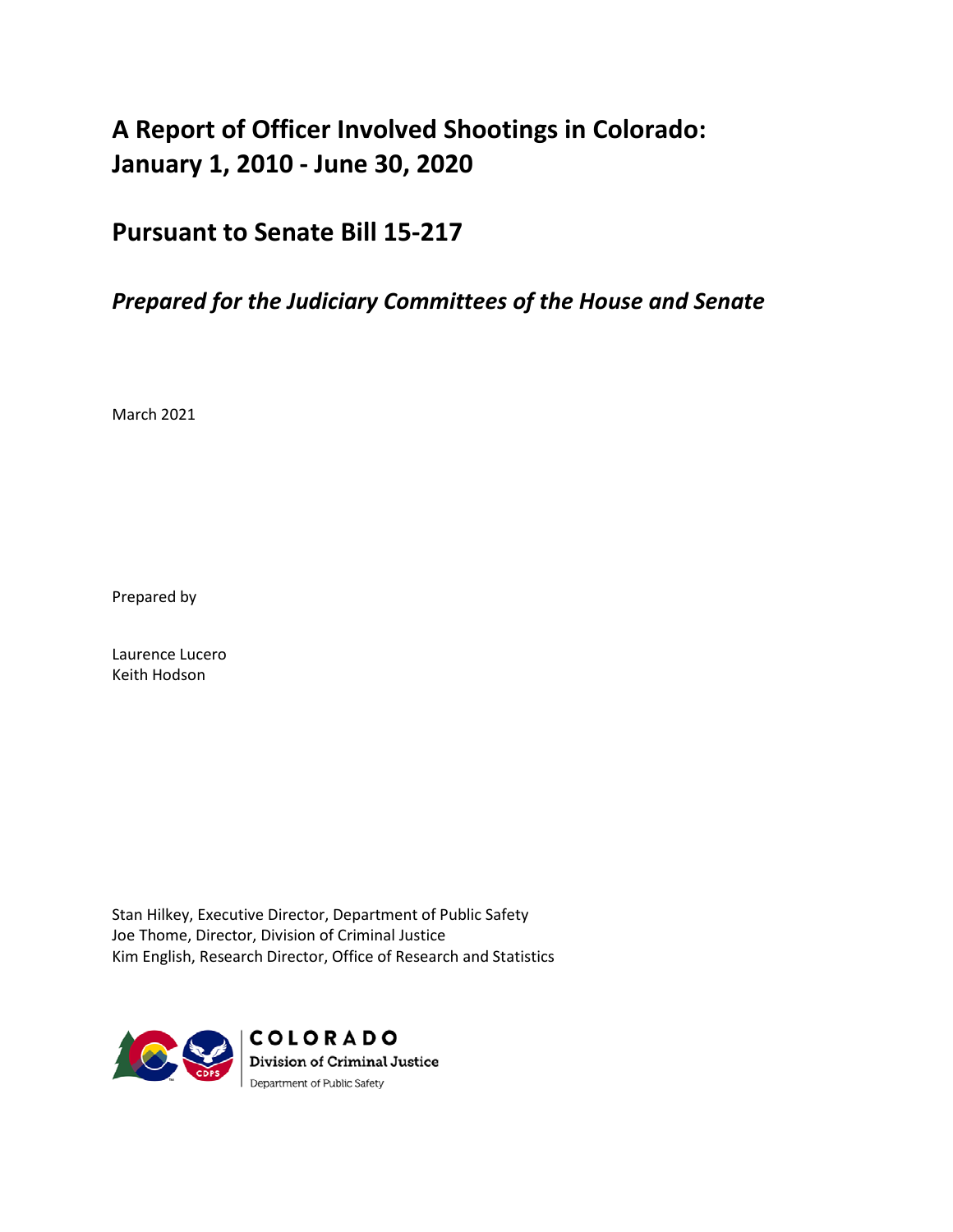## <span id="page-1-0"></span>**Acknowledgements**

The Division of Criminal Justice, Office of Research and Statistics, is extremely grateful to the group of law enforcement representatives who, at the onset of this project, met with researchers to discuss the data elements required in Senate Bill 15-217 and assist in the development of the data collection instrument. Many thanks to Dave Holdren from the Mesa County Sheriff's Office, Paul Quimby and Carl Winterbower from the Grand Junction Police Department, David Rogers from the Boulder County Sheriff's Office, Chris Wyckoff and Stephanie Lord from the Denver Police Department, Bernadette Rankin from the Golden Police Department, and Kim Kinion from the Golden Police Department.

We also thank the law enforcement agencies that provided the data presented in this report.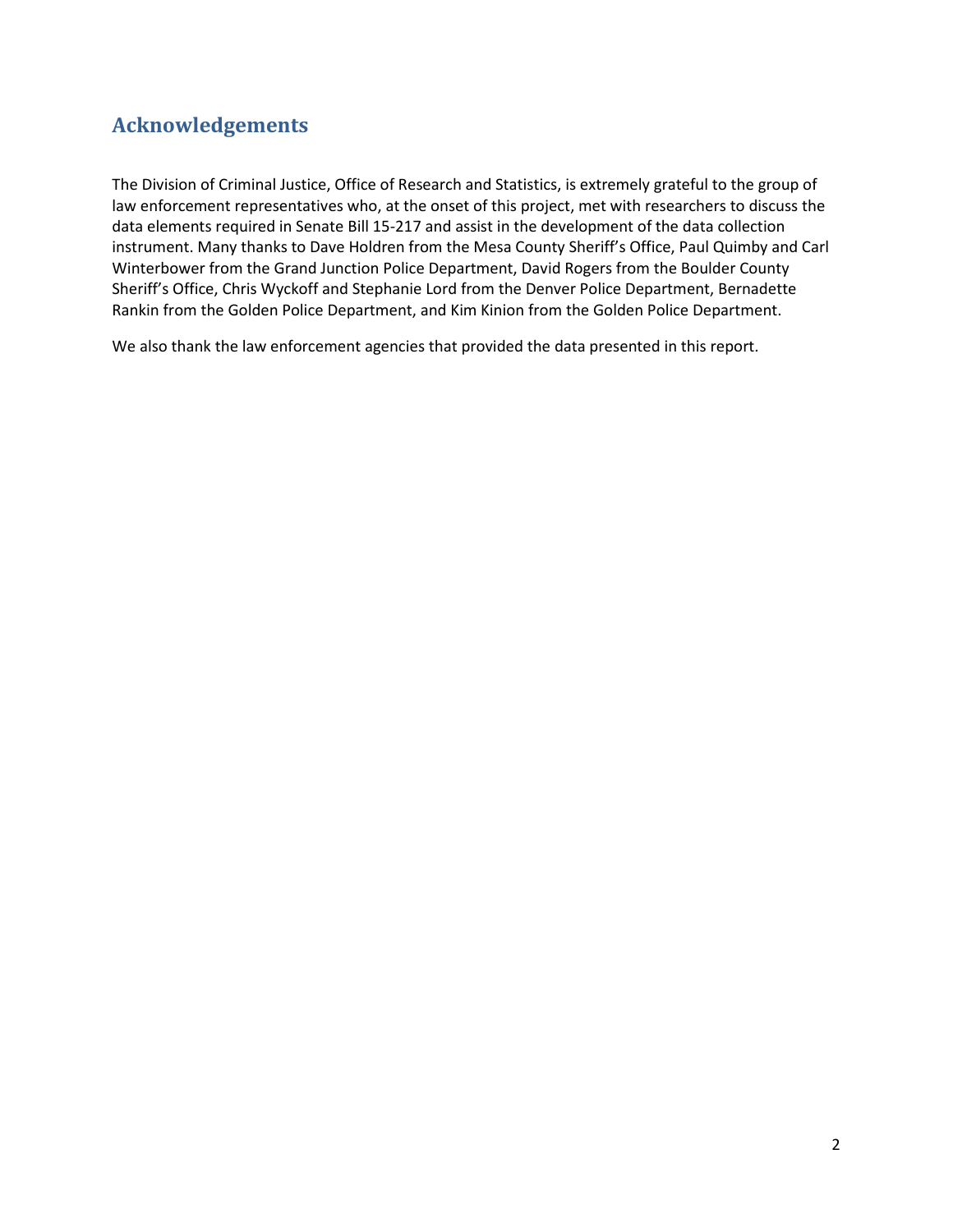# **Table of Contents**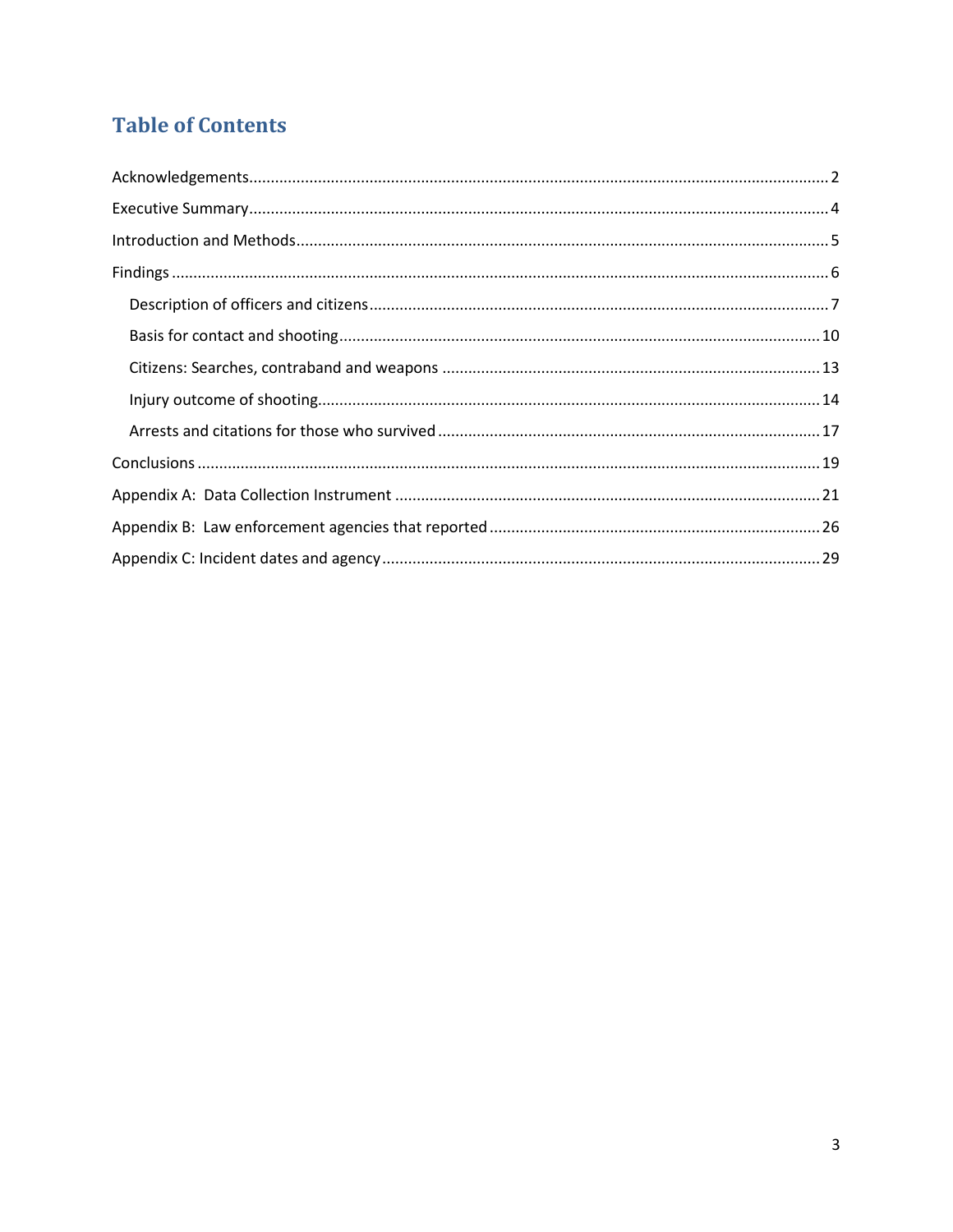## <span id="page-3-0"></span>**Executive Summary**

In 2015, the Colorado General Assembly passed Senate Bill 15-217 which mandates that state and local law enforcement agencies report specific information to the Division of Criminal Justice (DCJ) in the Department of Public Safety in the event that the agency "employs a peace officer who is involved in an officer-involved shooting that results in a person suspected of criminal activity being shot at by the officer."[1](#page-3-1) S.B.15-217 mandates DCJ to analyze and report the data on an annual basis. This sixth annual report, as specified in S.B. 15-217, documents findings based on officer involved shootings that occurred during a ten-and-a-half-year period between January 1, 2010 and June 30, 2020.

Between January 1, 2010 and June 30, 2020, 169 law enforcement agencies reported data to the Division of Criminal Justice. Of those, 69 agencies reported 491 shooting incidents involving 909 officers and 54[2](#page-3-2) citizens.<sup>2</sup> The majority of the citizens and officers were White (52% and 80%, respectively); the citizen group included 32% Hispanics and 13% Blacks. As a group, the citizens were younger, on average, than the officers. Among the citizens, Blacks were youngest, on average, compared to Hispanics and Whites.

Over half (55%) of the incidents originated with a call for service. Agencies reported that in nearly twothirds (60%) of shooting incidents, officers perceived an imminent threat to officers or citizens, and in another 22% of incidents, a shot was fired at the officer. The officer perceived some level of threat in 16% of incidents, and seven incidents (1%) involved preventing an escape. In 73% of the cases, a verbal warning was issued before the incident. In 45% of incidents, there was some indication of intoxication with alcohol, drugs or a combination of those.

Agencies reported that a weapon was involved in at least 87% of incidents, and most often that weapon was a handgun (49%), followed by a motor vehicle that was perceived by the officer to be used as a weapon (10%), and a knife/cutting instrument (9%). Firearms (including handguns, rifles, shotguns and other firearms) were present in 61% of incidents. Black citizens were significantly more likely to have a firearm (77%) compared to Whites (59%) and Hispanics (58%).

Eighty-four percent (84%) of officers were neither injured or killed compared to 19% of citizens. Approximately half (50%) of citizens were killed and another 30% were wounded. Citizens who were killed or wounded were likely to be perceived by the officer as an imminent threat.

Among citizens who survived these encounters, 87% were arrested or cited for a crime (with little difference across race/ethnicity). The most common charge was murder (which includes criminal attempt and conspiracy) followed by assault. Other common charges included felony menacing, robbery, warrant, and weapons offenses.

<span id="page-3-1"></span> $1$  C.R.S. 24-33.5-517(1).

<span id="page-3-2"></span><sup>&</sup>lt;sup>2</sup> To encourage reporting from agencies that had no incidents, DCJ provided a "No Incidents" data collection instrument. Approximately 240 agencies meet the reporting requirements of S.B. 15-217.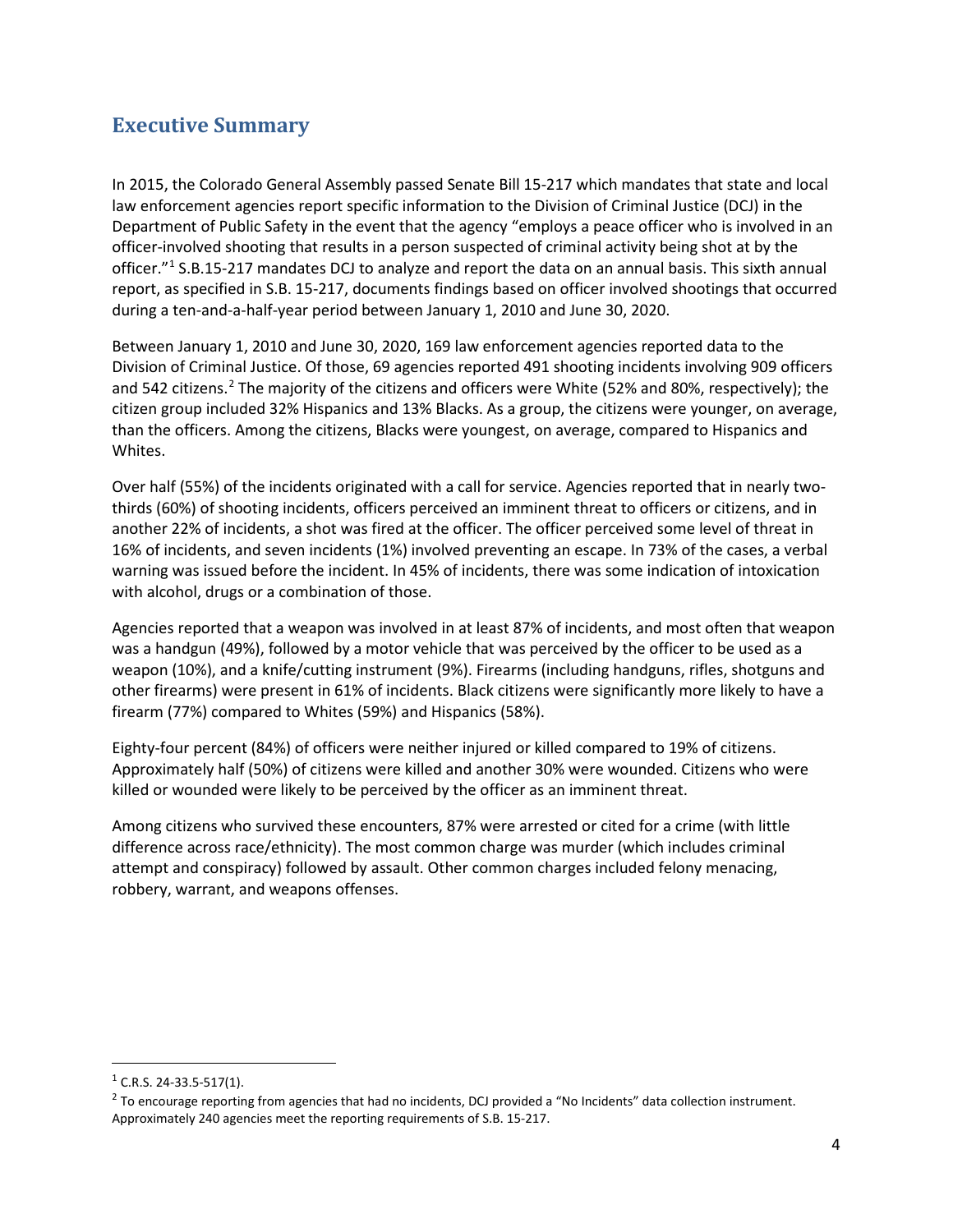## <span id="page-4-0"></span>**Introduction and Methods**

**Background**. In 2015, the Colorado General Assembly passed Senate Bill 15-217, which mandates that state and local law enforcement agencies report specific information to the Division of Criminal Justice (DCJ) in the Department of Public Safety in the event that the agency "employs a peace officer who is involved in an officer-involved shooting that results in a person suspected of criminal activity being shot at by the officer."[3](#page-4-1) As specified in the bill, state and local law enforcement agencies include the Colorado State Patrol, the Colorado Bureau of Investigation, a county sheriff's office, a municipal police department, the Division of Parks and Wildlife, and a town marshal's office.

S.B. 15-217 requires that the following information be collected from law enforcement agencies:

- a) The age, gender, sexual orientation, race, ethnicity, and medically-documented physical or mental disability of the suspect;
- b) The age, gender, race, and ethnicity of the peace officer;
- c) The officer's basis for the contact or stop that led to the officer-involved shooting;
- d) The officer's basis for the shooting, and whether the officer or any other officer responding to the scene issued a verbal warning before shooting;
- e) Whether the officer or any other officer responding to the scene conducted a search and, if so, whether the search was conducted pursuant to probable cause, with consent, or pursuant to any other lawful exception to the warrant requirement, and whether contraband was found and, if so, the nature of the contraband; and,
- f) Whether the officer or any other officer responding to the scene arrested or issued a citation to anyone and, if so, the crimes charged as a result of the arrest or citation.

S.B.15-217 mandates DCJ to analyze and report the data on an annual basis. This sixth annual report, as specified in S.B. 15-217, documents findings based on officer involved shootings that occurred during the ten-and-a-half-year period between January 1, 2010 and June 30, 2020.

**Organization of this report**. This report is organized as follows: This section provides an overview of the study, and the following section presents the findings and conclusions.

#### *Study Methods*

**Stakeholder group convened**. Following the passage of S.B. 15-217, the Division of Criminal Justice, Office of Research and Statistics (ORS), convened a small group of law enforcement officers and crime analysts from eight agencies to discuss the collection of the data mandated in the bill. This group assisted in the development of response categories that were incorporated into the electronic data collection instrument that is posted on the Division's web site for agencies to use (see Appendix A). This group also determined that the following additional data elements should be included in the data collection instrument.

Location and date of the incident,

<span id="page-4-1"></span> $3$  C.R.S. 24-33.5-517(1).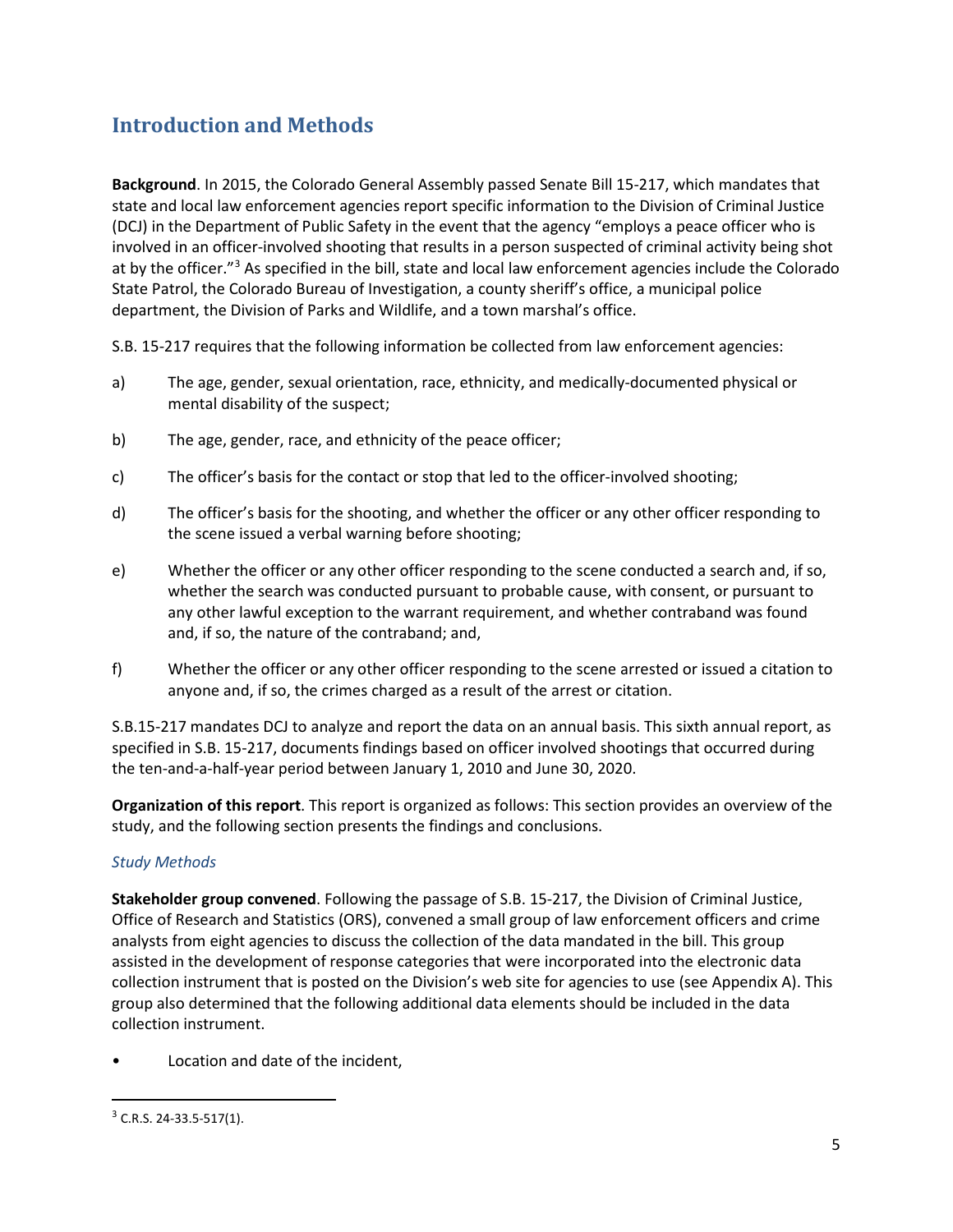- A narrative of the incident,
- Whether the citizen had a weapon and, if so, what type of weapon,
- Whether the citizen was wounded or killed, and
- Whether the peace officer was wounded or killed.

**Data Collection**. The Division of Criminal Justice (DCJ) worked with the state police chiefs and sheriffs associations to outreach to law enforcement agencies regarding the reporting requirements of S.B. 15- 217. Additionally, DCJ emailed agencies directly to provide the data collection instruments and instructions, and to remind them of the mandate.

The data collection instrument consists of a series questions about the incident, another group of questions about the suspects, and a third block of questions about the officers (see Appendix A). To capture all citizens involved in an incident, the instrument allows for data to be collected on up to five different citizens.[4](#page-5-1) Similarly, the form allows documentation of up to five different officers involved in an incident. If more citizens or officers were involved, the agencies were instructed to append that information.

S.B.15-217 requires any state and local agency that employs a peace officer to report to DCJ any officerinvolved shooting that occurred after January 1, 2010. The agencies mandated to report include county sheriff offices, municipal police departments, town marshal's offices, the Colorado Bureau of Investigation, the Colorado State Patrol, and the state Division of Parks and Wildlife in the Department of Natural Resources.

Sixty-nine agencies, out of approximately 240 law enforcement agencies that meet the reporting requirements of S.B. 15-217, reported shooting incidents to DCJ in the period between January 1, 2010 and June 30, 2020 (see Appendix B). To encourage reporting by agencies without incidents, DCJ developed a "No Incidents" data collection instrument. For 25 incidents, two or more agencies reported the same incident since multiple agencies were on the scene (see Appendix B). These reports were merged taking into consideration the date of the incident, the location and the narrative in the reports.

It is unknown if the incidents reported here represent all officer-involved shootings during the time period of study.

## <span id="page-5-0"></span>**Findings**

Sixty-nine agencies reported a total of 491 incidents that occurred between January 1, 2010 and June 30, 2020 (see Appendices)[. Figure 1](#page-6-1) shows the number of incidents by year with 2020 data available only through the month of June. From 2011 through 2015 the number of incidents increased somewhat every year, reaching 52 in 2015, declining the following two years and increasing again in 2018 and 2019. Overall, between January 1, 2010 and June 30, 2020, agencies reported 491 incidents involved 909 officers and [5](#page-5-2)42 citizens.<sup>5</sup>

<span id="page-5-1"></span><sup>&</sup>lt;sup>4</sup> DCJ also provided a spreadsheet format that allowed for reporting an unlimited number of officers and citizens.

<span id="page-5-2"></span> $5$  Please note that in the tables that follow, the number (n) of cases will vary depending on whether the analysis is focused on incidents, officers or citizens.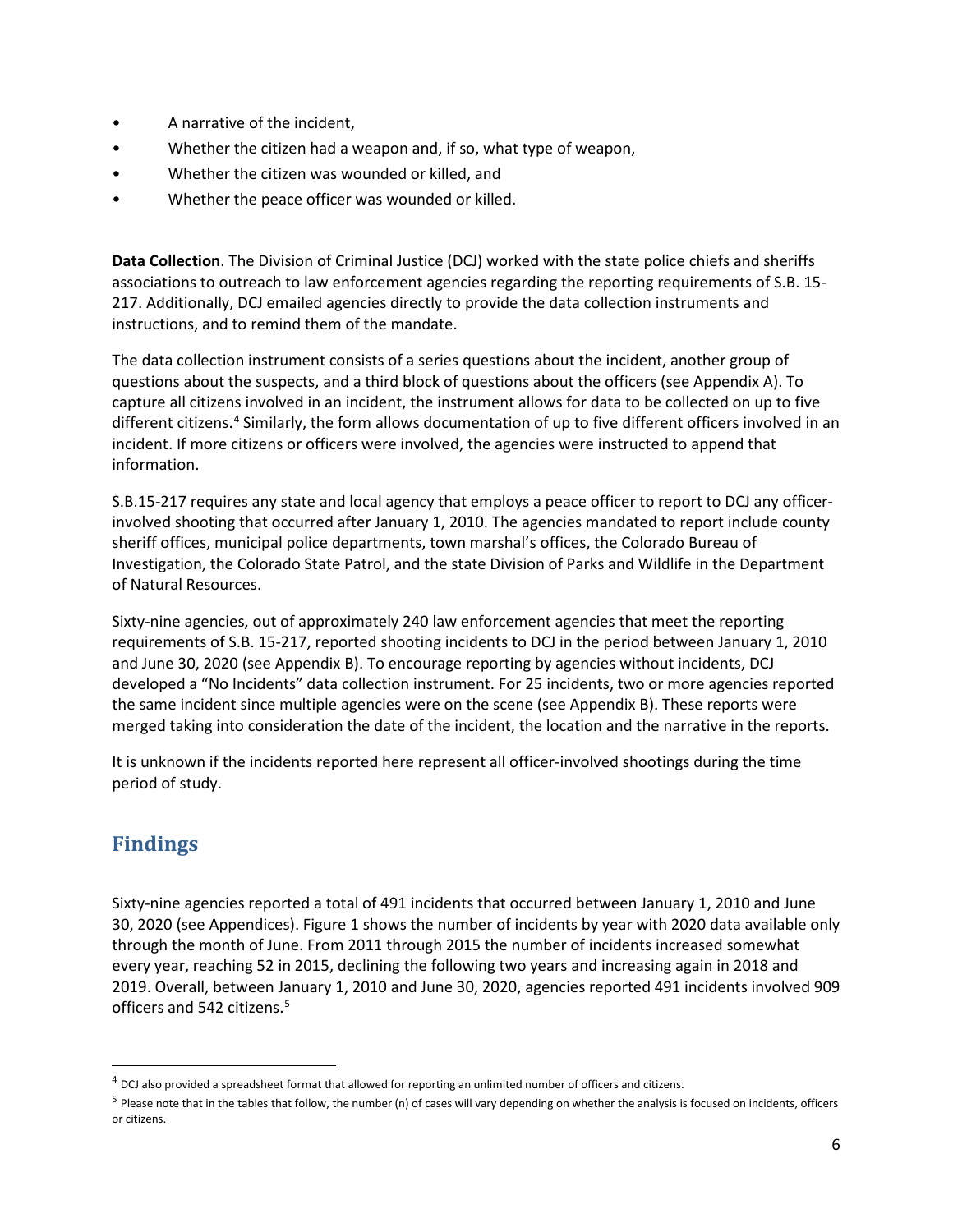

# **Incident Count by Year**

<span id="page-6-1"></span>*Figure 1. Number of officer involved shooting incidents by year. \*Note 2020 represents the first 6 months of the year.* 

## <span id="page-6-0"></span>**Description of officers and citizens**

Table 1 shows the distribution of males and females among officers and citizens. For officers, 95% were male and 5% were female. The proportion of females among citizens was slightly larger than the proportion of females among officers. For citizens, approximately seven out of every 100 citizens were female.

|              |     | <b>Officers</b> |     | <b>Citizens</b> | <b>Total</b> |         |  |
|--------------|-----|-----------------|-----|-----------------|--------------|---------|--|
| Gender       | N   | %               | N   | %               | N            | %       |  |
| Male         | 861 | 95%             | 503 | 93%             | 1,364        | 94%     |  |
| Female       | 44  | 5%              | 37  | 7%              | 81           | 6%      |  |
| Missing data | 4   | $< 1\%$         |     | $< 1\%$         | 6            | $< 1\%$ |  |
| <b>Total</b> | 909 | 100%            | 542 | 100%            | 1,451        | 100%    |  |

#### *Table 1. Gender of officers and citizens*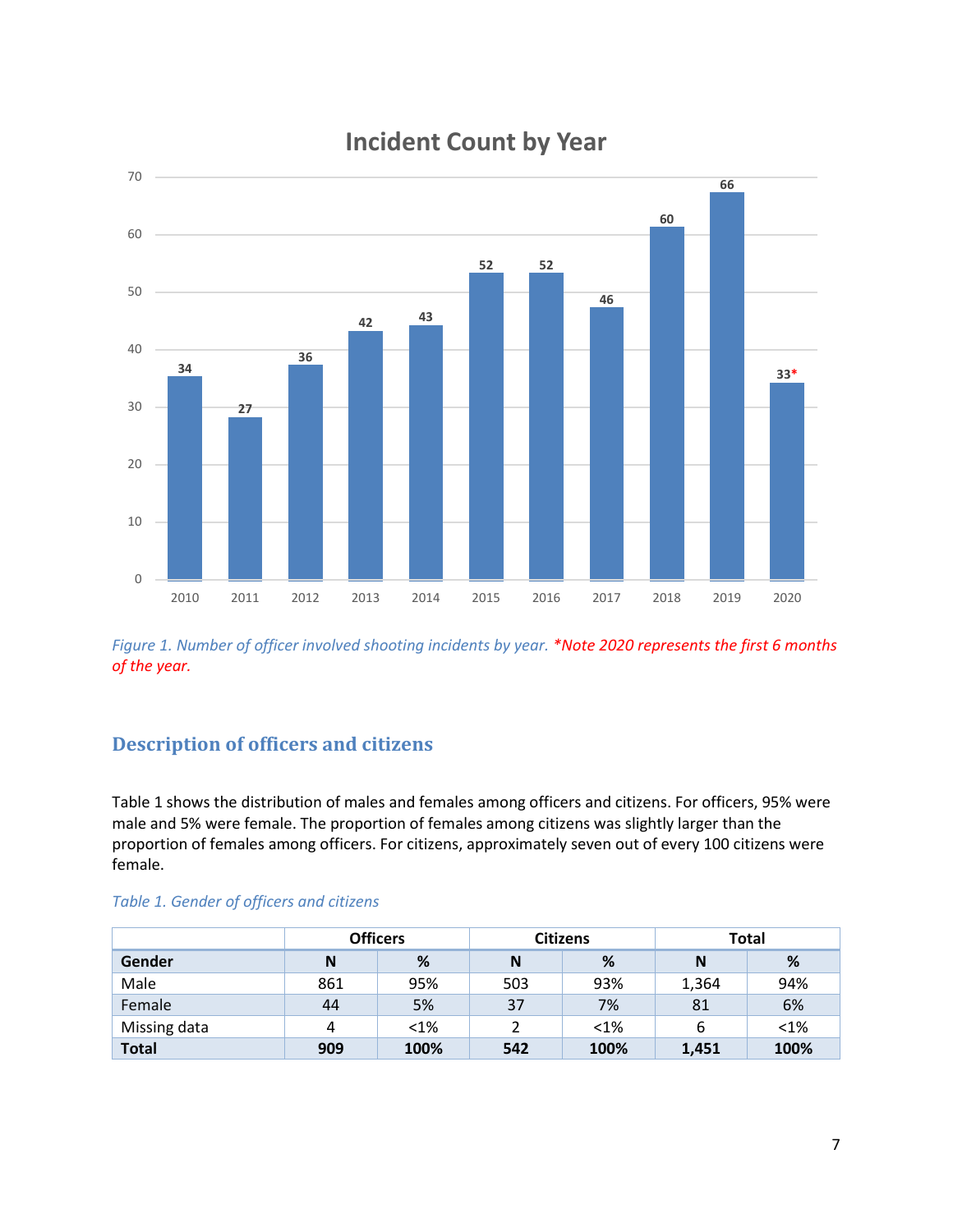Table 2 shows the distribution by race/ethnicity for officers and citizens.<sup>[6](#page-7-0)</sup> Four out of five officers were White (80%), 13% were Hispanic, 4% were Black and 2% were other or unknown. The group of citizens was 52% White, 32% Hispanic, 13% Black, and 3% fell into the other or unknown category.

|                       | <b>Officers</b> |      | <b>Citizens</b> |      | <b>Total</b> |      |
|-----------------------|-----------------|------|-----------------|------|--------------|------|
| <b>Race/Ethnicity</b> | N               | %    | N               | %    | N            | %    |
| White                 | 727             | 80%  | 283             | 52%  | 1,010        | 70%  |
| Hispanic              | 122             | 13%  | 171             | 32%  | 293          | 20%  |
| <b>Black</b>          | 38              | 4%   | 70              | 13%  | 108          | 7%   |
| Other                 | 10              | 1%   | 10              | 2%   | 20           | 1%   |
| Missing               | 12              | 1%   | 8               | 1%   | 20           | 1%   |
| <b>Total</b>          | 909             | 100% | 542             | 100% | 1,451        | 100% |

#### *Table 2. Race/Ethnicity of officers and citizens*

Figures 2 and 3 show the number of individuals falling into five-year age categories. Citizens tended to be younger than the officers. Thirty-five percent of citizens were between the ages of 20-29. Officers were older, with only 19% between the ages of 20-29, and 37% of officers between the ages of 35-44. The mean age of the citizens was 34 and the mean age of the officers was 38 (data not presented).



#### **Age Distribution of Citizens**

*Figure 2. Age of citizens*

<span id="page-7-0"></span><sup>&</sup>lt;sup>6</sup> Because there were few cases of Asian, American Indian, Native Hawaiians, Pacific Islanders and "unknown," these categories were combined into "other."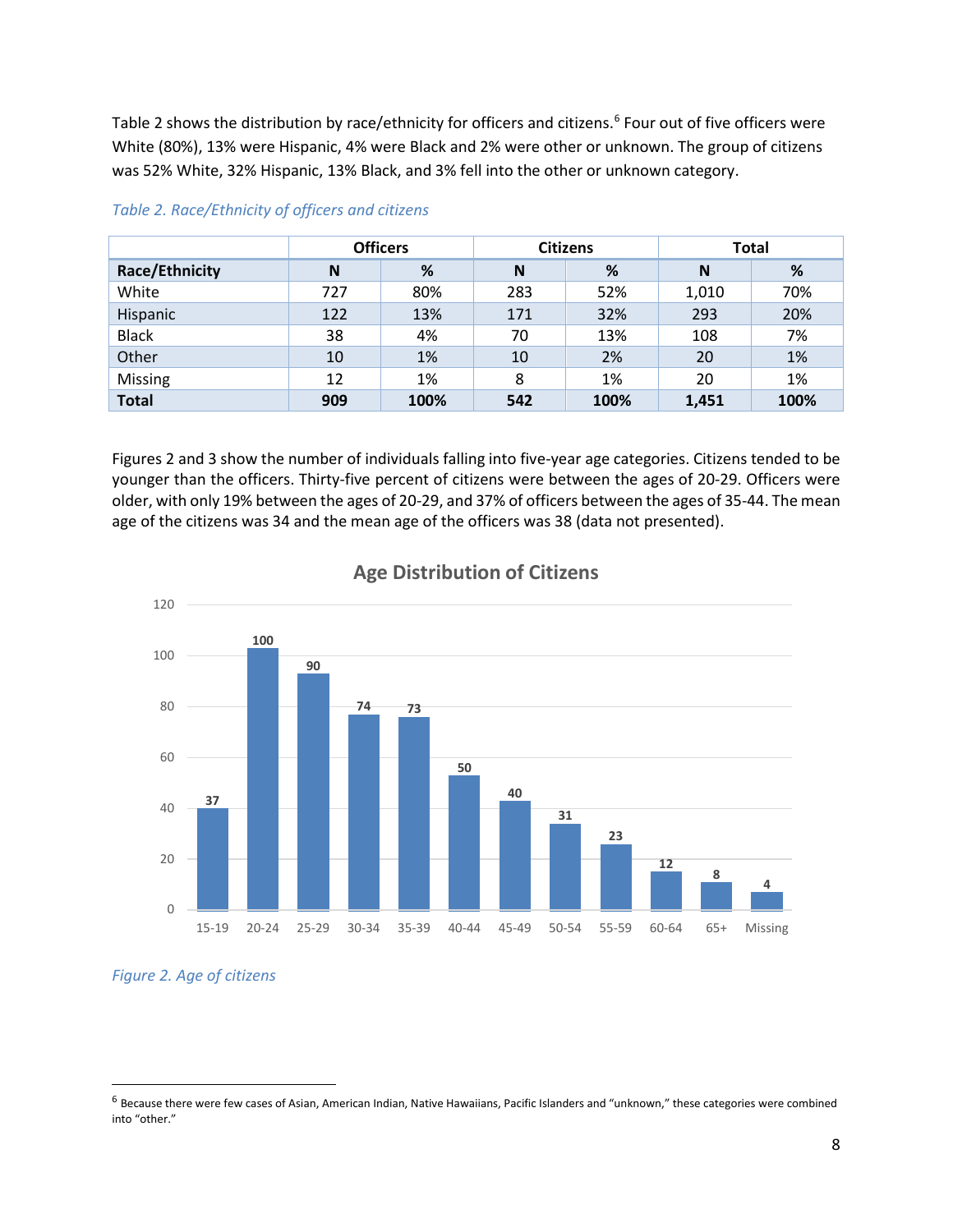

## **Age Distribution of Officers**

*Figure 3. Age of officers*

Table 3 shows the age distribution by race/ethnicity of citizens. Generally, White citizens were older and Black citizens were younger, with 29% of Black citizens falling between the ages of 20 and 24. Over half (58%) of Black citizens were in their 20s compared to 41% of Hispanics and 26% of Whites.

| Age            | White   | <b>Hispanic</b> | <b>Black</b> | Other/<br><b>Unknown</b> | <b>Total</b> |
|----------------|---------|-----------------|--------------|--------------------------|--------------|
| (N)            | 283     | 171             | 70           | 18                       | 542          |
| $15-19$        | 5%      | 5%              | 17%          | 6%                       | 7%           |
| $20 - 24$      | 13%     | 23%             | 29%          | 11%                      | 18%          |
| 25-29          | 13%     | 18%             | 29%          | 17%                      | 17%          |
| 30-34          | 15%     | 15%             | 4%           | 17%                      | 14%          |
| 35-39          | 14%     | 16%             | 9%           | 6%                       | 13%          |
| $40 - 44$      | 11%     | 6%              | 7%           | 17%                      | 9%           |
| 45-49          | 9%      | 8%              | 1%           | 6%                       | 7%           |
| 50-54          | 7%      | 4%              | 1%           | 11%                      | 6%           |
| 55-59          | 7%      | 2%              | 1%           | 0%                       | 4%           |
| 60-64          | 4%      | $< 1\%$         | 0%           | 0%                       | 2%           |
| $65+$          | 2%      | 2%              | 0%           | 0%                       | 1%           |
| <b>Missing</b> | $< 1\%$ | $<1\%$          | 1%           | 11%                      | 1%           |
| Total          | 100%    | 100%            | 100%         | 100%                     | 100%         |

#### *Table 3. Age and race/ethnicity of citizens*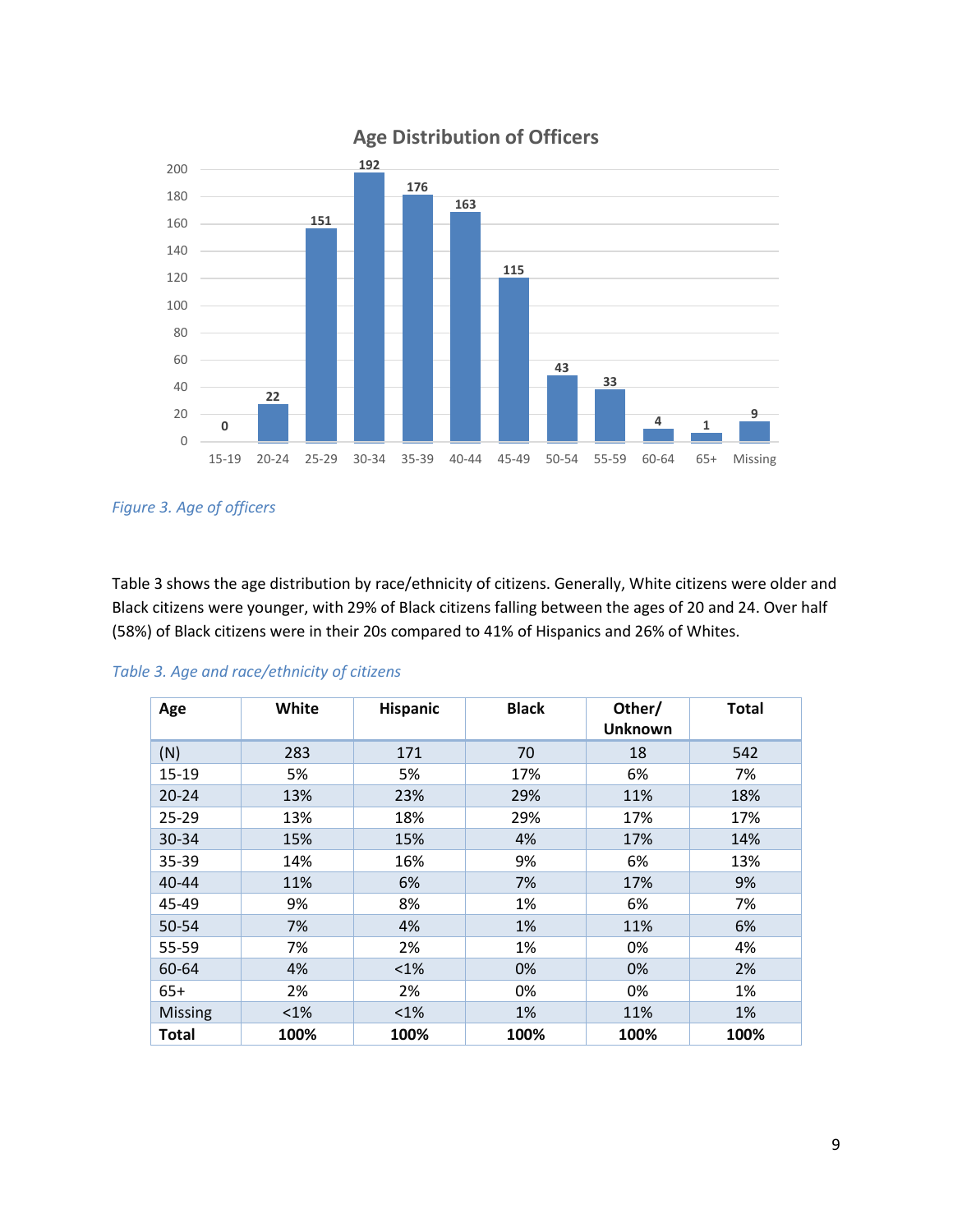Among the requested information in S.B. 15-217 is the sexual orientation of the citizens. Based on the responses tabulated in Table 4, the sexual orientation of most citizens (87%) was unknown. Sexual orientation was identified as "straight" for 12% of citizens.

| <b>Sexual Orientation</b> | N   | ℅       |
|---------------------------|-----|---------|
| Unknown                   | 472 | 87%     |
| Straight                  | 66  | 12%     |
| <b>Missing</b>            |     | $< 1\%$ |
| Total                     | 542 | 100%    |

#### *Table 4. Sexual orientation of citizens*

As shown in Table 5, a mental/physical disability was not evident in 72% of incidents and unknown in another 15%. Officers reported a mental disability in 7% of cases and a physical disability in 1% of cases. Note that the statute requires reporting on mental and physical disability but these are not defined.

#### *Table 5. Disability of citizens*

| <b>Disability</b> | N              | ℅       |
|-------------------|----------------|---------|
| Not Evident       | 391            | 72%     |
| Unknown           | 79             | 15%     |
| Mental            | 40             | 7%      |
| <b>Missing</b>    | 26             | 5%      |
| Physical          | 4              | 1%      |
| <b>Both</b>       | $\overline{2}$ | $< 1\%$ |
| <b>Total</b>      | 542            | 100%    |

### <span id="page-9-0"></span>**Basis for contact and shooting**

Table 6, a call for service was the most frequent basis for the contact (in 55% of incidents) that led to the officer-involved shooting. A traffic stop was the basis in 13% of cases, and a law enforcement investigation was the basis of contact in 10%. These three types of initial contact (call for service, investigation, and traffic stop) accounted for 78% of the incidents.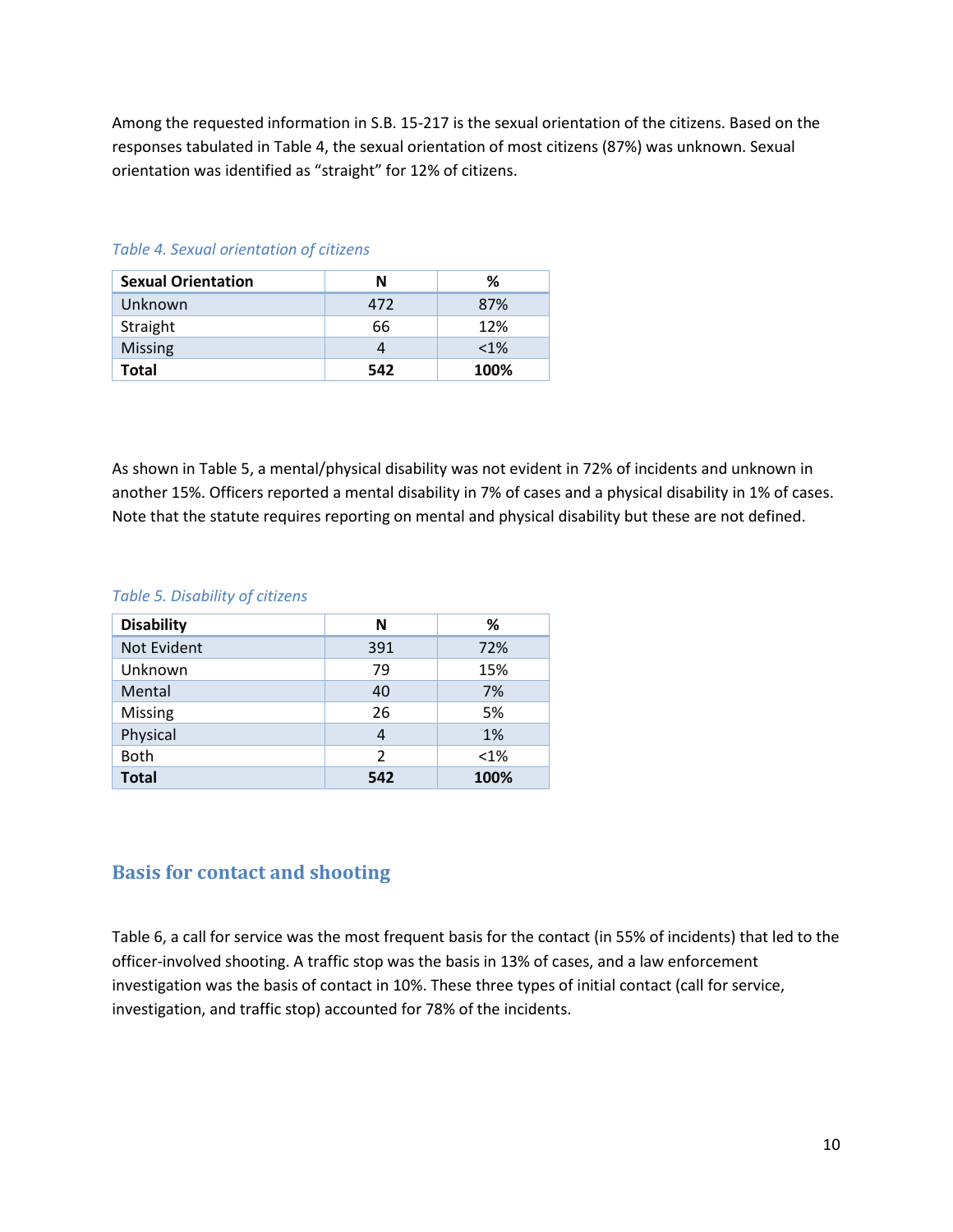#### *Table 6. Basis for initial contact*

| <b>Basis for Contact</b> | N   | %       |
|--------------------------|-----|---------|
| Call for service         | 270 | 55%     |
| Traffic stop             | 64  | 13%     |
| Investigation            | 49  | 10%     |
| Warrant                  | 42  | 9%      |
| Other                    | 37  | 8%      |
| Tactical team call       | 20  | 4%      |
| Off duty                 | 5   | 1%      |
| Citizen flag down        | 4   | $< 1\%$ |
| <b>Total</b>             | 491 | 100%    |

Table 7 shows the basis for initial contact by the race/ethnicity of the citizens. Following calls for service as the initial reason for contact, Hispanics (16%) and Blacks (19%) were more likely to be involved in traffic stops compared to Whites (13%).

|  |  | Table 7. Basis for initial contact by race/ethnicity of citizen |  |  |
|--|--|-----------------------------------------------------------------|--|--|
|  |  |                                                                 |  |  |

| <b>Basis for Contact</b> | White   | <b>Hispanic</b> | <b>Black/African</b><br>American | Other,<br><b>Unknown</b> | <b>Total</b> |
|--------------------------|---------|-----------------|----------------------------------|--------------------------|--------------|
| (N)                      | 283     | 171             | 70                               | 18                       | 542          |
| Call for service         | 53%     | 54%             | 54%                              | 56%                      | 54%          |
| Traffic stop             | 13%     | 16%             | 19%                              | 6%                       | 14%          |
| Investigation            | 11%     | 10%             | 6%                               | 6%                       | 10%          |
| Warrant                  | 9%      | 9%              | 6%                               | $<1\%$                   | 8%           |
| Other                    | 6%      | 7%              | 4%                               | 28%                      | 7%           |
| Tactical team call       | 5%      | 2%              | 6%                               | 0%                       | 4%           |
| Off duty                 | $< 1\%$ | $<1\%$          | 4%                               | 0%                       | 1%           |
| Citizen flag down        | $< 1\%$ | 0%              | $<1\%$                           | 6%                       | $<1\%$       |
| <b>Total</b>             | 100%    | 100%            | 100%                             | 100%                     | 100%         |

As shown in Table 8, agencies reported that in almost two-thirds (60%) of shooting incidents, officers perceived an "imminent threat" to an officer or a citizen. In another 22% of incidents the officer was shot at by the citizen. In 16% of the incidents the officer perceived a less-than-imminent threat to the officer, another officer or a citizen. Approximately two percent of incidents involved preventing an escape or conducting an arrest.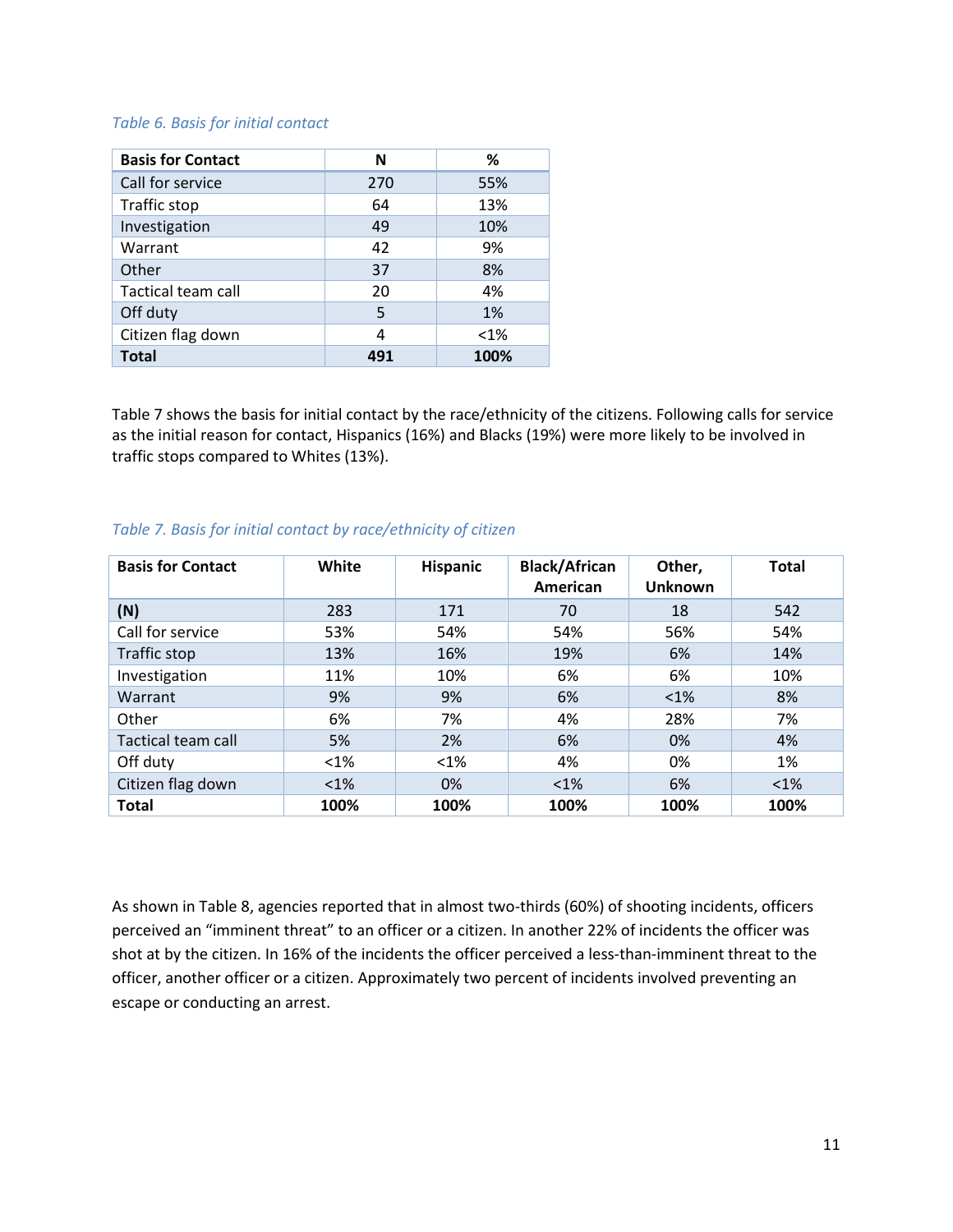#### *Table 8. Basis for officer shooting by incident*

| <b>Basis for Shooting</b>            | N   | ℅       |
|--------------------------------------|-----|---------|
| Imminent threat to officer/civilian  | 293 | 60%     |
| Officer shot at                      | 106 | 22%     |
| Perceived threat to officer/civilian | 77  | 16%     |
| Preventing an escape                 |     | 1%      |
| Conducting an arrest                 |     | $< 1\%$ |
| Missing                              | 3   | $<1\%$  |
| <b>Total</b>                         | 491 | 100%    |

In 73% of incidents, a verbal warning was issued before the incident (Table 9). In 25% of incidents, no verbal warning was issued. This correspond generally to the information presented in Table 8 which shows that, for 22% of incidents, the basis for the officer-involved shooting was that a shot was fired at the officer.

#### *Table 9. Officer issued verbal warning during incident*

| <b>Officer verbal warning</b> | N   | %    |
|-------------------------------|-----|------|
| Yes                           | 359 | 73%  |
| No                            | 124 | 25%  |
| <b>Missing</b>                | 8   | 2%   |
| Total                         | 491 | 100% |

At the request of the law enforcement representatives convened by DCJ after the passage of S.B. 15- 217, the data collection instrument included questions regarding intoxication of the citizen. As reflected in Table 10, this information was unknown (or missing) in 43% of incidents. In 45% of incidents, there was some indication of intoxication with alcohol, drugs or a combination of those. For 12% of incidents, there was no evidence of intoxication.

#### *Table 10. Intoxication of citizens*

| Under the influence of      | N   | ℅    |
|-----------------------------|-----|------|
| Unknown                     | 212 | 39%  |
| <b>Drugs</b>                | 108 | 20%  |
| Alcohol                     | 68  | 13%  |
| No evidence of intoxication | 65  | 12%  |
| Alcohol and drugs           | 66  | 12%  |
| Missing                     | 23  | 4%   |
| Total                       | 542 | 100% |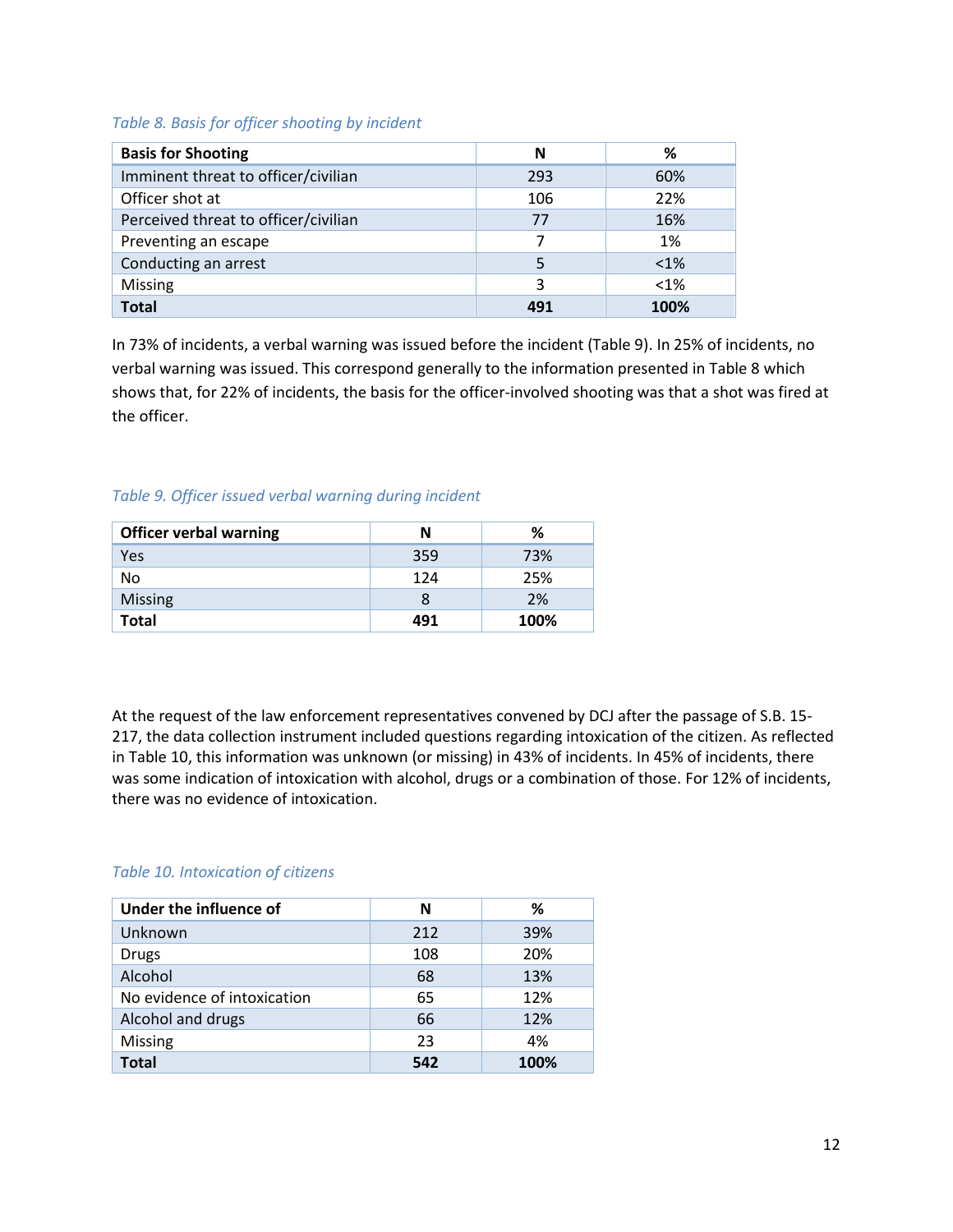## <span id="page-12-0"></span>**Citizens: Searches, contraband and weapons**

Table 11 shows that 87% of citizens represented in these officer-involved shootings were *not* searched for contraband prior to the incident, according to the data provided by law enforcement agencies. Eight percent (8%) of citizens were searched for probable cause, 5% involved a warrant, and 2% occurred with consent.

|                       | <b>Not Conducted</b> |     | Conducted |     | <b>Missing</b> |    | <b>Total</b> |      |
|-----------------------|----------------------|-----|-----------|-----|----------------|----|--------------|------|
| <b>Type of Search</b> | Ν                    | %   | N         | %   | N              | %  | N            | %    |
| Conducted search      | 473                  | 87% | 63        | 12% | 6              | 1% | 542          | 100% |
| Probable Cause        | 470                  | 87% | 42        | 8%  | 30             | 6% | 542          | 100% |
| With Consent          | 497                  | 92% | 10        | 2%  | 35             | 6% | 542          | 100% |
| Warrant               | 484                  | 89% | 29        | 5%  | 29             | 5% | 542          | 100% |

#### *Table 11. Type of search of citizen*

S.B. 15-217 requires law enforcement agencies to report whether contraband was found on the citizen. In response to this question, agencies reported that contraband was found with about half (49%) of citizens (Table 12). As can be seen in Table 13, agencies reported that 63% of citizens had a weapon while drugs and drug paraphernalia were noted in 30% of cases.

#### *Table 12. Contraband was found*

| Contraband     | N   | ℅    |
|----------------|-----|------|
| Yes            | 266 | 49%  |
| Nο             | 218 | 40%  |
| <b>Missing</b> | 58  | 11%  |
| <b>Total</b>   | 542 | 100% |

#### *Table 13. Nature of contraband*

| <b>Nature of Contraband</b> | N   | ℅    |
|-----------------------------|-----|------|
| Weapon                      | 168 | 63%  |
| Drugs/Paraphernalia         | 81  | 30%  |
| Other                       | 13  | 5%   |
| Missing                     | 4   | 2%   |
| <b>Total</b>                | 266 | 100% |

Table 13 *differs from that shown in* Table 14 *because the tables reflect answers to two different questions.* Table 13 *reflects the presence of a weapon(s) "as contraband", whereas* Table 14 *reflects agency responses to the question about weapons possessed by citizens (which includes motor vehicles as a weapon).*

Table 14 reflects the type of weapon possessed by citizens, including motor vehicles. Overall, when motor vehicles are included, about 87% of citizens had a weapon, according to the data provided by law enforcement agencies. The percentage of citizens that had no weapon was 8%, and in 5% of cases the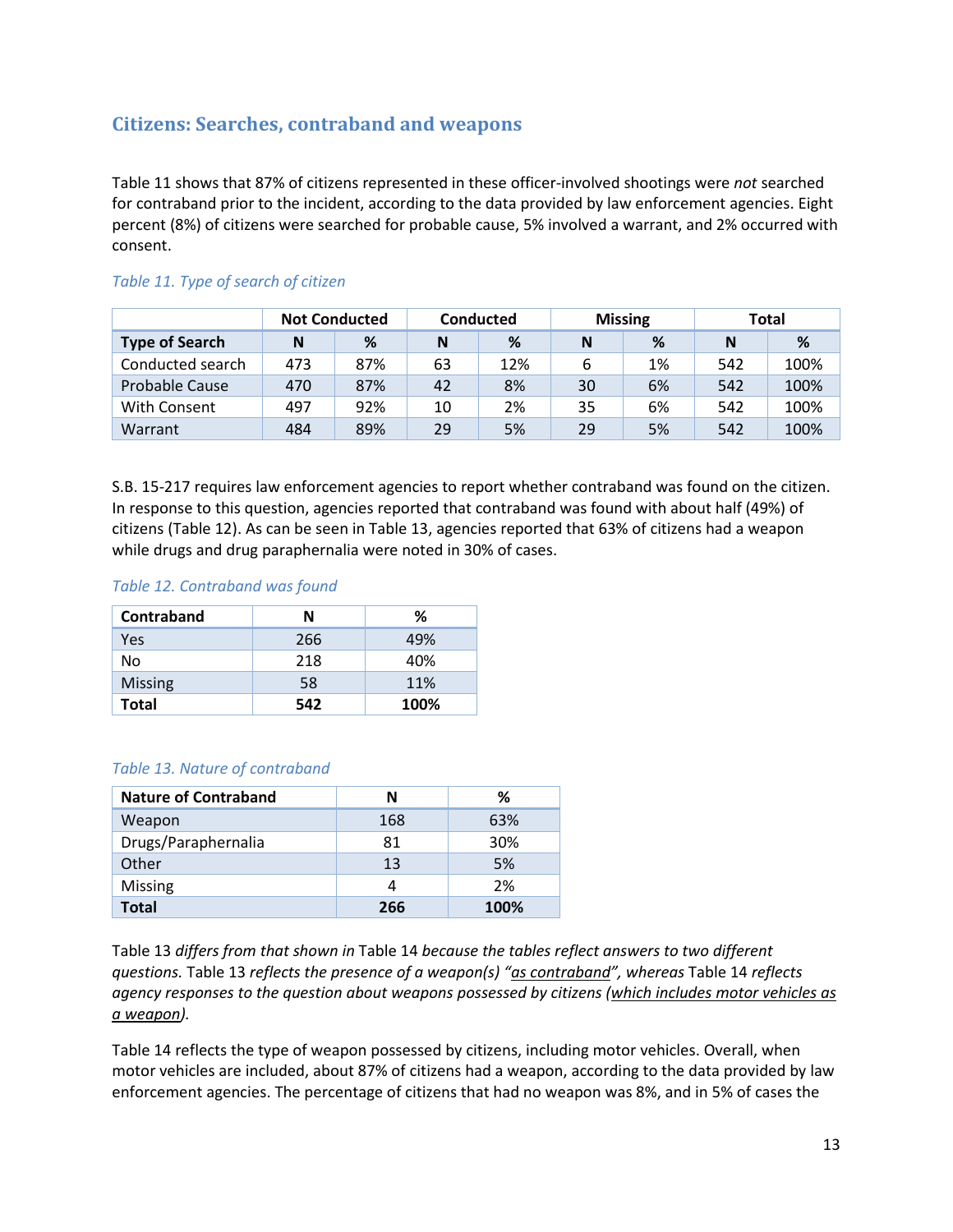presence of a weapon was unknown or the data was missing. In about half of the cases (49%) the weapon was a handgun. The second most common weapon was classified as a motor vehicle (10%).

To better understand these incidents, the weapons were collapsed into the following broad categories: Firearm, not a firearm, missing and other/unknown, as shown in Table 15. Handgun, rifle, shotgun, and any other firearm were included in the firearm category. "Not a firearm" includes motor vehicle, knife/cutting instrument, blunt object and fire/incendiary device. Based on these broader categories, 61% of citizens had a firearm. Another 21% of citizens had one of the other listed weapons that was not a firearm.

| Weapon                   | N            | %       |
|--------------------------|--------------|---------|
| Handgun                  | 268          | 49%     |
| Motor vehicle            | 54           | 10%     |
| Knife/cutting instrument | 47           | 9%      |
| No weapon                | 42           | 8%      |
| Rifle                    | 30           | 6%      |
| Shotgun                  | 20           | 4%      |
| Other                    | 15           | 3%      |
| <b>Blunt object</b>      | 22           | 4%      |
| Other firearm            | 11           | 2%      |
| Multiple weapons         | 4            | 1%      |
| Fire/incendiary device   | $\mathbf{1}$ | $< 1\%$ |
| Unknown/Missing          | 28           | 5%      |
| <b>Total</b>             | 542          | 100%    |

#### *Table 14. Weapon in possession of citizen*

Table 15 shows these broad categories of weapons by the race/ethnicity of the citizens. Almost four out of five Blacks (77%) had a firearm compared to 59% of Whites and 58% of Hispanics. About one-quarter of Whites (24%) and 20% of Hispanics had a non-firearm weapon. Hispanics were least likely to be armed, however, the information was missing in 16% of cases.

#### *Table 15. Weapon by race/ethnicity of citizen*

| <b>Firearm</b> | White | <b>Hispanic</b> | <b>Black</b> | Other/<br><b>Unknown</b> | <b>Total</b> |
|----------------|-------|-----------------|--------------|--------------------------|--------------|
| (N)            | 283   | 171             | 70           | 18                       | 542          |
| Firearm        | 59%   | 58%             | 77%          | 25%                      | 61%          |
| Not firearm    | 24%   | 20%             | 7%           | 38%                      | 21%          |
| <b>Missing</b> | 9%    | 16%             | 11%          | 25%                      | 12%          |
| Other/unknown  | 8%    | 6%              | 4%           | 13%                      | 7%           |
| <b>Total</b>   | 100%  | 100%            | 100%         | 100%                     | 100%         |

### <span id="page-13-0"></span>**Injury outcome of shooting**

Table 16 shows whether the incident resulted in death or injury for either the officer or the citizen. Most of the officers (84%) were neither killed nor wounded as part of the incident. However, of those reports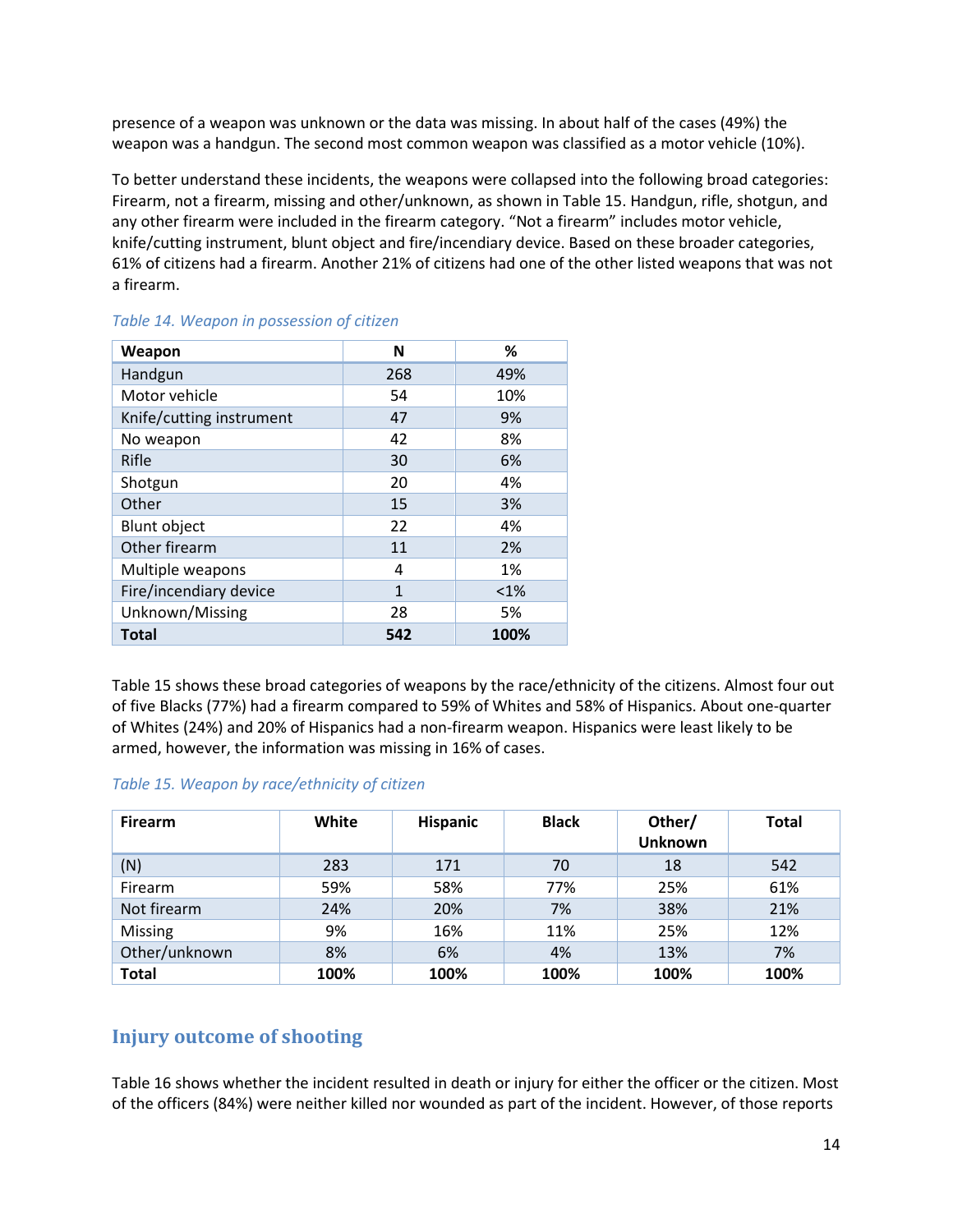that included officer injury, officers were killed in four incidents. The number of killed or wounded citizens was substantially higher than for officers: 50% were killed and 30% were wounded during the shooting incidents reported here. [Figure 4](#page-14-0) presents the extent of injury by year; note that 2020 represents the first six months of the calendar year.

|               | <b>Officers</b> |         |     | <b>Citizens</b> | <b>Total</b> |         |
|---------------|-----------------|---------|-----|-----------------|--------------|---------|
| <b>Injury</b> | N               | %       | N   | %               | N            | %       |
| Killed        | 4               | $< 1\%$ | 271 | 50%             | 275          | 19%     |
| Wounded       | 69              | 8%      | 161 | 30%             | 230          | 16%     |
| Suicide       | 0               | 0%      | 3   | $< 1\%$         | 3            | $< 1\%$ |
| Neither       | 766             | 84%     | 105 | 19%             | 871          | 60%     |
| Missing       | 70              | 8%      | 2   | $< 1\%$         | 72           | 5%      |
| <b>Total</b>  | 909             | 100%    | 542 | 100%            | 1,451        | 100%    |

#### *Table 16. Extent of shooting injury for officers and citizens*

\*Denver Police Department did not provide this information on 67 officers between 2010 and 2015 which was not required in S.B. 15-217.



Citizen Injuries by Year

#### <span id="page-14-0"></span>*Figure 4. Citizen injury by year*. \*Note 2020 represents the first six months of the year.

Table 17 presents the extent of injury by the race/ethnicity of the citizens. In 19% of incidents there was no death or injury.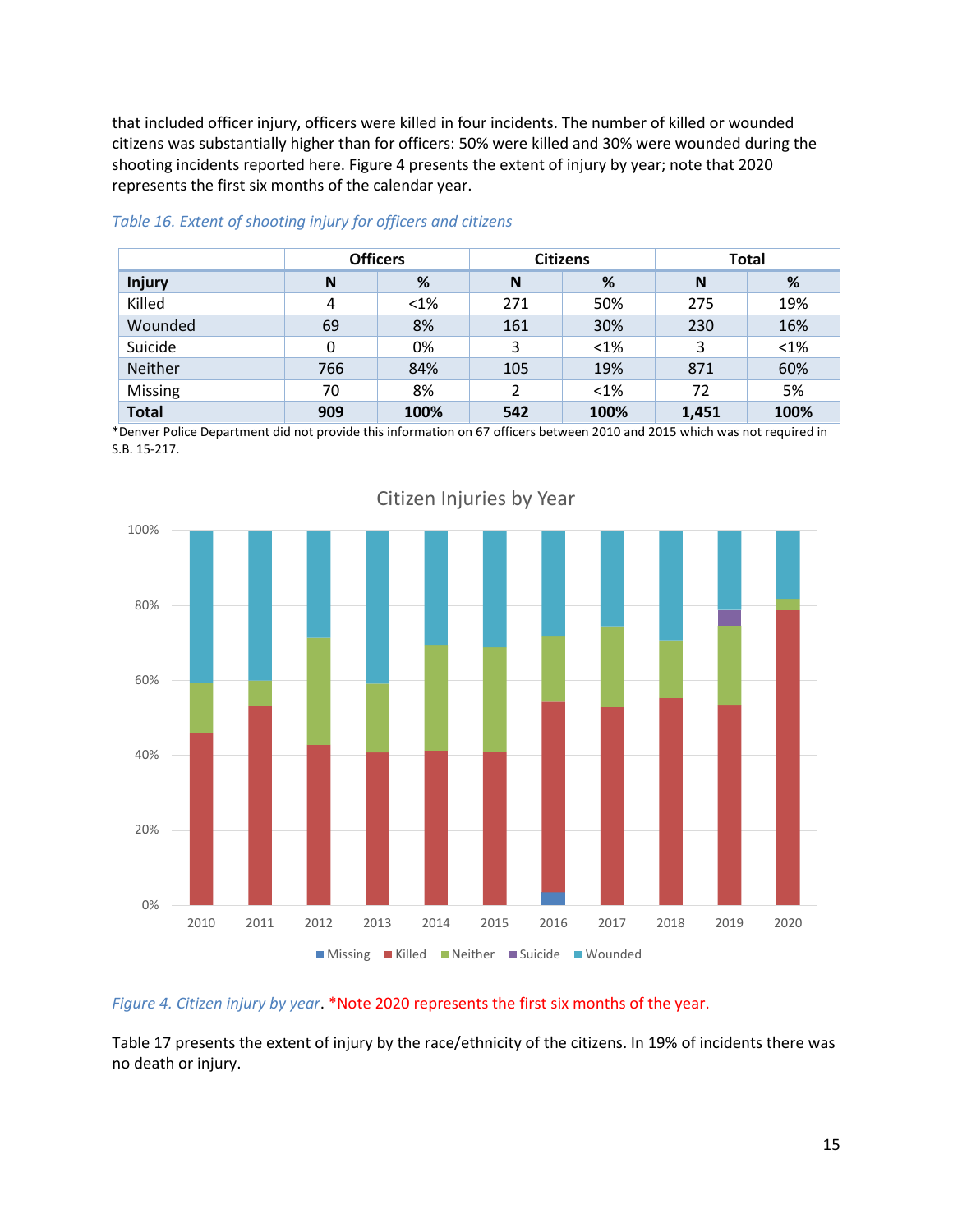| <b>Firearm</b> | White | <b>Hispanic</b> | <b>Black</b> | Other/<br><b>Unknown</b> | <b>Total</b> |
|----------------|-------|-----------------|--------------|--------------------------|--------------|
| (N)            | 283   | 171             | 70           | 18                       | 542          |
| Killed         | 40%   | 50%             | 38%          | 90%                      | 50%          |
| Wounded        | 33%   | 32%             | 25%          | 0%                       | 30%          |
| Suicide        | 1%    | 1%              | 0%           | 0%                       | $< 1\%$      |
| <b>Neither</b> | 23%   | 17%             | 38%          | 10%                      | 19%          |
| Missing        | 3%    | 0%              | 0%           | 0%                       | $< 1\%$      |
| <b>Total</b>   | 100%  | 100%            | 100%         | 100%                     | 100%         |

Table 18 shows citizen injury by the agency's description of the basis for the shooting. Imminent threat refers to an immediate forthcoming threat, whereas perceived threat refers to becoming aware of a threatening situation. More than two thirds (67%) of those killed were perceived by the officer(s) to represent an imminent threat (Table 18). Of those wounded, two third (65%) were perceived by the officer(s) to represent an imminent threat.

#### *Table 18. Injury of citizen by basis for shooting*

| <b>Basis for shooting</b> | <b>Killed</b> | Wounded | <b>Neither</b> | <b>Suicide</b> | <b>Missing</b> | <b>Total</b> |
|---------------------------|---------------|---------|----------------|----------------|----------------|--------------|
| (N)                       | 271           | 161     | 105            | 3              | 2              | 542          |
| Imminent threat           | 67%           | 65%     | 36%            | 0%             | 100%           | 60%          |
| Officer shot at           | 16%           | 19%     | 35%            | 100%           | 0%             | 21%          |
| Perceived threat          | 14%           | 13%     | 27%            | 0%             | 0%             | 16%          |
| Preventing an escape      | 1%            | 1%      | 2%             | 0%             | 0%             | 1%           |
| Conducting an arrest      | 1%            | $< 1\%$ | 0%             | 0%             | 0%             | $<1\%$       |
| <b>Missing</b>            | $< 1\%$       | $< 1\%$ | 0%             | 0%             | 0%             | $< 1\%$      |
| <b>Total</b>              | 100%          | 100%    | 100%           | 100%           | 100%           | 100%         |

Table 19 shows that officers issued a verbal warning a majority of the time to those citizens that were killed (77% of the time) or wounded (72% of the time).

#### *Table 19. Injury of citizen by verbal warning from officer*

| <b>Officer verbal warning</b> | <b>Killed</b> | Wounded | <b>Neither</b> | <b>Suicide</b> | <b>Missing</b> | Total |
|-------------------------------|---------------|---------|----------------|----------------|----------------|-------|
| (N)                           | 271           | 161     | 105            | 3              |                | 542   |
| Yes                           | 77%           | 72%     | 62%            | 33%            | 100%           | 73%   |
| <b>No</b>                     | 21%           | 27%     | 34%            | 67%            | 0%             | 26%   |
| <b>Missing</b>                | 1%            | $< 1\%$ | 4%             | 0%             | 0%             | 1%    |
| <b>Total</b>                  | 100%          | 100%    | 100%           | 100%           | 100%           | 100%  |

Table 20 shows the extent of injury by the basis for initial contact. Nearly half (49%) of calls for services as the basis of the contact resulted in a citizen death, as did 60% of investigations, 59% of tactical team calls, and 75% of citizen flag-downs, however, the latter represents few cases (n=4).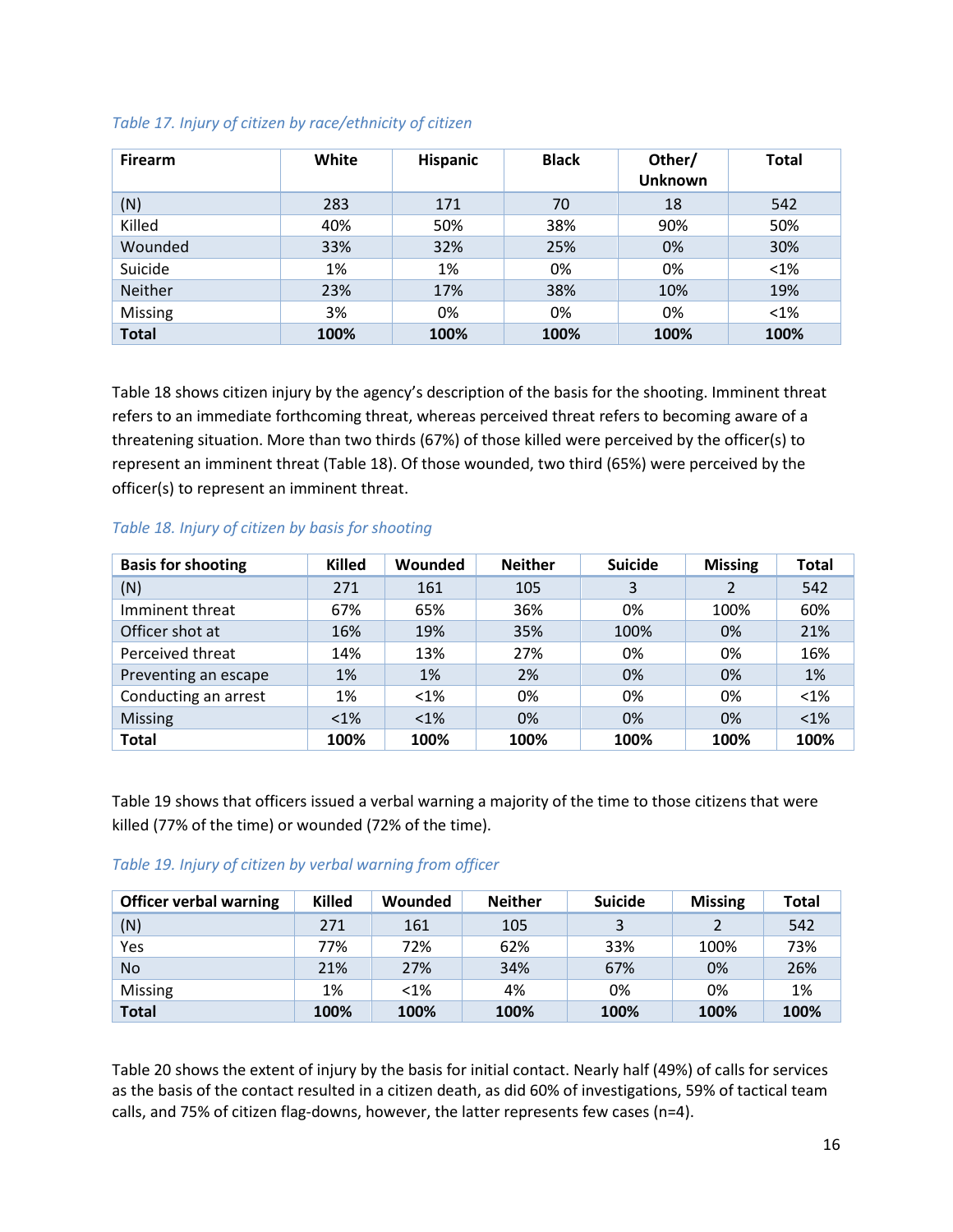| <b>Basis for contact</b> | N   | <b>Killed</b> | Wounded | <b>Neither</b> | <b>Suicide</b> | <b>Missing</b> | <b>Total</b> |
|--------------------------|-----|---------------|---------|----------------|----------------|----------------|--------------|
| Call for service         | 291 | 49%           | 31%     | 20%            | $< 1\%$        | 0%             | 100%         |
| Traffic stop             | 78  | 33%           | 33%     | 32%            | 0%             | 1%             | 100%         |
| Investigation            | 52  | 60%           | 25%     | 15%            | 0%             | 0%             | 100%         |
| Warrant                  | 46  | 59%           | 28%     | 13%            | 0%             | 0%             | 100%         |
| Other                    | 37  | 59%           | 22%     | 14%            | 3%             | 3%             | 100%         |
| Tactical team call       | 22  | 59%           | 27%     | 14%            | 0%             | 0%             | 100%         |
| Off duty                 | 6   | 33%           | 50%     | 17%            | 0%             | 0%             | 100%         |
| Citizen flag down        | 4   | 75%           | 25%     | 0%             | 0%             | 0%             | 100%         |
| <b>Missing</b>           | 6   | 67%           | 33%     | 0%             | 0%             | 0%             | 100%         |
| <b>Total</b>             | 542 | 50%           | 30%     | 19%            | $1%$           | $1\%$          | 100%         |

#### *Table 20. Injury of citizen by contact basis*

Table 21 shows extent of citizen injury by weapon. More than half (55%) of citizens killed in the officerinvolved shootings described here had a firearm; another 28% with a firearm were wounded. Only 16% of citizens who possessed a firearm were neither killed nor wounded. Almost half (49%) of citizens with non-firearm weapons (including motor vehicle, knife/cutting instrument, blunt object, or fire/incendiary device) were killed and 34% were wounded.

#### *Table 21. Injury of citizen by presence of weapon*

| <b>Firearm</b> | N   | <b>Killed</b> | Wounded | <b>Neither</b> | <b>Suicide</b> | <b>Missing</b> | <b>Total</b> |
|----------------|-----|---------------|---------|----------------|----------------|----------------|--------------|
| <b>Firearm</b> | 329 | 55%           | 28%     | 16%            | $< 1\%$        | $< 1\%$        | 100%         |
| Not firearm    | 112 | 49%           | 34%     | 17%            | 0%             | 0%             | 100%         |
| <b>Missing</b> | 64  | 31%           | 33%     | 34%            | 0%             | 2%             | 100%         |
| Other/Unknown  | 37  | 41%           | 24%     | 35%            | 0%             | 0%             | 100%         |
| <b>Total</b>   | 542 | 50%           | 30%     | 19%            | 1%             | 0%             | 100%         |

## <span id="page-16-0"></span>**Arrests and citations for those who survived**

S.B. 15-217 requestsinformation on arrests and citations that resulted from the officer-involved shooting. Data are presented below regarding the 268 citizens who survived the officer-involved shooting incident.

Table 22 shows that 87% of those involved in these incidents were either arrested or issued a citation, and all of these were charged with a crime(s). There were minimal differences across race/ethnicity (Table 23). Table 24 shows the race/ethnicity of the citizens who survived. Sixty-seven percent included murder, assault and menacing. Table 25 shows the race/ethnicity of the citizens who survived, by crime charged; the top crimes across all race/ethnicity categories were murder, assault and menacing (note that these offenses include attempts and conspiracies).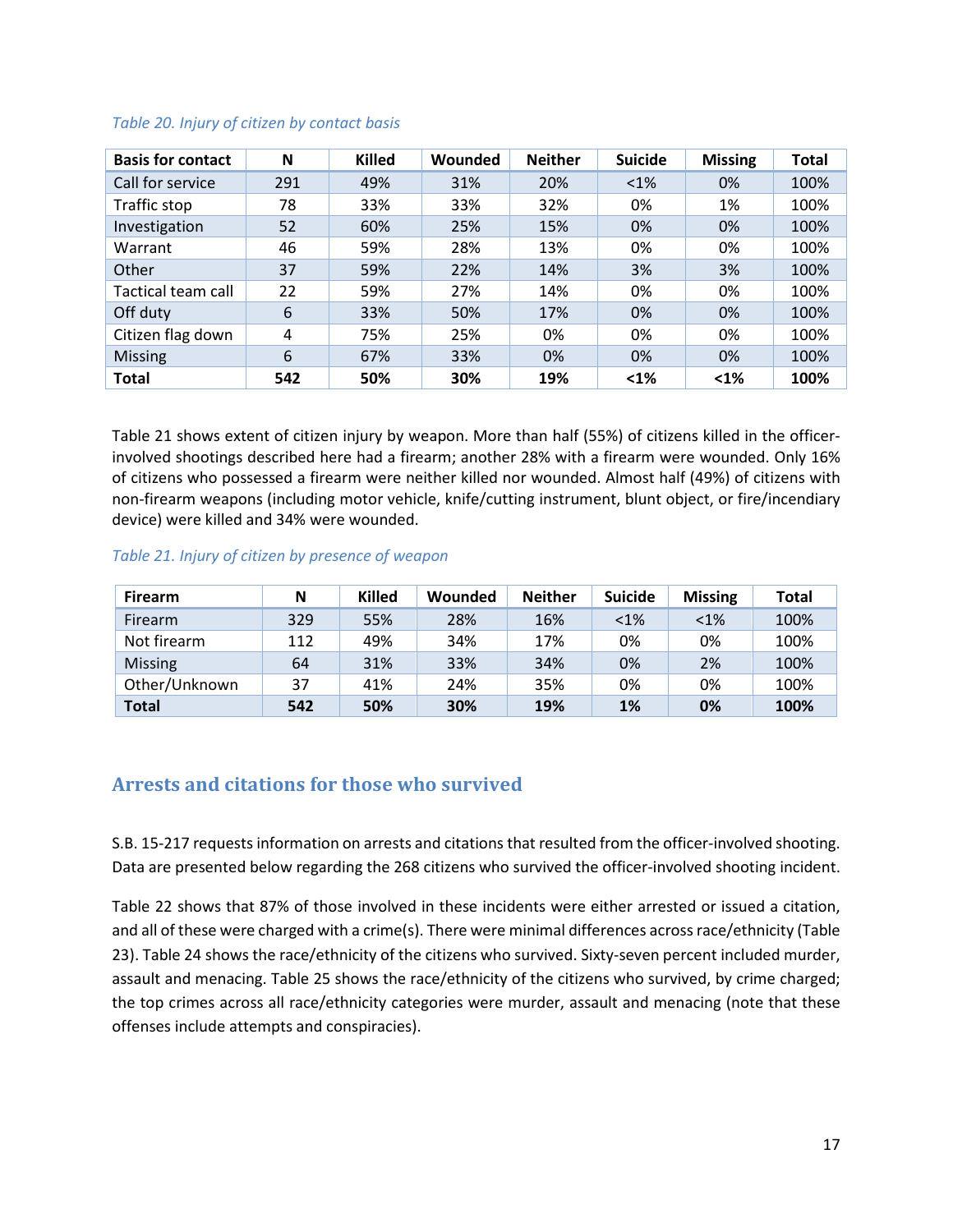## *Table 22. Citizens arrested or cited (those who survived)*

| <b>Arrested or cited</b><br>(who survived) | Ν   | ℅    |
|--------------------------------------------|-----|------|
| Yes                                        | 233 | 87%  |
| No                                         | 30  | 11%  |
| <b>Missing</b>                             |     | 2%   |
| <b>Total</b>                               | 268 | 100% |

### *Table 23. Race/ethnicity by arrest or citation for citizens who survived*

| <b>Arrested or cited</b><br>(who survived) | White  | <b>Hispanic</b> | <b>Black</b> | Other/<br><b>Unknown</b> | <b>Total</b> |
|--------------------------------------------|--------|-----------------|--------------|--------------------------|--------------|
| (N)                                        | 138    | 83              | 41           | 6                        | 268          |
| Yes                                        | 88%    | 88%             | 85%          | 67%                      | 87%          |
| <b>No</b>                                  | 12%    | 10%             | 10%          | 33%                      | 11%          |
| Missing                                    | $<$ 1% | 2%              | 5%           | 0%                       | 2%           |
| <b>Total</b>                               | 100%   | 100%            | 100%         | 100%                     | 100%         |

## *Table 24. Crime charged with for citizens who survived*

| <b>Charged with</b>                 | N                       | %       |
|-------------------------------------|-------------------------|---------|
| Murder                              | 74                      | 32%     |
| Assault                             | 49                      | 21%     |
| Menacing                            | 33                      | 14%     |
| Robbery                             | 13                      | 6%      |
| Warrant                             | 10                      | 4%      |
| Weapons                             | 8                       | 3%      |
| Criminal attempt                    | $\overline{7}$          | 3%      |
| Other/Unclear                       | 7                       | 3%      |
| Motor vehicle theft                 | 6                       | 3%      |
| Unlawful controlled substances      | 5                       | 2%      |
| Obstruction                         | 3                       | 1%      |
| <b>Burglary</b>                     | $\overline{2}$          | 1%      |
| Criminal mischief                   | $\overline{2}$          | 1%      |
| Missing                             | $\overline{2}$          | 1%      |
| Possession Stolen Property          | $\overline{2}$          | 1%      |
| <b>Trespass</b>                     | $\overline{\mathbf{c}}$ | 1%      |
| DA declined to pursue charges       | $\mathbf{1}$            | < 1%    |
| Disorderly conduct                  | $\mathbf{1}$            | $< 1\%$ |
| False Imprisonment                  | $\mathbf{1}$            | $< 1\%$ |
| Forgery                             | $\mathbf{1}$            | $< 1\%$ |
| Harassment                          | $\mathbf{1}$            | < 1%    |
| Intimidation of a victim or witness | $\mathbf{1}$            | $< 1\%$ |
| Kidnapping                          | $\mathbf{1}$            | $< 1\%$ |
| Theft                               | $\mathbf{1}$            | $< 1\%$ |
| <b>Total</b>                        | 233                     | 100%    |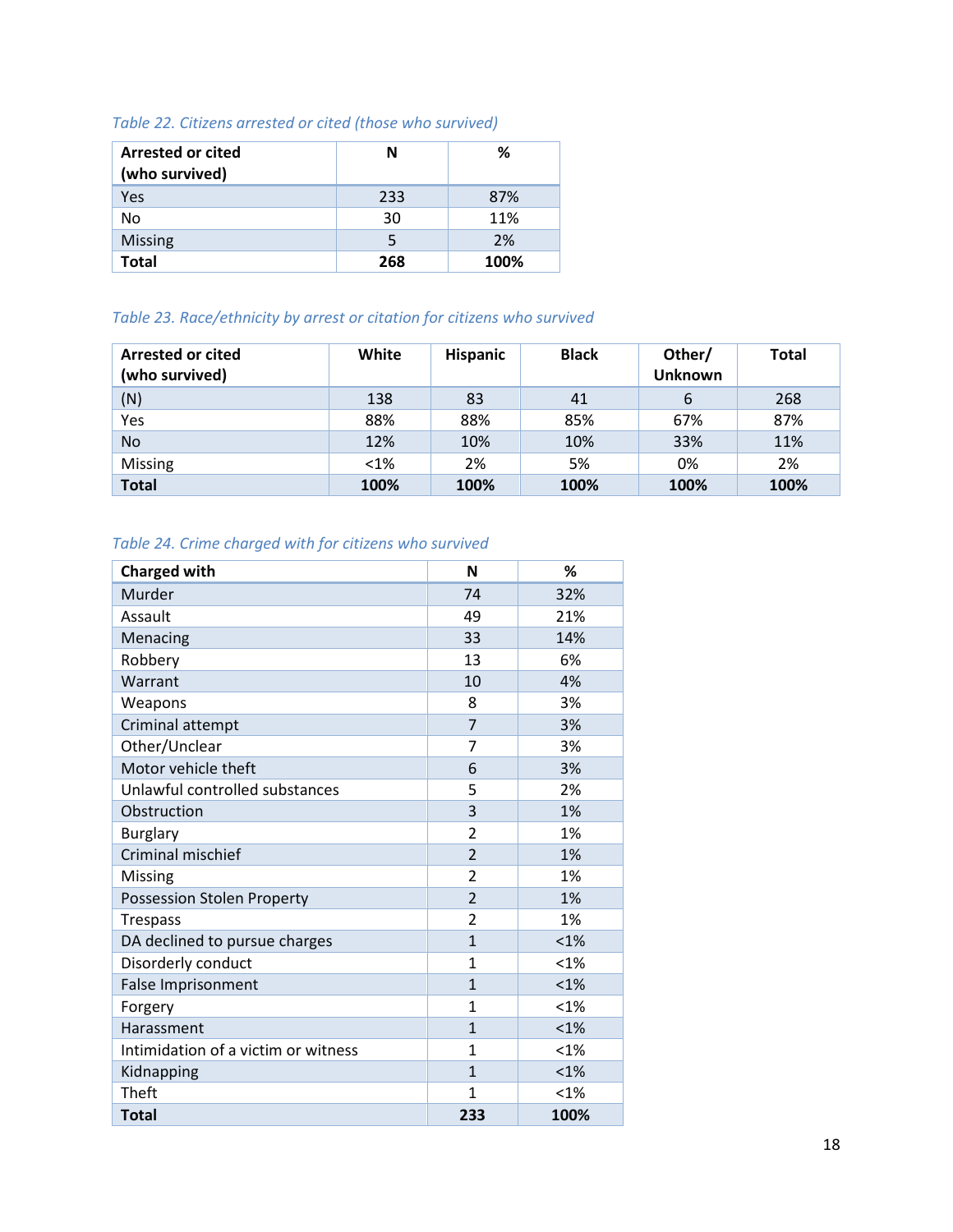| <b>Charged with</b>                    | White | Hispanic | <b>Black</b> | Other/<br><b>Unknown</b> | <b>Total</b> |
|----------------------------------------|-------|----------|--------------|--------------------------|--------------|
| (N)                                    | 121   | 73       | 35           | $\overline{4}$           | 233          |
| Murder                                 | 38%   | 23%      | 29%          | 25%                      | 32%          |
| Assault                                | 20%   | 23%      | 20%          | 25%                      | 21%          |
| Menacing                               | 13%   | 14%      | 17%          | 25%                      | 14%          |
| Robbery                                | 3%    | 5%       | 14%          | 0%                       | 6%           |
| Warrant                                | 7%    | 3%       | 0%           | 0%                       | 4%           |
| Weapons                                | 3%    | 3%       | 6%           | 0%                       | 3%           |
| Criminal attempt                       | 1%    | 5%       | 6%           | 0%                       | 3%           |
| Other/Unclear                          | 2%    | 7%       | 0%           | 0%                       | 3%           |
| Motor vehicle theft                    | 2%    | 4%       | 3%           | 0%                       | 3%           |
| Unlawful controlled substances         | 2%    | 1%       | 0%           | 25%                      | 2%           |
| Obstruction                            | 1%    | 1%       | 3%           | 0%                       | 1%           |
| <b>Burglary</b>                        | 1%    | 1%       | 0%           | 0%                       | 1%           |
| Criminal mischief                      | 1%    | 1%       | 0%           | 0%                       | 1%           |
| <b>Missing</b>                         | 1%    | 1%       | 0%           | 0%                       | 1%           |
| <b>Possession Stolen Property</b>      | 0%    | 3%       | 0%           | 0%                       | 1%           |
| <b>Trespass</b>                        | 2%    | 0%       | 0%           | 0%                       | 1%           |
| DA declined to pursue charges          | 1%    | 0%       | 0%           |                          | $< 1\%$      |
| Disorderly conduct                     | 1%    | 0%       | 0%           | 0%                       | $< 1\%$      |
| False Imprisonment                     | 1%    | 0%       | 0%           | 0%                       | $< 1\%$      |
| Forgery                                | 0%    | 1%       | 0%           | 0%                       | $< 1\%$      |
| Harassment                             | 1%    | 0%       | 0%           | 0%                       | $< 1\%$      |
| Intimidation of a victim or<br>witness | 1%    | 0%       | 0%           | 0%                       | $< 1\%$      |
| Kidnapping                             | 0%    | 0%       | 3%           | 0%                       | $< 1\%$      |
| Theft                                  | 0%    | 1%       | 0%           | 0%                       | $< 1\%$      |

#### *Table 25. Race/ethnicity by crime charged with for citizens who survived*

## <span id="page-18-0"></span>**Conclusions**

The data reported here represent information provided to the Division of Criminal Justice by 169 law enforcement agencies, 69 of which reported officer-involved shootings, between January 1, 2010 and June 30, 2020. It is not possible to know if every officer-involved shooting incident was reported to the Division of Criminal Justice.

During the ten-and-a-half-year study period, 69 agencies reported 491 shooting incidents involving 909 officers and 542 citizens. The majority (55%) of incidents originated with a call for service, and in 60% of shooting incidents, officers perceived an imminent threat. At least 87% of citizens had a weapon (including vehicles). Firearms (including handguns, rifles, shotguns and other firearms) were in possession by 61% of citizens. Blacks were considerably more likely to have a firearm (77%) compared to Whites (59%) and Hispanics (58%). Nineteen percent (19%) of encounters resulted in neither death nor injury. Among citizens who survived these encounters, 87% were arrested or cited for a crime. The most common charge was murder (which includes conspiracy and attempt) followed by assault.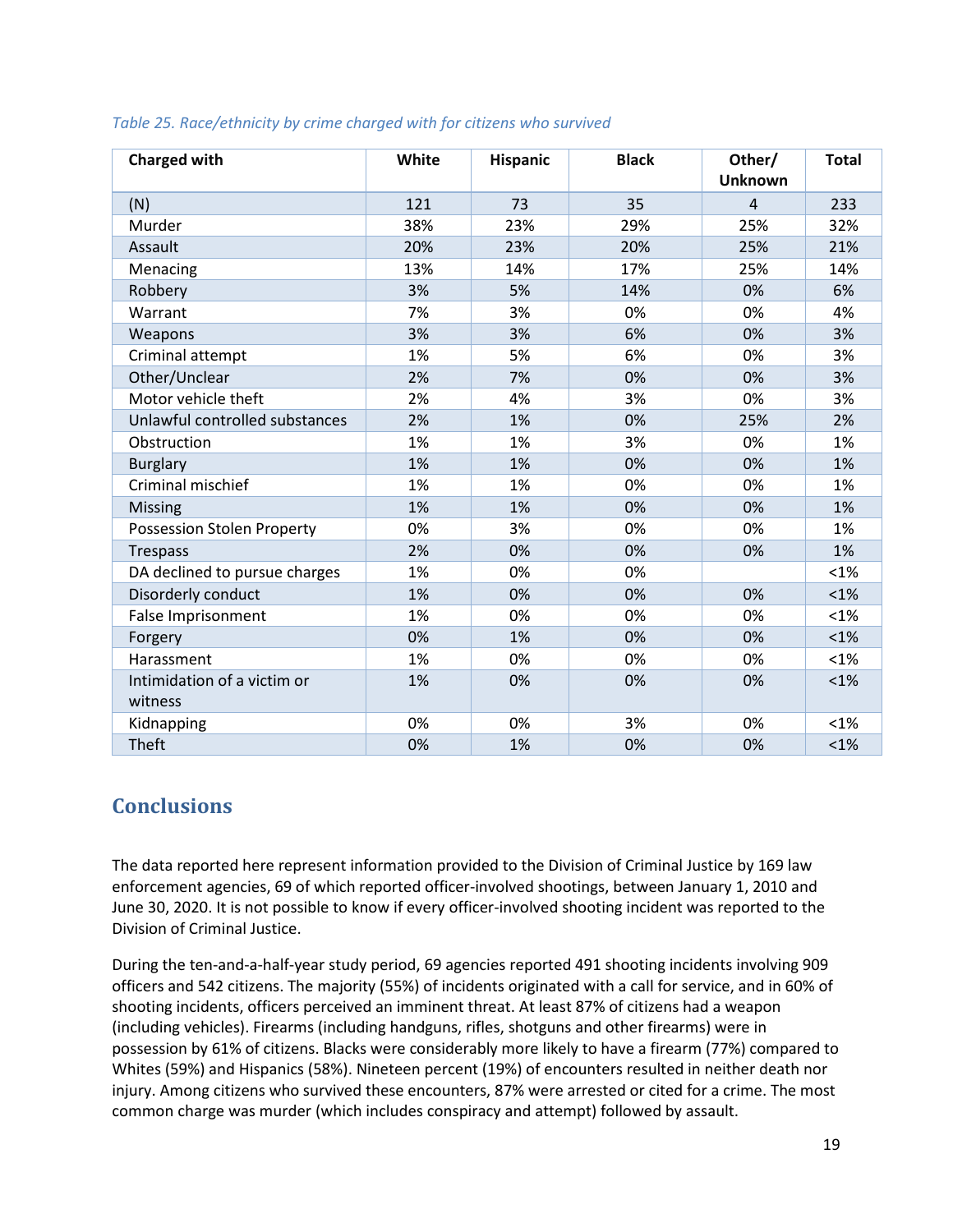Senate Bill 15-217 requires the Division of Criminal Justice to report on the data presented here through Fiscal Year 2019-2020. The mandate requiring this analysis is repealed, effective July 1, 2021. Therefore, the information presented here represents the final report of S.B 15-217 Officer Involved Shootings.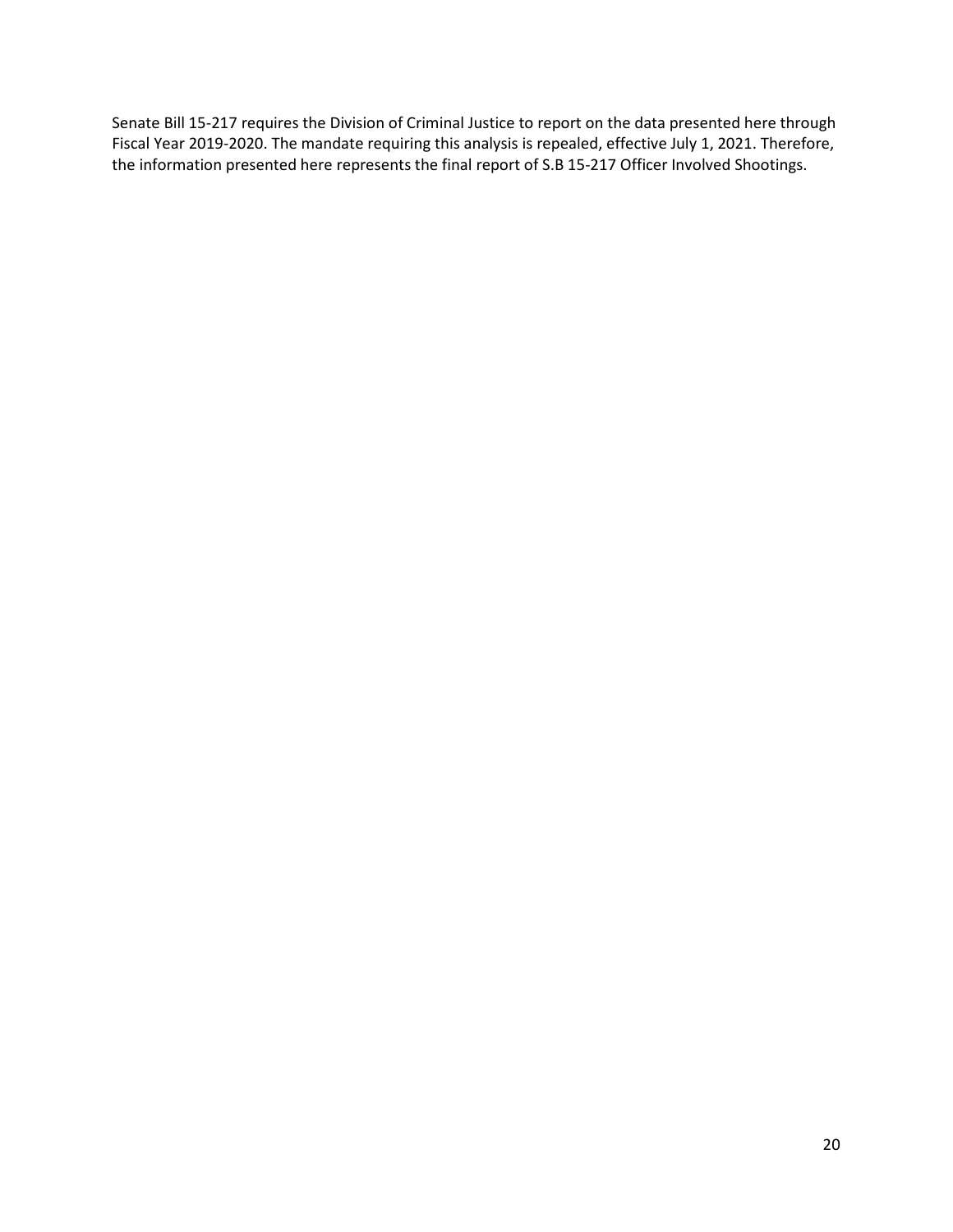## **Appendix A: Data Collection Instrument**

# <span id="page-20-0"></span>Peace Officer-Involved Shooting Reporting Format

#### *Reporting Requirements for C.R.S. 24-33.5-517 (Senate Bill 15-217)*

This data collection requires any state or local law enforcement agency that employs a peace officer who is involved in an officer-involved shooting that results in a person suspected of criminal activity being shot at by the officer to report the information described below. The statute defines a law enforcement agency as the following: a municipal police department, county sheriff's office, town marshal's office, the Colorado State Patrol, the Colorado Bureau of Investigation, and the state Division of Parks and Wildlife. These agencies must report to the Division of Criminal Justice (DCJ) all officerinvolved shootings that occurred between January 1, 2010 and June 30, 2015. Agencies must report subsequent fiscal year data to DCJ by September 1 following the end of the fiscal year.

One form should be completed for each officer-involved shooting event. "Shoot Teams" may complete the form on behalf of the agency or agencies involved, however the name(s) of the agency or agencies employing the peace officer(s) must be clear. *Shoot Teams who report data for other agencies are urged to allow agencies named in the report to review the data prior to submission to DCJ.*

All persons involved in the shooting event who are either shot at or charged with criminal activity are referred to below as "Subjects" in this data collection, and information must be collected on each.

#### *Method of Data Collection*

DCJ, in consultation with law enforcement representatives, has developed two reporting methods, a PDF format and an Excel spreadsheet (available at https://ors.colorado.gov/ors-coll-ois ). The PDF form can be used to submit one incident at a time; the spreadsheet can be used to submit a single or multiple incidents. Agencies with few incidents may find the PDF format the easier to use, while agencies with multiple incidents may find the spreadsheet more useful.

Data may be submitted to DCJ/ORS via email. If you have any questions Laurence Lucero at [laurence.lucero@state.co.us.](file://skipper/dcj/SB15-217%20Officer%20Involved%20Shooting/Documentation/laurence.lucero@state.co.us) Please send PDF forms and spreadsheets to [cdps\\_dcj\\_ors\\_sb217@state.co.us](file://skipper/dcj/SB15-217%20Officer%20Involved%20Shooting/Documentation/cdps_dcj_ors_sb217@state.co.us)

#### *Spreadsheet Format*

A spreadsheet template is available at https://ors.colorado.gov/ors-coll-ois. **Please use the template provided. If you create a spreadsheet from scratch please use the format specified below.** 

A submitted spreadsheet should contain 3 sheets: **Incident Information**, **Subjects**, and **Peace Officers,** in that order. Each sheet should contain the columns specified below. Some columns require specific values to be used. Please see the **Notes** for the specific values to submit.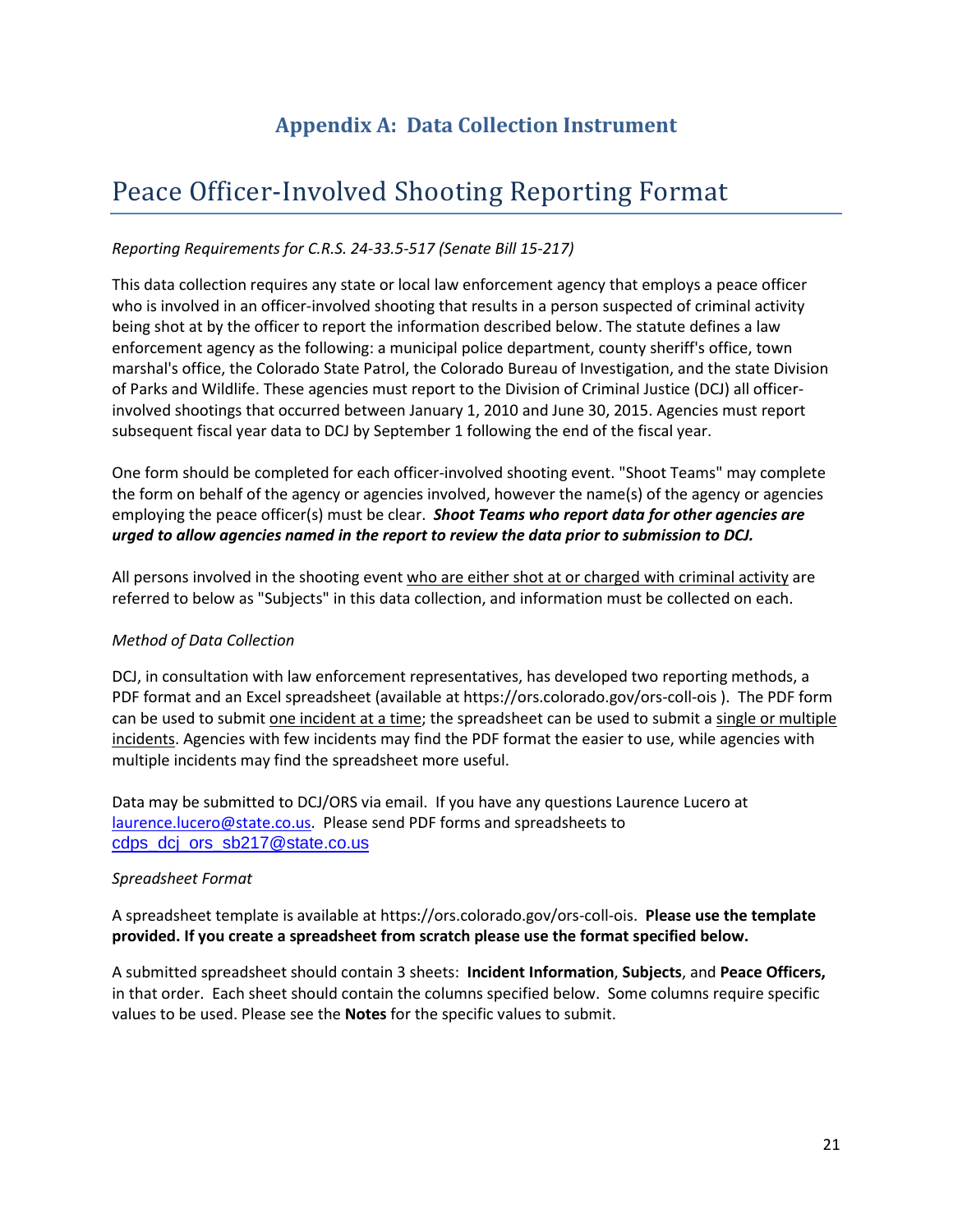| <b>Column</b>  | <b>Column Name</b>                       | <b>Notes</b>                                  |  |  |  |
|----------------|------------------------------------------|-----------------------------------------------|--|--|--|
| A              | <b>Agency Name</b>                       | Name of Reporting Agency                      |  |  |  |
| B              | Agency ORI                               | To track back to Judicial District and County |  |  |  |
| $\overline{c}$ | Agency Incident number                   | This number will be used to link Subjects and |  |  |  |
|                |                                          | Peace Officers to this incident               |  |  |  |
| D              | <b>Incident Date</b>                     | Format: MM/DD/YYYY                            |  |  |  |
| E              | <b>Incident Time</b>                     | Format: HH:MM AM/PM                           |  |  |  |
| F              | <b>Incident Location</b>                 | Address or other location information         |  |  |  |
| G              | Primary basis for the initial contact    | Select one:                                   |  |  |  |
|                |                                          | Call for service<br>$\bullet$                 |  |  |  |
|                |                                          | Traffic stop                                  |  |  |  |
|                |                                          | Citizen flag down                             |  |  |  |
|                |                                          | Warrant                                       |  |  |  |
|                |                                          | <b>Tactical team call</b>                     |  |  |  |
|                |                                          | Investigation                                 |  |  |  |
|                |                                          | Off duty                                      |  |  |  |
|                |                                          | Other                                         |  |  |  |
| H              | Primary basis for the shooting           | Select one:                                   |  |  |  |
|                |                                          | Officer shot at                               |  |  |  |
|                |                                          | Perceived threat to officer/civilian          |  |  |  |
|                |                                          | Imminent threat to officer/civilian           |  |  |  |
|                |                                          | Conducting an arrest                          |  |  |  |
|                |                                          | Preventing an escape                          |  |  |  |
|                |                                          | Other                                         |  |  |  |
| h              | Peace Officer(s) issued a verbal warning | Yes/No                                        |  |  |  |
|                | prior to shooting                        |                                               |  |  |  |
| IJ             | <b>Incident Narrative</b>                | Optional additional narrative. Maximum of 255 |  |  |  |
|                |                                          | characters.                                   |  |  |  |

### *Sheet 1 - Incident Information*

#### *Sheet 2 - Subject(s) Shot at/Involved*

Any person either shot at or charged with criminal activity must be reported. Each row in this sheet contains information for one Subject. One or more Subjects may be entered on this sheet. The **Agency Incident Number** will link **Subjects** listed on this sheet with the **Incident Information** on Sheet 1.

| <b>Column</b> | <b>Column Name</b>     | <b>Notes</b>                 |
|---------------|------------------------|------------------------------|
| ΙA            | Agency Incident number | Incident Number from Sheet 1 |
| ΙB            | Age                    | Age of subject               |
| IC            | Gender                 | Select one:                  |
|               |                        | Male                         |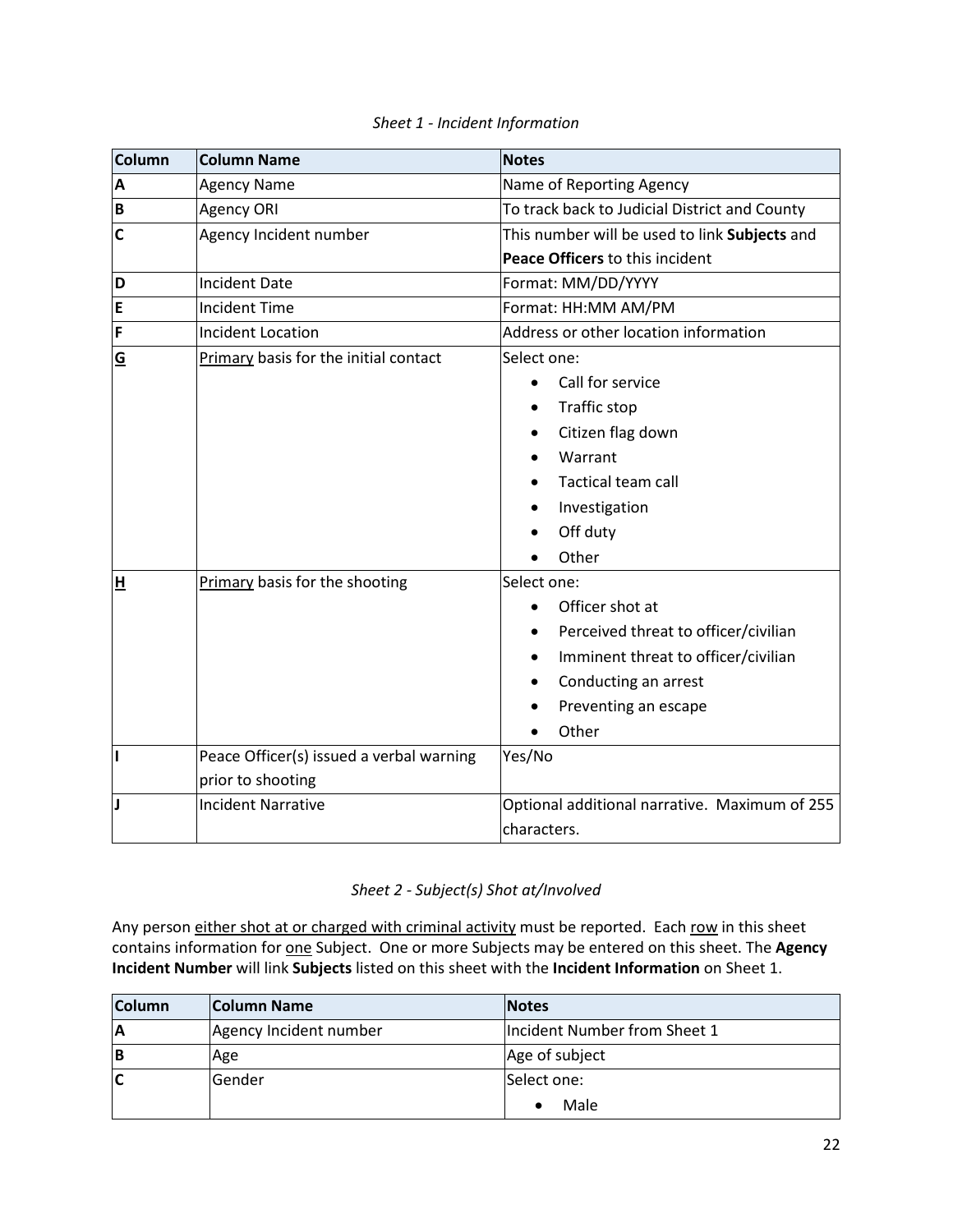| <b>Column</b> | <b>Column Name</b>                           | <b>Notes</b>                                |
|---------------|----------------------------------------------|---------------------------------------------|
|               |                                              | Female<br>٠                                 |
|               |                                              | Transgender                                 |
|               |                                              | Unknown                                     |
| D             | <b>Sexual Orientation</b>                    | Select one:                                 |
|               |                                              | Lesbian or gay<br>$\bullet$                 |
|               |                                              | Straight<br>$\bullet$                       |
|               |                                              | Bisexual                                    |
|               |                                              | Unknown                                     |
| E             | Race                                         | Select one:                                 |
|               |                                              | Asian                                       |
|               |                                              | <b>Black or African American</b>            |
|               |                                              | American Indian or Alaska Native            |
|               |                                              | Native Hawaiian or Pacific Islander         |
|               |                                              | White                                       |
|               |                                              | Unknown                                     |
| F             | Ethnicity                                    | Select one:                                 |
|               |                                              | Hispanic<br>٠                               |
|               |                                              | Non-Hispanic                                |
|               |                                              | Unknown                                     |
| G             | Physical or Mental Disability                | Select one:                                 |
|               |                                              | Physical<br>٠                               |
|               |                                              | Mental                                      |
|               |                                              | <b>Both</b>                                 |
|               |                                              | Not Evident                                 |
| H             | <b>Explain Physical or Mental Disability</b> | Optional text to explain physical or mental |
|               |                                              | disability                                  |
| I             | Subject was armed with                       | Select one:                                 |
|               |                                              | Handgun                                     |
|               |                                              | Rifle                                       |
|               |                                              | Shotgun                                     |
|               |                                              | Other firearm                               |
|               |                                              | Knife/cutting instrument                    |
|               |                                              | <b>Blunt object</b>                         |
|               |                                              | Motor vehicle                               |
|               |                                              | Explosives                                  |
|               |                                              | Fire/Incendiary device                      |
|               |                                              | Unknown                                     |
|               |                                              | Multiple weapons                            |
|               |                                              | Other                                       |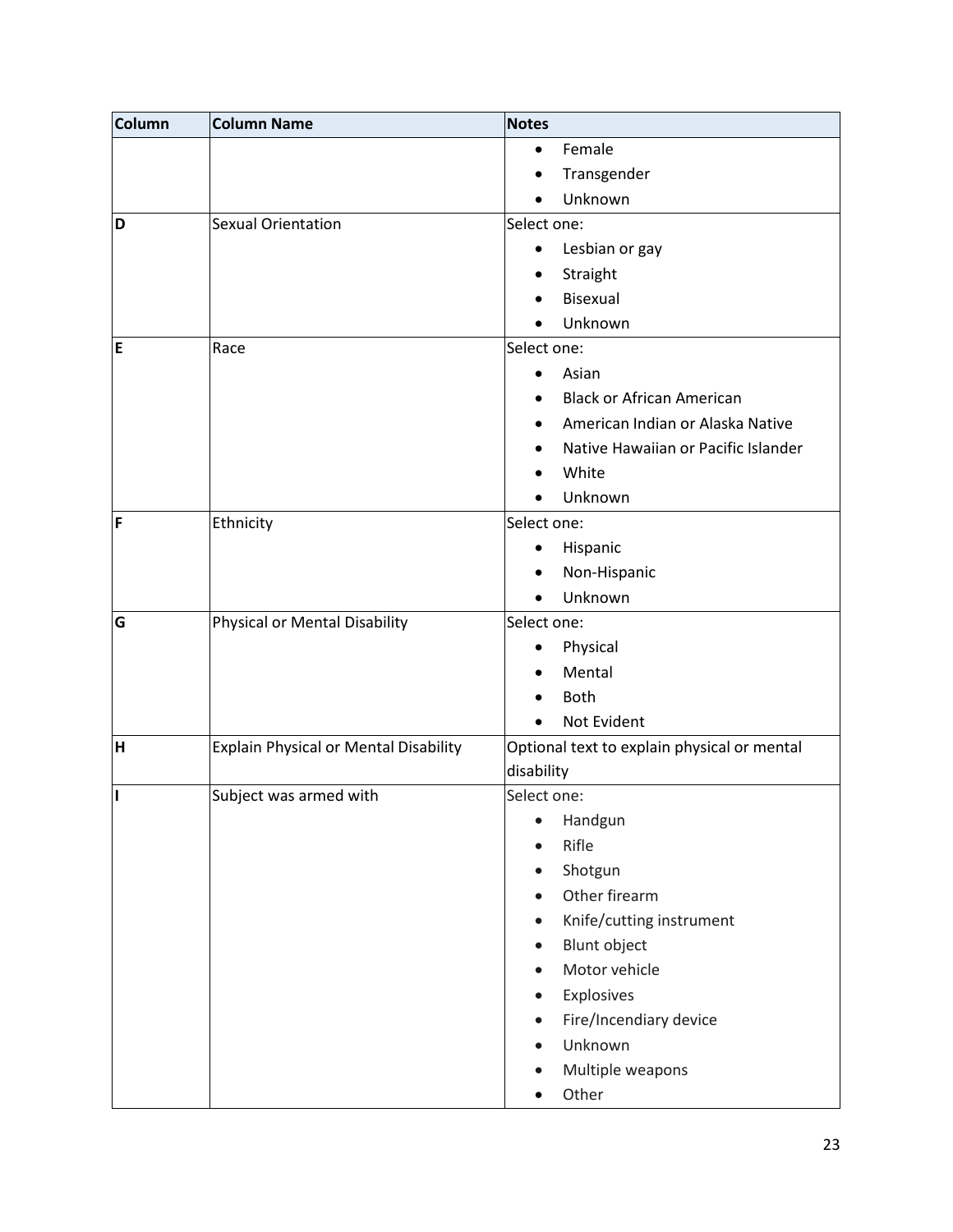| <b>Column</b> | <b>Column Name</b>                       | <b>Notes</b>                     |
|---------------|------------------------------------------|----------------------------------|
|               |                                          | None<br>$\bullet$                |
|               | Subject wounded or killed                | Select one:                      |
|               |                                          | Wounded                          |
|               |                                          | Killed                           |
|               |                                          | Neither                          |
| K             | Subject was under the influence of       | Select one:                      |
|               |                                          | Alcohol                          |
|               |                                          | <b>Drugs</b>                     |
|               |                                          | Alcohol and Drugs                |
|               |                                          | Unknown                          |
|               |                                          | No evidence of intoxication      |
| L             | Subject was arrested or cited            | Yes/No                           |
| M             | Subject was charged with                 | C.R.S. of most serious charge    |
| N             | Prior to shooting officer(s) conducted a | Yes/No                           |
|               | search                                   |                                  |
| $\mathbf{o}$  | Prior to shooting officer(s) conducted   | Yes/No                           |
|               | search pursuant to probable cause        |                                  |
| Þ             | Prior to shooting officer(s) conducted   | Yes/No                           |
|               | search with consent                      |                                  |
| Q             | Prior to shooting officer(s) conducted   | Yes/No                           |
|               | search pursuant to a warrant             |                                  |
| R             | Contraband found                         | Yes/No                           |
| Ś             | Nature of contraband found               | Select one:                      |
|               |                                          | Drugs/Paraphernalia<br>$\bullet$ |
|               |                                          | Weapons                          |
|               |                                          | Drugs/Paraphernalia and Weapons  |
|               |                                          | Other                            |

## *Sheet 3 - Peace Officer (s)*

Each row in this sheet contains information for one **Peace Officer**. One or more Peace Officers may be entered on this sheet. The **Agency Incident Number** will link **Peace Officers** listed on this sheet with the **Incident Information** on Sheet 1.

| <b>Column</b> | Column Name               | <b>Notes</b>                         |
|---------------|---------------------------|--------------------------------------|
| ΙA            | Agency Incident number    | Agency Incident number from Sheet 1. |
| IΒ            | <b>Officer Agency</b>     | Name of employing agency             |
| IC            | <b>Officer Agency ORI</b> | ORI of employing agency              |
| ID            | Age                       | Age of officer                       |
| E             | Gender                    | Select one:                          |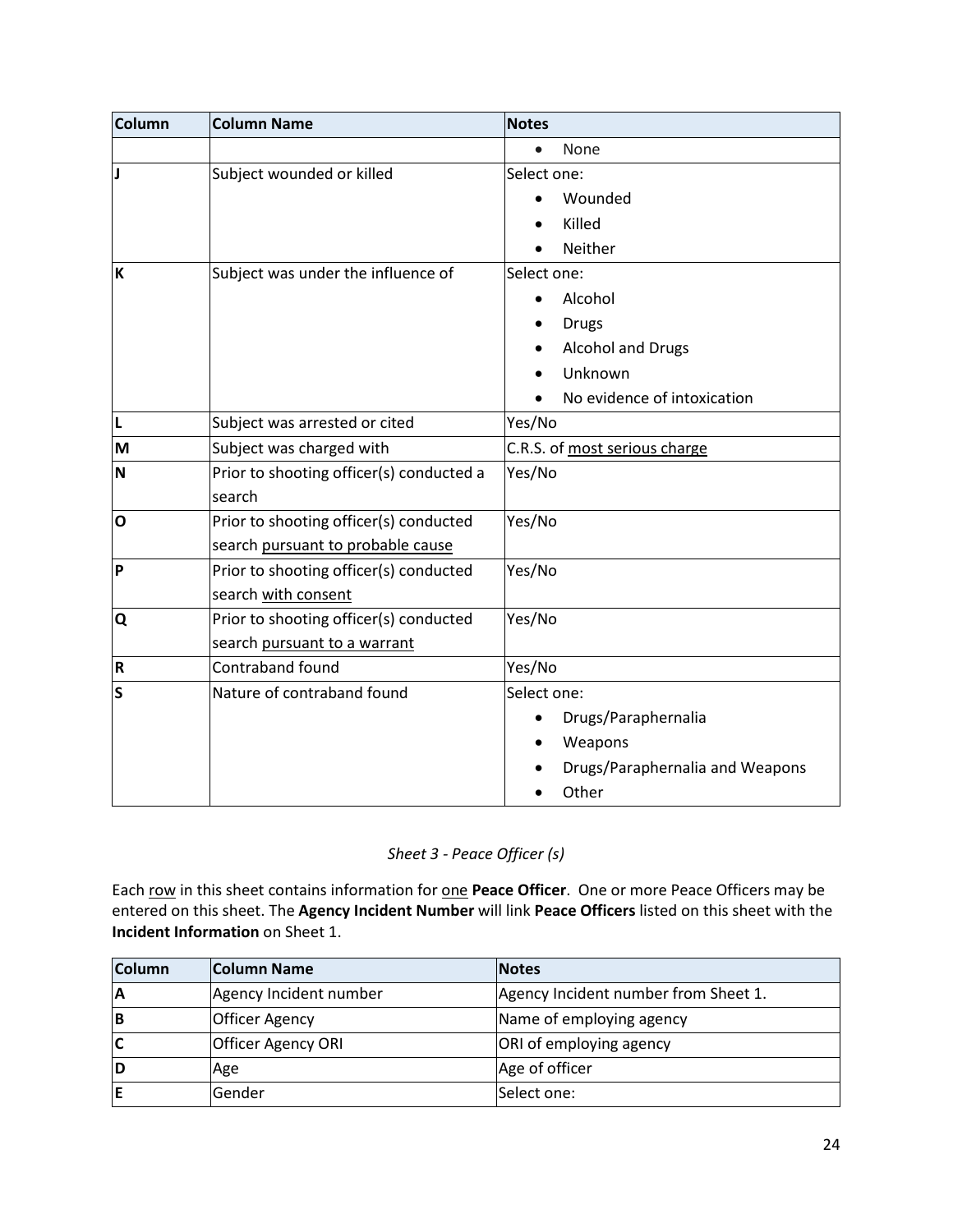| <b>Column</b> | Column Name               | <b>Notes</b> |                                     |
|---------------|---------------------------|--------------|-------------------------------------|
|               |                           | $\bullet$    | Male                                |
|               |                           | $\bullet$    | Female                              |
| F             | Race                      | Select one:  |                                     |
|               |                           | $\bullet$    | Asian                               |
|               |                           | $\bullet$    | <b>Black or African American</b>    |
|               |                           |              | American Indian or Alaska Native    |
|               |                           |              | Native Hawaiian or Pacific Islander |
|               |                           |              | White                               |
|               |                           |              | Unknown                             |
| G             | Ethnicity                 | Select one:  |                                     |
|               |                           |              | Hispanic                            |
|               |                           | $\bullet$    | Non-Hispanic                        |
|               |                           | $\bullet$    | Unknown                             |
| H             | Officer wounded or killed | Select one:  |                                     |
|               |                           |              | Wounded                             |
|               |                           | $\bullet$    | Killed                              |
|               |                           |              | Neither                             |

#### *PDF Format*

The PDF data collection instrument contains the same information as the spreadsheet above, but is limited to five Peace Officers and 5 Subjects in a single incident.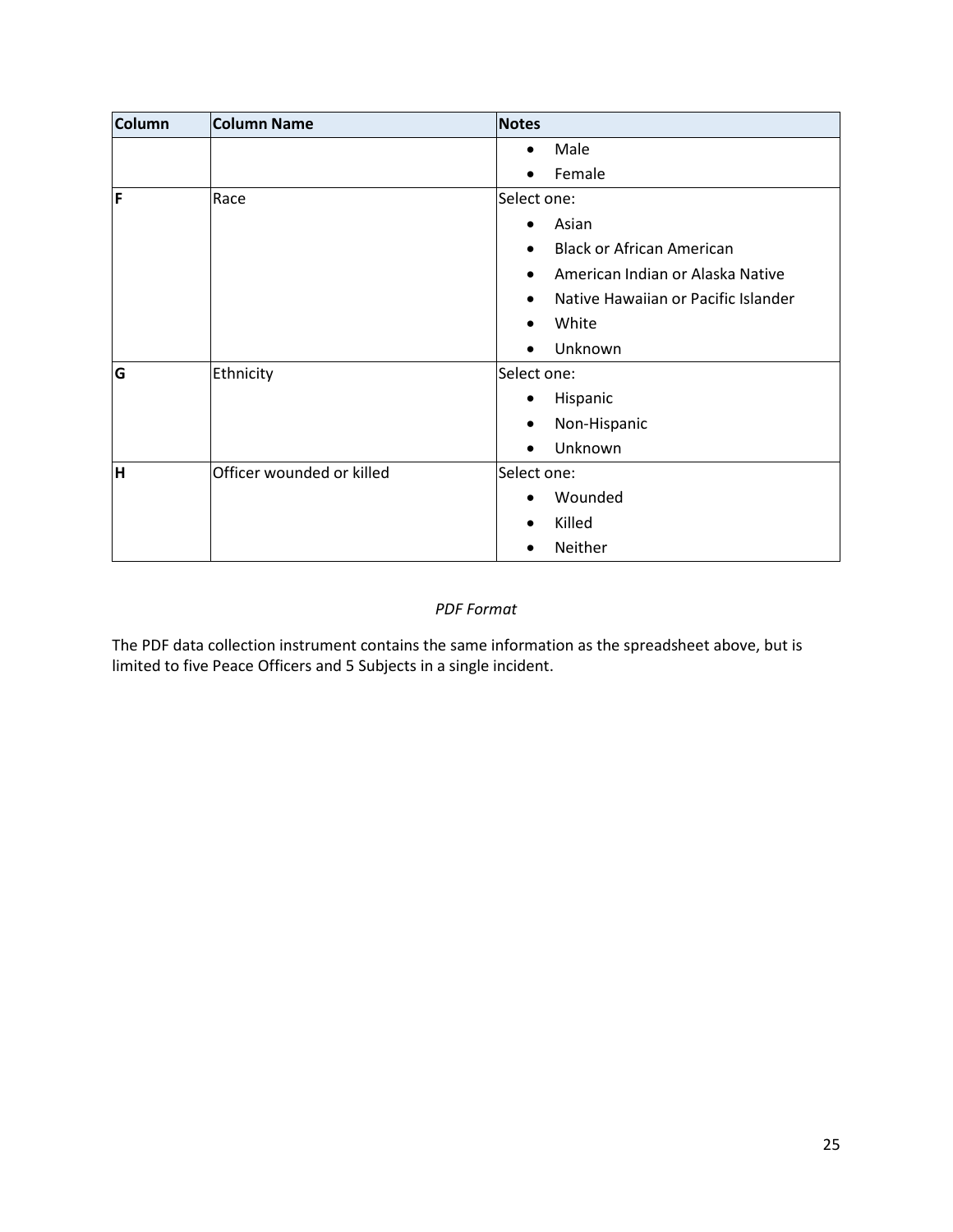# <span id="page-25-0"></span>**Appendix B: Law enforcement agencies that reported**

| <b>Agency Name</b>                            | 2017           | 2018           | 2019           | 2020           | <b>Total</b>   |
|-----------------------------------------------|----------------|----------------|----------------|----------------|----------------|
| 1st JD Critical Incident Team                 | $\mathbf{1}$   |                |                |                | $\mathbf{1}$   |
| Arapahoe County Sheriff's Office              | 2              | $\overline{2}$ |                | $\overline{2}$ | 6              |
| <b>Arvada Police Department</b>               |                | $\overline{2}$ |                | $\overline{2}$ | $\overline{4}$ |
| <b>Aurora Police Department</b>               | 3              | 8              | 5              | $\mathbf{1}$   | 17             |
| <b>Baca County Sheriff's Office</b>           |                |                |                | $\mathbf{1}$   | $\mathbf{1}$   |
| <b>Boulder Police Department</b>              |                |                |                |                | 0              |
| <b>Brush Police Department</b>                |                |                | $\mathbf{1}$   |                | $\mathbf{1}$   |
| Castle Rock Police Department                 | $\mathbf{1}$   |                |                |                | $\mathbf{1}$   |
| <b>Cherry Hills Village Police Department</b> |                | $\mathbf{1}$   |                |                | $\mathbf{1}$   |
| Clear Creek County Sheriff's Office           |                |                |                | $\mathbf{1}$   | $\mathbf{1}$   |
| <b>Colorado Springs Police Department</b>     | 5              | $\overline{7}$ | $\overline{7}$ | 3              | 22             |
| Colorado State Patrol                         | $\overline{2}$ | 3              | $\overline{2}$ | $\mathbf{1}$   | 8              |
| <b>Commerce City Police Department</b>        | $\overline{2}$ | $\mathbf{1}$   |                | $\overline{1}$ | $\overline{4}$ |
| Conejos County Sheriff's Office               | $\mathbf 1$    |                |                |                | 1              |
| <b>Costilla County Sheriff's Office</b>       |                |                | $\mathbf{1}$   |                | $\mathbf{1}$   |
| <b>Denver Police Department</b>               | 6              | $\overline{7}$ | 11             | 6              | 30             |
| Douglas County Sheriff's Office               | $\overline{2}$ | $\overline{2}$ |                |                | $\overline{4}$ |
| El Paso County Sheriff's Office               | 1              | $\overline{2}$ | $\mathbf{1}$   | $\mathbf{1}$   | 5              |
| <b>Englewood Police Department</b>            | $\overline{2}$ |                |                | $\mathbf{1}$   | 3              |
| <b>Federal Heights Police Department</b>      | $\mathbf{1}$   |                |                |                | 1              |
| <b>Fort Collins Police Department</b>         |                |                | $\mathbf{1}$   |                | $\mathbf{1}$   |
| Fort Lupton Police Department                 |                |                | $\mathbf{1}$   |                | $\mathbf{1}$   |
| <b>Fountain Police Department</b>             |                |                | $\mathbf{1}$   | $\mathbf{1}$   | $\overline{2}$ |
| Fremont County Sheriff's Office               |                |                |                |                | 0              |
| <b>Golden Police Department</b>               |                |                | $\mathbf{1}$   |                | $\mathbf{1}$   |
| <b>Grand Junction Police Department</b>       |                |                |                | $\mathbf{1}$   | $\mathbf{1}$   |
| <b>Greeley Police Department</b>              | $\overline{2}$ | $\mathbf{1}$   | $\mathbf{1}$   |                | $\sqrt{4}$     |
| <b>Gunnison Police Department</b>             |                |                |                |                | 0              |
| Jefferson County Sheriff's Office             |                |                | $\mathbf{1}$   |                | $\mathbf{1}$   |
| Lakewood Police Department                    |                | $\mathbf{1}$   | 6              | 1              | 8              |
| Larimer County Sheriff's Office               | $\mathbf{1}$   | $\mathbf{1}$   | $\overline{2}$ |                | $\overline{4}$ |
| LaSalle Police Department                     |                |                | $\overline{2}$ |                | $\overline{2}$ |
| <b>Leadville Police Department</b>            |                | $\mathbf{1}$   |                |                | $\mathbf{1}$   |
| Littleton Police Department                   | 1              |                |                |                | $\mathbf{1}$   |
| Lone Tree Police Department                   |                |                | $\mathbf{1}$   |                | $\mathbf{1}$   |
| Longmont Police Department                    |                |                | $\mathbf{1}$   |                | 1              |
| Louisville Police Department                  |                | $\mathbf{1}$   |                |                | $\mathbf{1}$   |
| Loveland Police Department                    | $\mathbf{1}$   |                | $\overline{2}$ |                | 3              |
| <b>Mesa County Sheriff's Office</b>           |                | 3              | $\mathbf{1}$   | $\mathbf{1}$   | 5              |

Table B.1. Number of incidents reported by agency and incident year.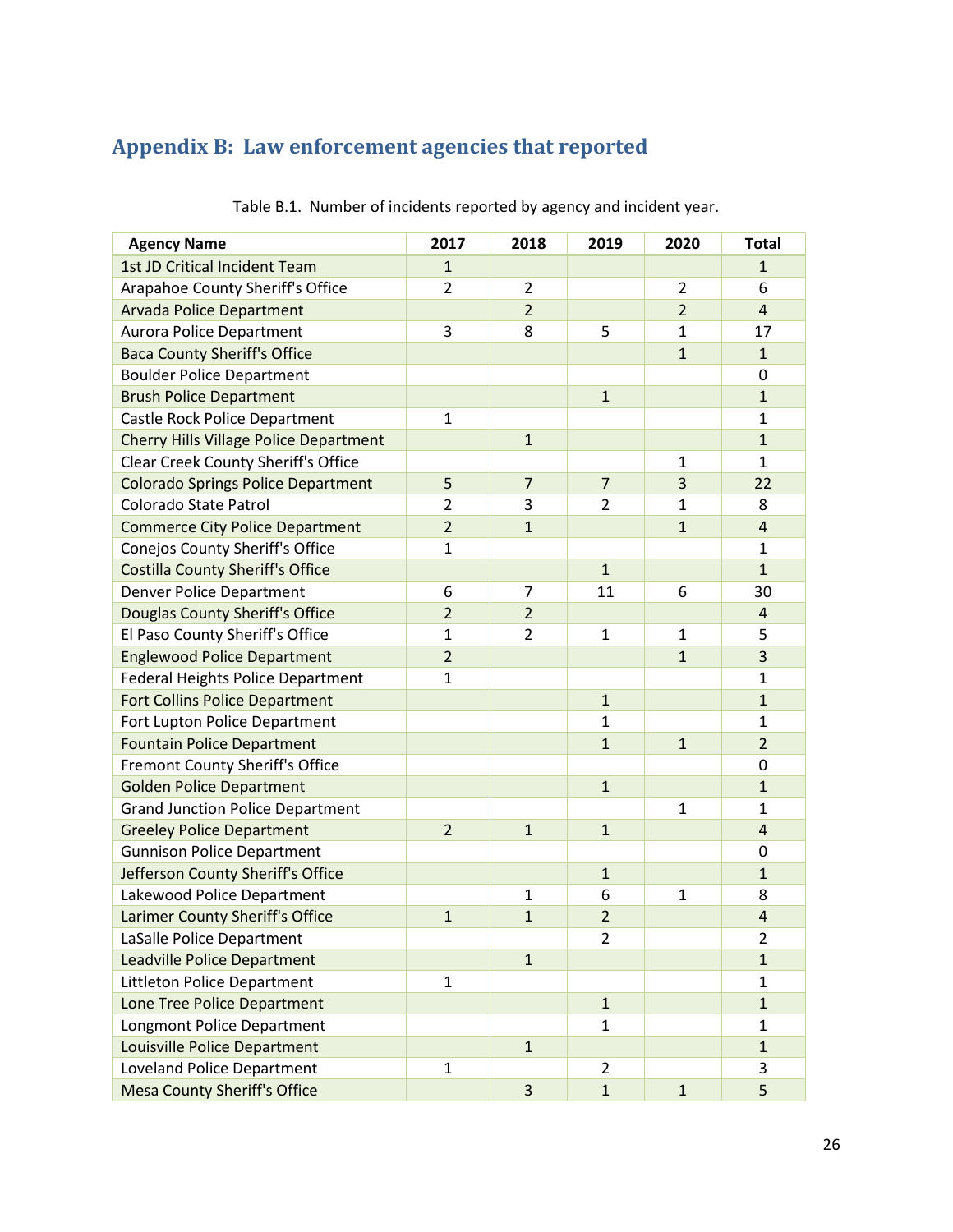| Montezuma County Sheriff's Office       | 2             |              |              |              | 2                        |
|-----------------------------------------|---------------|--------------|--------------|--------------|--------------------------|
| <b>Montrose County Sheriff's Office</b> |               | $\mathbf{1}$ |              |              | 1                        |
| New Castle Police Department            |               |              |              |              | 1                        |
| Northglenn Police Department            | $\mathcal{L}$ | $\mathbf{1}$ |              |              | 3                        |
| Parker Police Department                |               |              |              |              | 1                        |
| <b>Pueblo County Sheriff's Office</b>   | 1             |              | $\mathbf{1}$ | $\mathbf{1}$ | 3                        |
| <b>Pueblo Police Department</b>         | 1             | 6            | 7            | 4            | 18                       |
| <b>Rangely Police Department</b>        |               | $\mathbf{1}$ |              |              | $\mathbf{1}$             |
| <b>Rifle Police Department</b>          |               |              | 1            |              | 1                        |
| <b>Sterling Police Department</b>       |               |              |              | $\mathbf{1}$ | $\mathbf{1}$             |
| <b>Thornton Police Department</b>       |               | 1            |              | 1            | $\overline{\mathcal{L}}$ |
| <b>Trinidad Police Department</b>       |               |              | $\mathbf{1}$ |              | 1                        |
| Vail Police Department                  |               |              | 1            |              | 1                        |
| <b>Weld County Sheriff's Office</b>     | $\mathbf{1}$  | $\mathbf{1}$ |              |              | $\overline{2}$           |
| <b>Westminster Police Department</b>    | 3             | 5            | 6            | 1            | 15                       |
| <b>Wheat Ridge Police Department</b>    | 1             |              |              |              | 1                        |
| <b>TOTAL</b>                            | 46            | 59           | 66           | 33           | 204                      |

## Table B.2. Agencies reporting the same incident

| <b>Incident Date</b> | <b>Agency Name</b>                     |
|----------------------|----------------------------------------|
| 2010-02-26           |                                        |
|                      | Adams County Sheriff's Office          |
|                      | <b>Westminster Police Department</b>   |
| 2010-05-16           |                                        |
|                      | <b>Greeley Police Department</b>       |
|                      | Weld County Sheriff's Office           |
| 2010-07-20           |                                        |
|                      | Colorado State Patrol                  |
|                      | Mesa County Sheriff's Office           |
| 2010-12-28           |                                        |
|                      | Colorado State Patrol                  |
|                      | <b>Commerce City Police Department</b> |
| 2013-06-15           |                                        |
|                      | Fruita Police Department               |
|                      | Mesa County Sheriff's Office           |
| 2014-01-02           |                                        |
|                      | Denver Police Department               |
|                      | <b>Thornton Police Department</b>      |
| 2014-01-13           |                                        |
|                      | Colorado State Patrol                  |
|                      | <b>Commerce City Police Department</b> |
| 2015-05-28           |                                        |
|                      | Northglenn Police Department           |
|                      | <b>Thornton Police Department</b>      |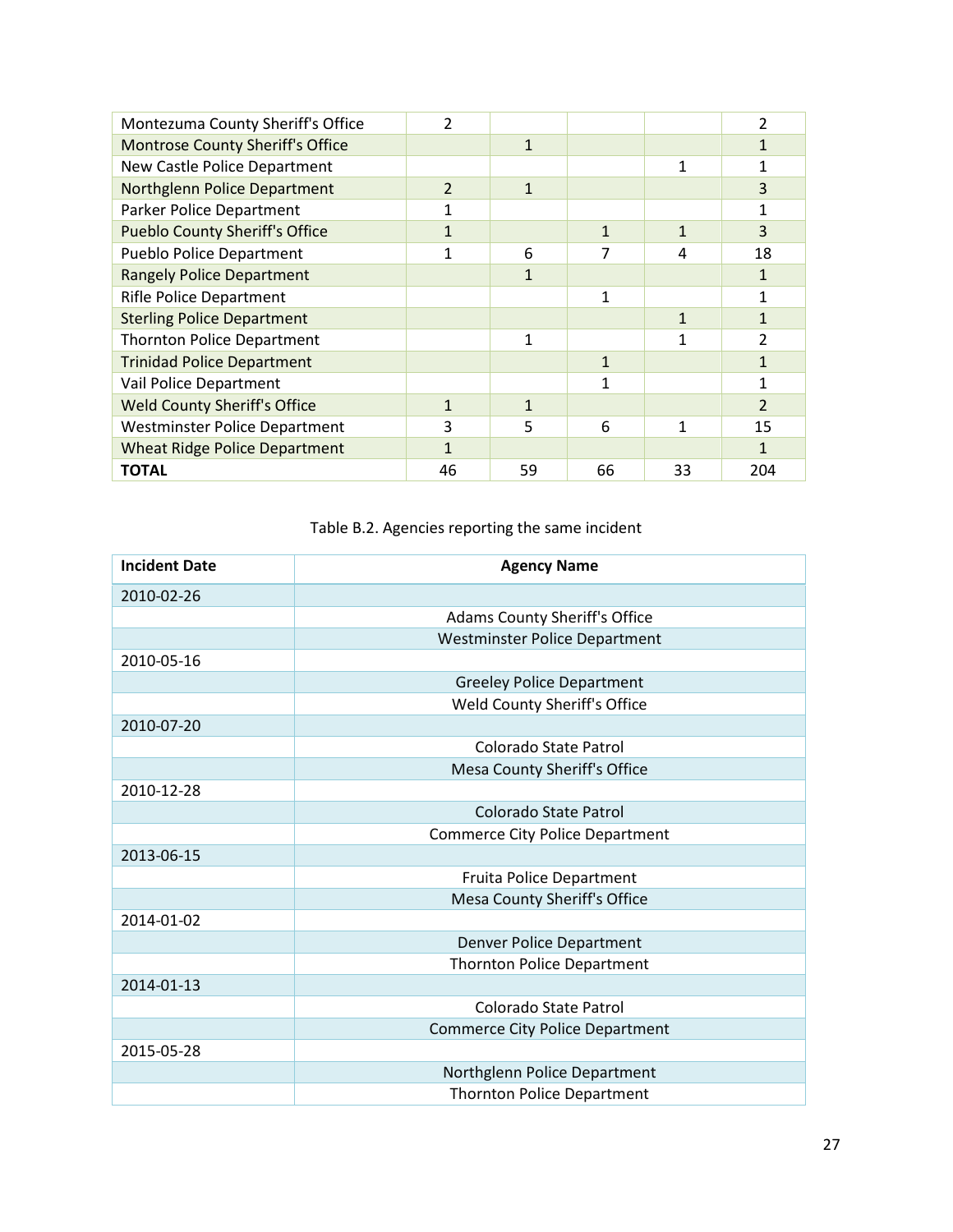| 2015-06-06 |                                           |
|------------|-------------------------------------------|
|            | Arapahoe County Sheriff's Office          |
|            | Colorado State Patrol                     |
| 2015-11-10 |                                           |
|            | <b>Adams County Sheriff's Office</b>      |
|            | Colorado State Patrol                     |
|            | Longmont Police Department                |
| 2015-11-27 |                                           |
|            | <b>Colorado Springs Police Department</b> |
|            | El Paso County Sheriff's Office           |
| 2016-02-17 |                                           |
|            | <b>Gunnison County Sheriff's Office</b>   |
|            | <b>Gunnison Police Department</b>         |
| 2016-03-10 |                                           |
|            | Colorado State Patrol                     |
|            | Pueblo County Sheriff's Office            |
| 2016-09-02 |                                           |
|            | Castle Rock Police Department             |
|            | Parker Police Department                  |
| 2016-10-23 |                                           |
|            | <b>Colorado Springs Police Department</b> |
|            | El Paso County Sheriff's Office           |
| 2016-11-08 |                                           |
|            | Aurora Police Department                  |
|            | <b>Denver Police Department</b>           |
| 2017-03-14 |                                           |
|            | Colorado State Patrol                     |
|            | Wheat Ridge Police Department             |
| 2017-12-31 |                                           |
|            | Arapahoe County Sheriff's Office          |
|            | Douglas County Sheriff's Office           |
| 2018-02-05 |                                           |
|            | <b>Colorado Springs Police Department</b> |
|            | El Paso County Sheriff's Office           |
| 2018-11-04 |                                           |
|            | Colorado State Patrol                     |
|            | Jefferson County Sheriff's Office         |
| 2018-12-10 |                                           |
|            | <b>Garfield County Sheriff's Office</b>   |
|            | <b>Rangely Police Department</b>          |
| 2019-06-18 |                                           |
|            | Arvada Police Department                  |
|            | <b>Golden Police Department</b>           |
| 2019-12-06 |                                           |
|            | Federal Heights Police Department         |
|            | <b>Thornton Police Department</b>         |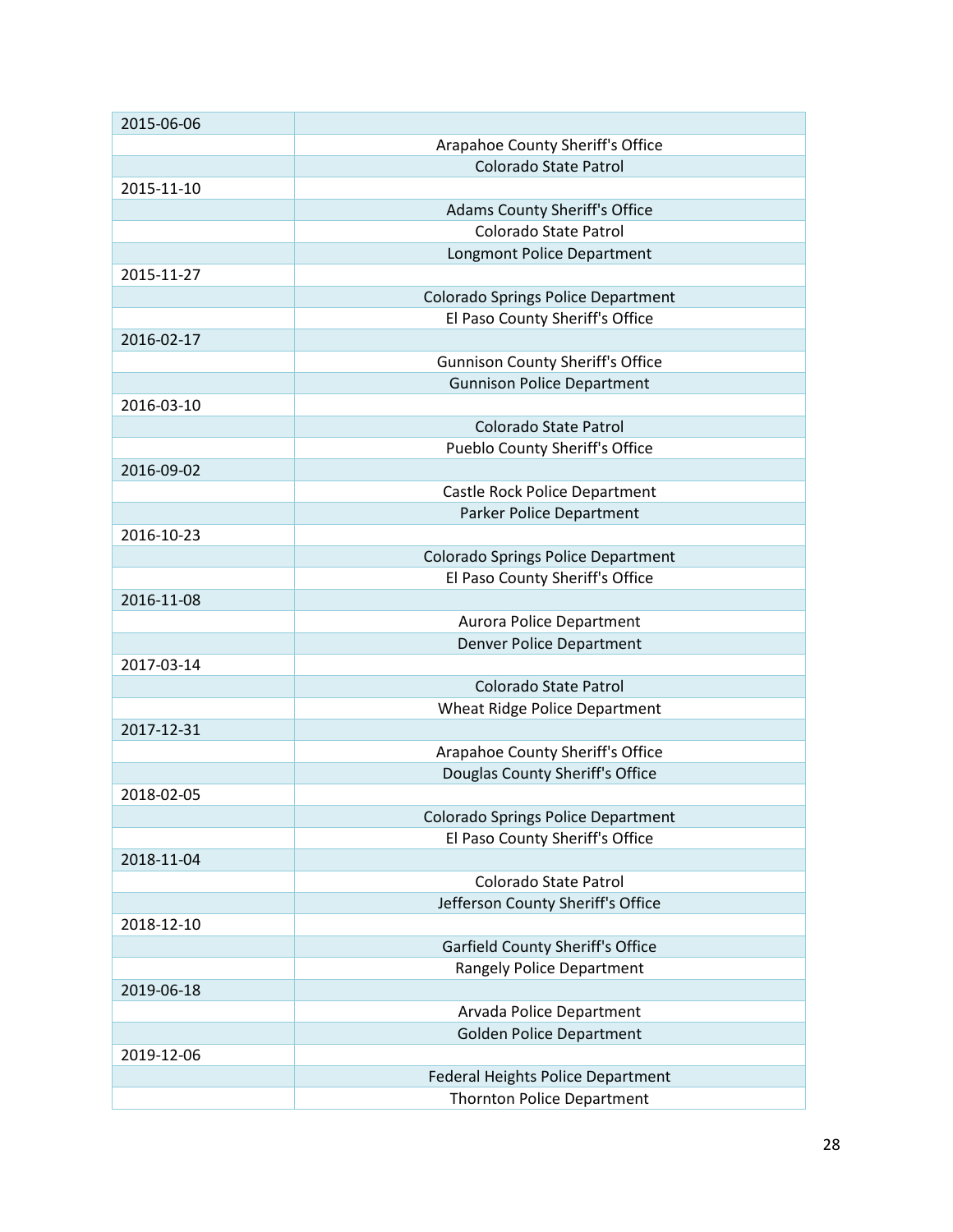|            | Westminster Police Department           |  |
|------------|-----------------------------------------|--|
| 2020-03-17 |                                         |  |
|            | <b>Grand Junction Police Department</b> |  |
|            | Mesa County Sheriff's Office            |  |
| 2020-06-22 |                                         |  |
|            | Aurora Police Department                |  |
|            | Denver Police Department                |  |

# <span id="page-28-0"></span>**Appendix C: Incident dates and agency**

| <b>Agency Name</b>                   | <b>Incident Date</b> |
|--------------------------------------|----------------------|
| 1st JD Critical Incident Team        |                      |
|                                      | 2016-07-31           |
|                                      | 2016-08-13           |
|                                      | 2017-03-13           |
| <b>Adams County Sheriff's Office</b> |                      |
|                                      | 2010-01-01           |
|                                      | 2010-02-26           |
|                                      | 2010-03-16           |
|                                      | 2012-02-26           |
|                                      | 2012-06-05           |
|                                      | 2012-10-23           |
|                                      | 2012-10-24           |
|                                      | 2013-01-14           |
|                                      | 2013-05-17           |
|                                      | 2013-11-28           |
|                                      | 2015-01-13           |
|                                      | 2015-11-10           |
| Arapahoe County Sheriff's Office     |                      |
|                                      | 2010-01-05           |
|                                      | 2014-11-09           |
|                                      | 2015-05-05           |
|                                      | 2015-06-06           |
|                                      | 2016-06-06           |
|                                      | 2017-05-31           |
|                                      | 2017-10-29           |
|                                      | 2017-12-31           |
|                                      | 2018-06-23           |
|                                      | 2018-11-15           |
|                                      | 2020-01-22           |
|                                      | 2020-05-28           |
| <b>Arvada Police Department</b>      |                      |

## Table C.1. Agencies and dates of incidents.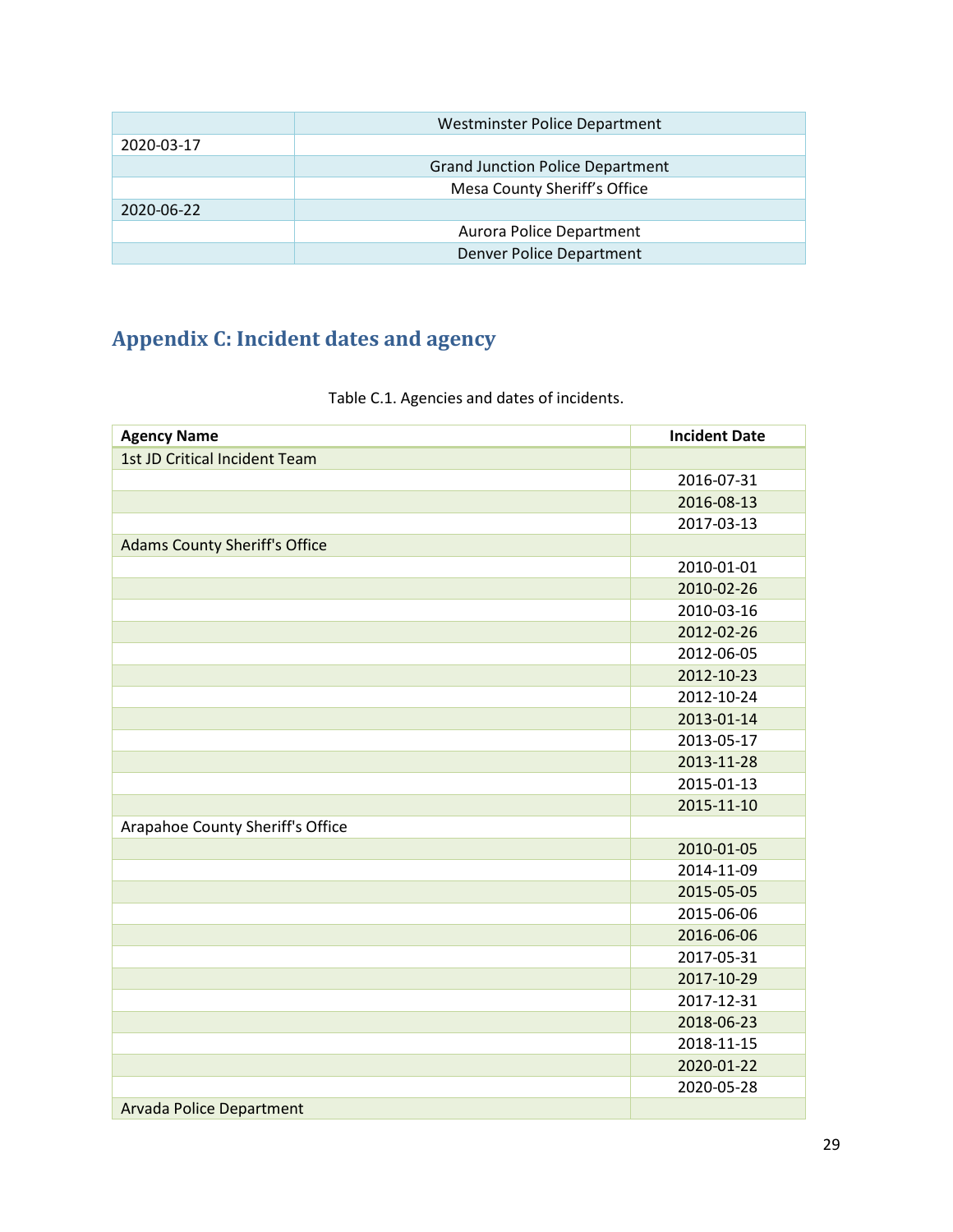|                                  | 2012-03-24 |
|----------------------------------|------------|
|                                  | 2018-01-14 |
|                                  | 2018-01-31 |
|                                  | 2019-06-18 |
|                                  | 2020-1-21  |
|                                  | 2020-1-22  |
| Auraria Campus Police Department |            |
|                                  | 2012-11-10 |
| Aurora Police Department         |            |
|                                  | 2011-01-14 |
|                                  | 2011-02-10 |
|                                  | 2011-03-14 |
|                                  | 2011-03-17 |
|                                  | 2011-03-18 |
|                                  | 2011-03-20 |
|                                  | 2011-07-23 |
|                                  | 2011-09-29 |
|                                  | 2012-01-01 |
|                                  | 2012-05-04 |
|                                  | 2012-11-27 |
|                                  | 2013-01-05 |
|                                  | 2013-01-06 |
|                                  | 2013-05-04 |
|                                  | 2013-11-22 |
|                                  | 2013-12-15 |
|                                  | 2014-05-16 |
|                                  | 2014-06-06 |
|                                  | 2014-07-02 |
|                                  | 2014-11-14 |
|                                  | 2015-01-03 |
|                                  | 2015-01-15 |
|                                  | 2015-03-06 |
|                                  | 2015-06-28 |
|                                  | 2015-11-30 |
|                                  | 2015-12-12 |
|                                  | 2015-12-17 |
|                                  | 2015-12-21 |
|                                  | 2016-05-01 |
|                                  | 2016-05-09 |
|                                  | 2016-05-10 |
|                                  | 2016-05-15 |
|                                  | 2016-09-06 |
|                                  | 2016-11-08 |
|                                  | 2017-04-01 |
|                                  | 2017-07-05 |
|                                  | 2017-10-12 |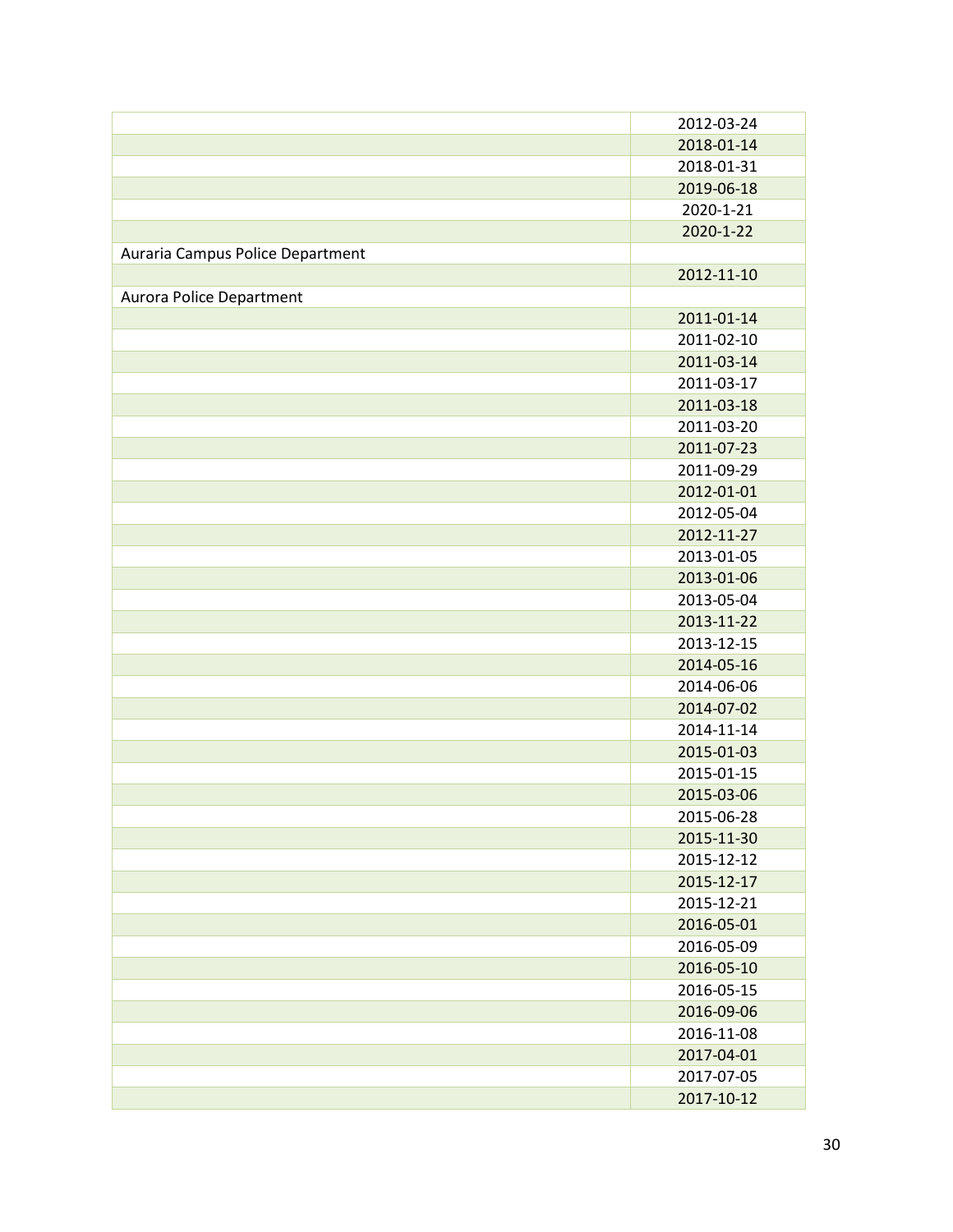|                                           | 2018-02-10 |
|-------------------------------------------|------------|
|                                           | 2018-04-09 |
|                                           | 2018-06-27 |
|                                           | 2018-06-29 |
|                                           | 2018-07-28 |
|                                           | 2018-07-30 |
|                                           | 2018-08-31 |
|                                           | 2018-09-05 |
|                                           | 2019-01-15 |
|                                           | 2019-03-04 |
|                                           | 2019-03-28 |
|                                           | 2019-10-10 |
|                                           | 2019-10-20 |
|                                           | 2020-01-08 |
|                                           | 2020-06-22 |
| <b>Baca County Sheriff's Office</b>       |            |
|                                           | 2020-04-22 |
| <b>Boulder Police Department</b>          |            |
|                                           | 2015-07-27 |
|                                           | 2016-09-10 |
|                                           | 2016-10-05 |
| <b>Brighton Police Department</b>         |            |
|                                           | 2012-01-07 |
| <b>Broomfield Police Department</b>       |            |
|                                           | 2012-06-28 |
|                                           | 2015-09-11 |
| <b>Brush Police Department</b>            |            |
|                                           | 2019-06-14 |
| Buena Vista Police Department             |            |
|                                           | 2012-07-14 |
| Castle Rock Police Department             |            |
|                                           | 2016-09-02 |
|                                           | 2017-12-24 |
| <b>Chaffee County Sheriff's Office</b>    |            |
|                                           | 2013-05-26 |
|                                           | 2015-11-09 |
| Cherry Hills Village Police Department    |            |
|                                           | 2018-08-20 |
| Clear Creek County Sheriff's Office       |            |
|                                           | 2014-01-31 |
|                                           | 2020-06-02 |
| <b>Colorado Parks and Wildlife</b>        |            |
|                                           | 2015-03-09 |
| <b>Colorado Springs Police Department</b> |            |
|                                           | 2010-06-04 |
|                                           | 2011-04-22 |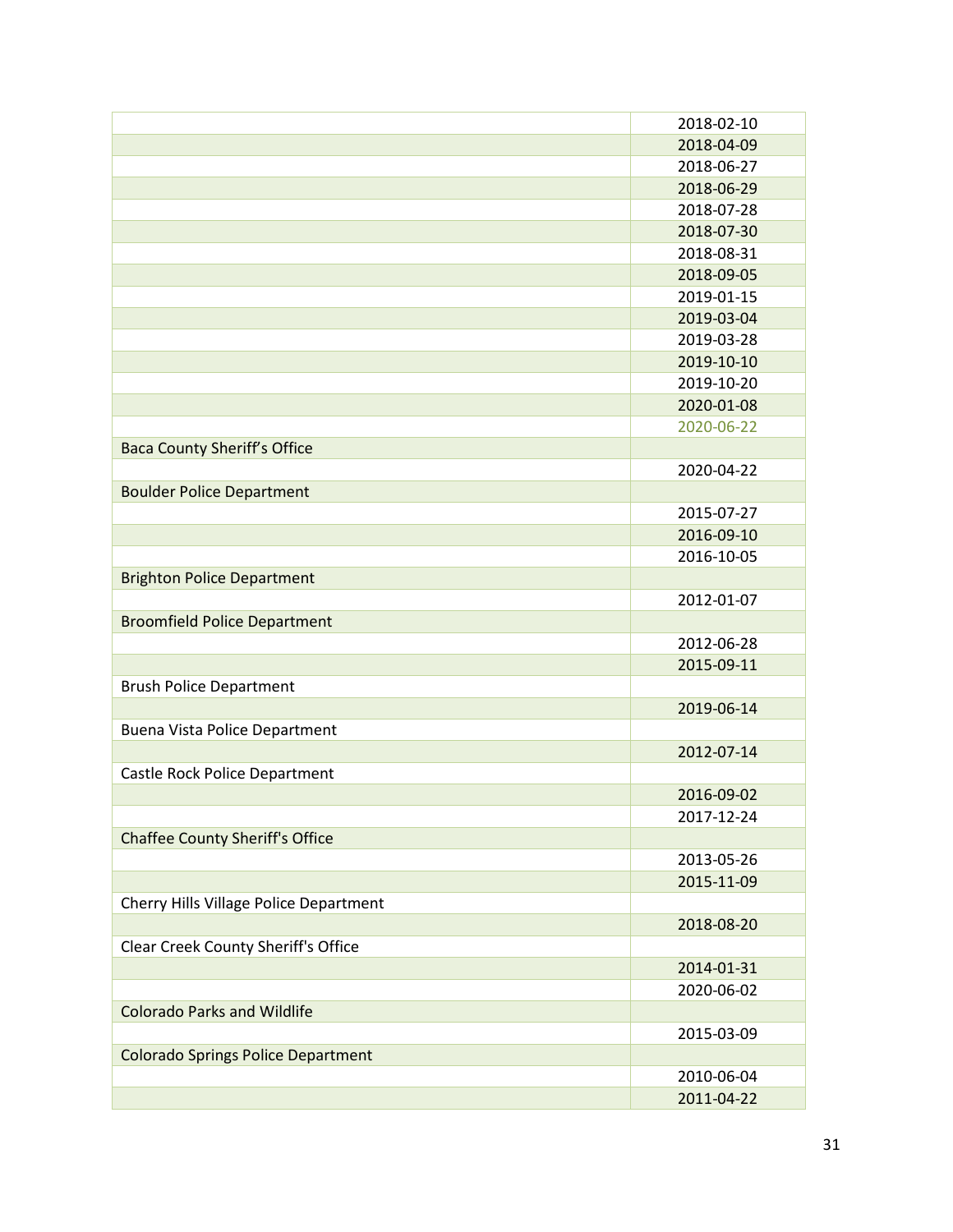|                       | 2011-07-27 |
|-----------------------|------------|
|                       | 2012-02-28 |
|                       | 2012-04-07 |
|                       |            |
|                       | 2012-12-04 |
|                       | 2012-12-21 |
|                       | 2013-07-30 |
|                       | 2014-05-20 |
|                       | 2014-05-30 |
|                       | 2015-10-31 |
|                       | 2015-11-10 |
|                       | 2015-11-27 |
|                       | 2015-12-30 |
|                       | 2016-06-22 |
|                       | 2016-09-16 |
|                       | 2016-10-23 |
|                       | 2017-01-05 |
|                       | 2017-01-12 |
|                       | 2017-02-21 |
|                       | 2017-08-14 |
|                       | 2017-12-02 |
|                       | 2018-01-19 |
|                       | 2018-02-05 |
|                       | 2018-02-09 |
|                       | 2018-03-12 |
|                       | 2018-04-13 |
|                       | 2018-04-25 |
|                       | 2018-08-02 |
|                       | 2018-08-17 |
|                       | 2019-01-12 |
|                       | 2019-01-23 |
|                       | 2019-04-15 |
|                       | 2019-04-24 |
|                       | 2019-05-18 |
|                       | 2019-07-23 |
|                       | 2019-08-03 |
|                       | 2020-01-12 |
|                       | 2020-02-27 |
|                       | 2020-04-19 |
| Colorado State Patrol |            |
|                       | 2010-07-20 |
|                       | 2010-10-21 |
|                       | 2010-12-28 |
|                       | 2014-01-13 |
|                       | 2014-05-08 |
|                       | 2014-08-08 |
|                       | 2015-01-22 |
|                       |            |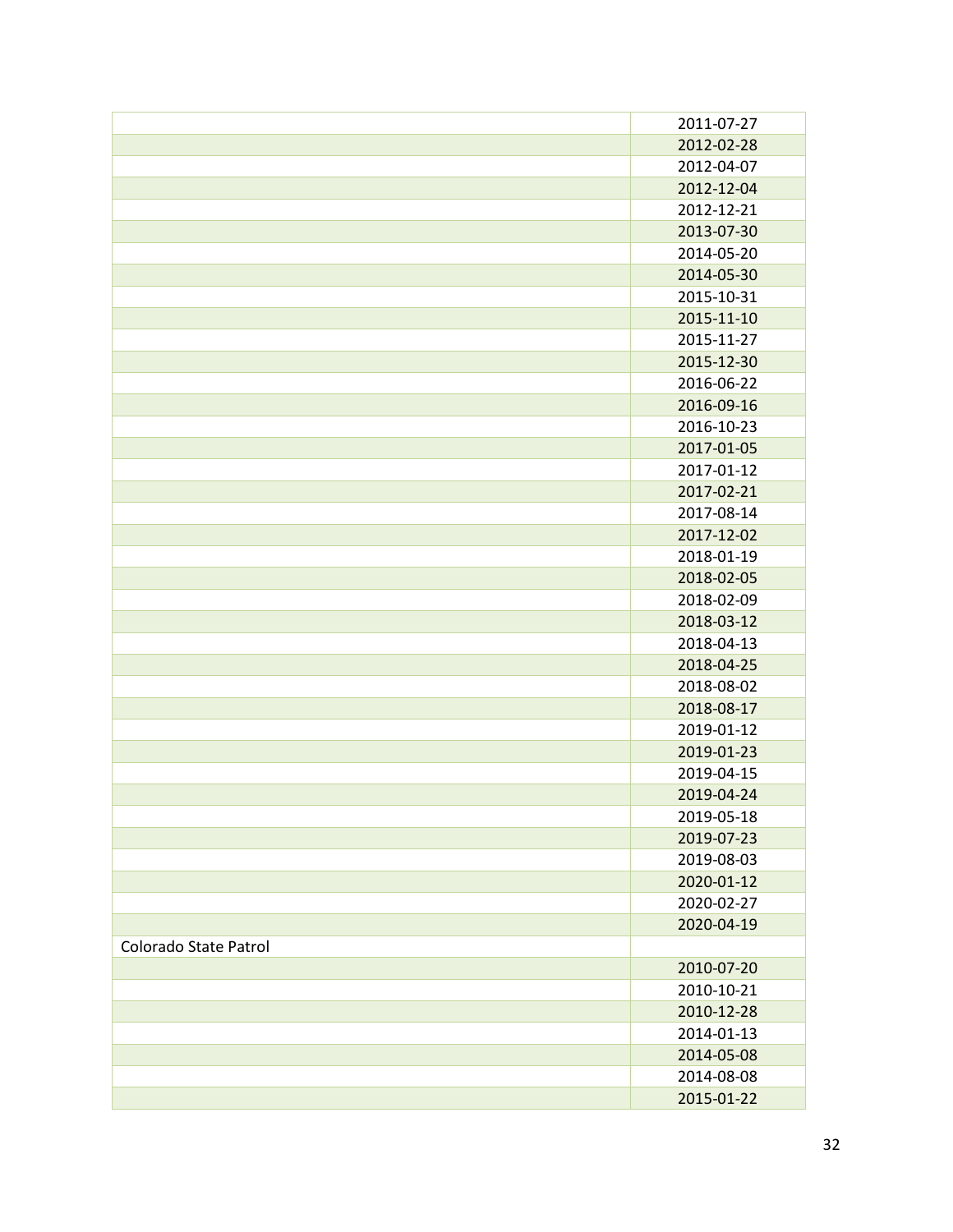|                                        | 2015-06-06 |
|----------------------------------------|------------|
|                                        | 2015-06-18 |
|                                        | 2015-11-10 |
|                                        | 2016-03-10 |
|                                        | 2016-11-11 |
|                                        | 2017-03-04 |
|                                        | 2017-03-14 |
|                                        | 2017-10-07 |
|                                        | 2018-08-25 |
|                                        | 2018-11-04 |
|                                        | 2018-11-22 |
|                                        | 2019-05-04 |
|                                        | 2019-12-05 |
|                                        | 2020-05-09 |
| <b>Commerce City Police Department</b> |            |
|                                        | 2010-05-05 |
|                                        | 2010-12-28 |
|                                        | 2011-10-21 |
|                                        | 2014-01-13 |
|                                        | 2014-10-11 |
|                                        | 2017-02-06 |
|                                        | 2017-02-21 |
|                                        | 2018-03-02 |
|                                        | 2020-02-14 |
| Conejos County Sheriff's Office        |            |
|                                        | 2017-01-24 |
| <b>Cortez Police Department</b>        |            |
|                                        | 2011-03-19 |
| Costilla County Sheriff's Office       |            |
|                                        | 2019-08-07 |
| Delta Police Department                |            |
|                                        | 2010-10-23 |
| <b>Denver Police Department</b>        |            |
|                                        | 2010-02-18 |
|                                        | 2010-03-07 |
|                                        | 2010-04-14 |
|                                        | 2010-06-28 |
|                                        | 2010-07-02 |
|                                        | 2010-07-18 |
|                                        | 2010-08-01 |
|                                        | 2011-08-06 |
|                                        | 2011-10-04 |
|                                        | 2011-10-18 |
|                                        | 2011-12-04 |
|                                        | 2012-01-26 |
|                                        | 2012-04-22 |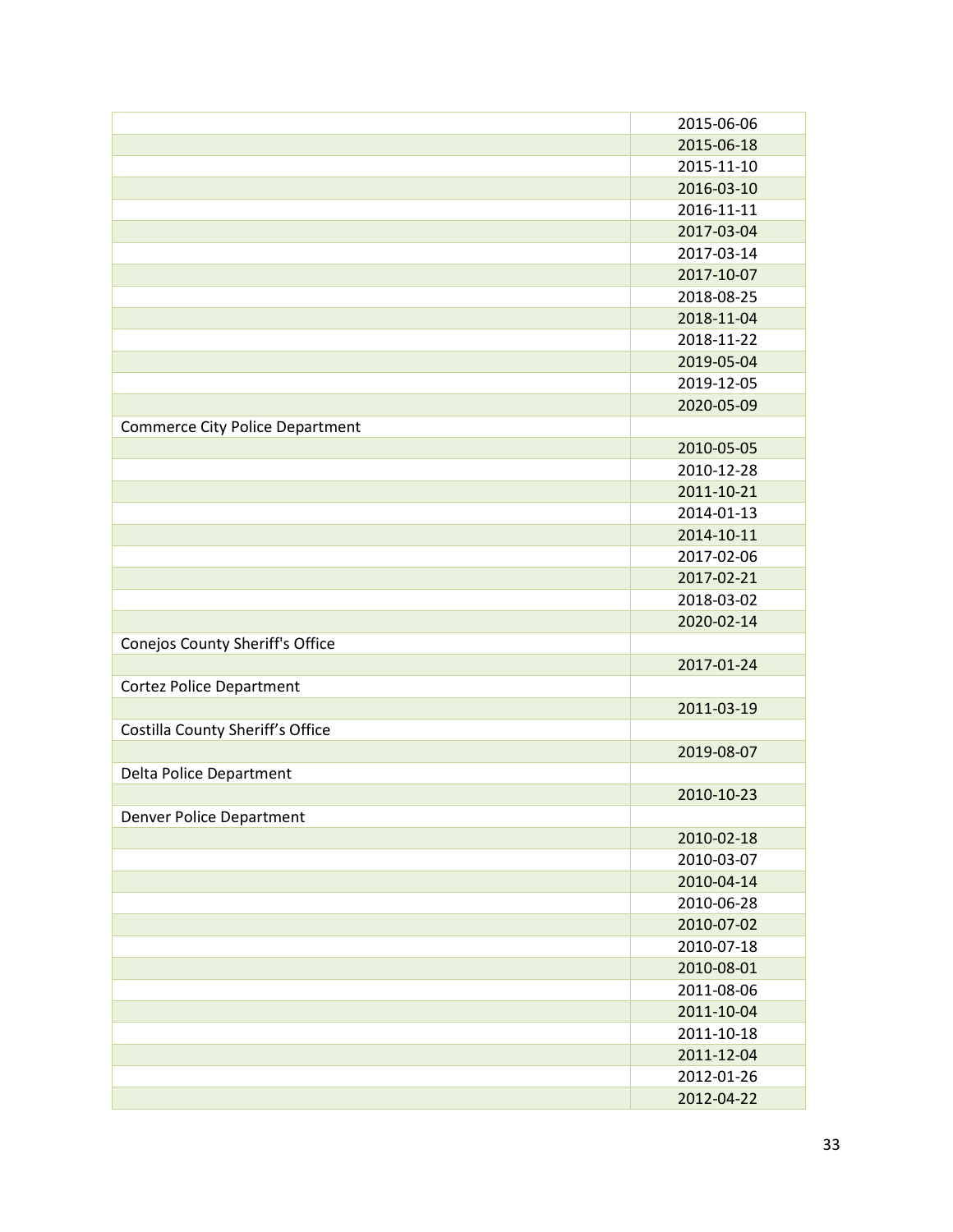| 2012-07-31 |
|------------|
| 2012-08-28 |
| 2012-09-07 |
| 2012-09-12 |
| 2012-11-06 |
| 2012-11-09 |
| 2013-01-16 |
| 2013-01-30 |
| 2013-03-18 |
| 2013-03-27 |
| 2013-04-29 |
| 2013-05-14 |
| 2013-08-13 |
| 2013-08-16 |
| 2013-09-21 |
| 2013-11-08 |
| 2013-11-27 |
| 2014-01-02 |
| 2014-01-13 |
| 2014-05-14 |
| 2014-07-02 |
| 2014-11-20 |
| 2015-01-09 |
| 2015-01-26 |
| 2015-03-20 |
| 2015-05-25 |
| 2015-07-12 |
| 2015-08-22 |
| 2015-11-23 |
| 2015-12-02 |
| 2015-12-08 |
| 2015-12-14 |
| 2016-01-11 |
| 2016-02-22 |
| 2016-04-12 |
| 2016-06-13 |
| 2016-06-25 |
| 2016-07-10 |
| 2016-07-31 |
| 2016-08-16 |
| 2016-08-27 |
| 2016-08-31 |
| 2016-09-05 |
| 2016-11-08 |
| 2017-02-19 |
| 2017-05-20 |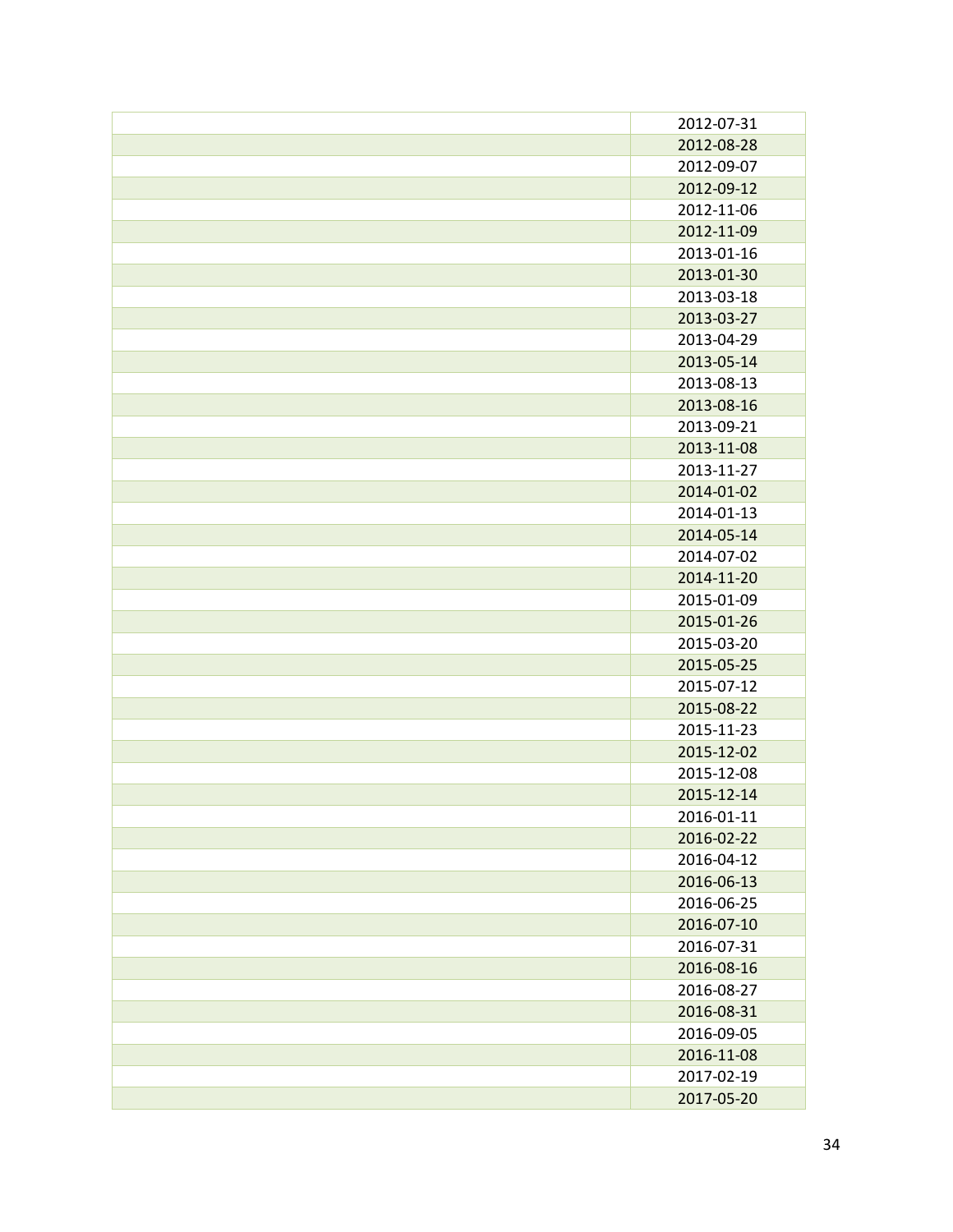|                                    | 2017-09-08 |
|------------------------------------|------------|
|                                    | 2017-11-10 |
|                                    | 2017-11-25 |
|                                    | 2018-01-26 |
|                                    | 2018-02-06 |
|                                    | 2018-02-13 |
|                                    | 2018-03-19 |
|                                    | 2018-04-25 |
|                                    | 2018-06-13 |
|                                    | 2018-10-28 |
|                                    | 2019-01-27 |
|                                    | 2019-02-12 |
|                                    | 2019-02-25 |
|                                    | 2019-04-10 |
|                                    | 2019-07-31 |
|                                    | 2019-08-15 |
|                                    | 2019-08-31 |
|                                    | 2019-10-21 |
|                                    | 2019-12-18 |
|                                    | 2020-01-01 |
|                                    | 2020-01-06 |
|                                    | 2020-01-25 |
|                                    | 2020-05-01 |
|                                    | 2020-05-06 |
|                                    | 2020-06-22 |
| Douglas County Sheriff's Office    |            |
|                                    | 2010-02-05 |
|                                    | 2010-08-08 |
|                                    | 2017-05-12 |
|                                    | 2017-12-31 |
|                                    | 2018-08-31 |
|                                    | 2018-11-27 |
| Durango Police Department          |            |
|                                    | 2015-07-24 |
| El Paso County Sheriff's Office    |            |
|                                    | 2011-07-26 |
|                                    | 2011-09-13 |
|                                    | 2015-05-08 |
|                                    | 2015-11-27 |
|                                    | 2016-10-23 |
|                                    | 2017-09-19 |
|                                    | 2018-02-05 |
|                                    | 2018-07-22 |
|                                    | 2019-09-29 |
|                                    | 2020-05-29 |
| <b>Englewood Police Department</b> |            |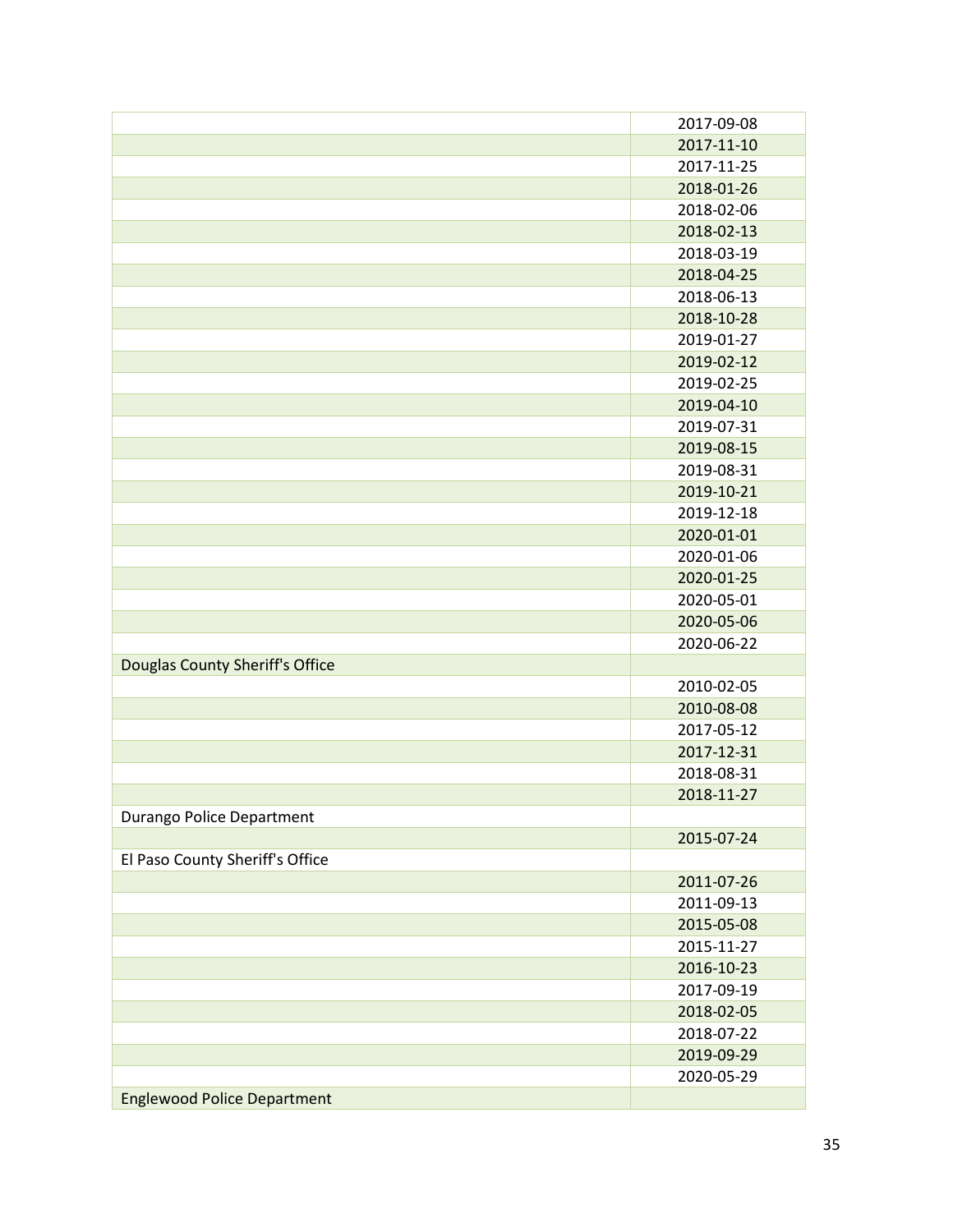|                                          | 2012-02-23 |
|------------------------------------------|------------|
|                                          | 2015-03-14 |
|                                          | 2017-03-03 |
|                                          | 2017-06-30 |
|                                          | 2020-06-09 |
| <b>Federal Heights Police Department</b> |            |
|                                          | 2012-02-29 |
|                                          | 2014-01-26 |
|                                          | 2017-07-04 |
|                                          | 2019-12-06 |
| Fort Collins Police Department           |            |
|                                          | 2010-01-01 |
|                                          | 2010-06-27 |
|                                          | 2010-12-08 |
|                                          | 2011-01-25 |
|                                          | 2011-11-25 |
|                                          | 2013-09-29 |
|                                          | 2014-06-05 |
|                                          | 2014-10-05 |
|                                          | 2015-07-18 |
|                                          | 2016-03-29 |
|                                          | 2019-01-12 |
| Fort Lupton Police Department            |            |
|                                          | 2019-01-16 |
| <b>Fountain Police Department</b>        |            |
|                                          | 2012-08-12 |
|                                          | 2013-11-11 |
|                                          | 2015-09-24 |
|                                          | 2020-03-02 |
| <b>Fremont County Sheriff's Office</b>   |            |
|                                          | 2016-07-10 |
| <b>Fruita Police Department</b>          |            |
|                                          | 2013-06-15 |
| <b>Garfield County Sheriff's Office</b>  |            |
|                                          | 2015-02-10 |
|                                          | 2018-12-10 |
| <b>Golden Police Department</b>          |            |
|                                          | 2016-06-21 |
|                                          | 2019-06-18 |
| <b>Grand Junction Police Department</b>  |            |
|                                          | 2010-02-28 |
|                                          | 2010-07-20 |
|                                          | 2013-06-15 |
|                                          | 2013-07-09 |
|                                          | 2013-12-14 |
|                                          | 2014-03-05 |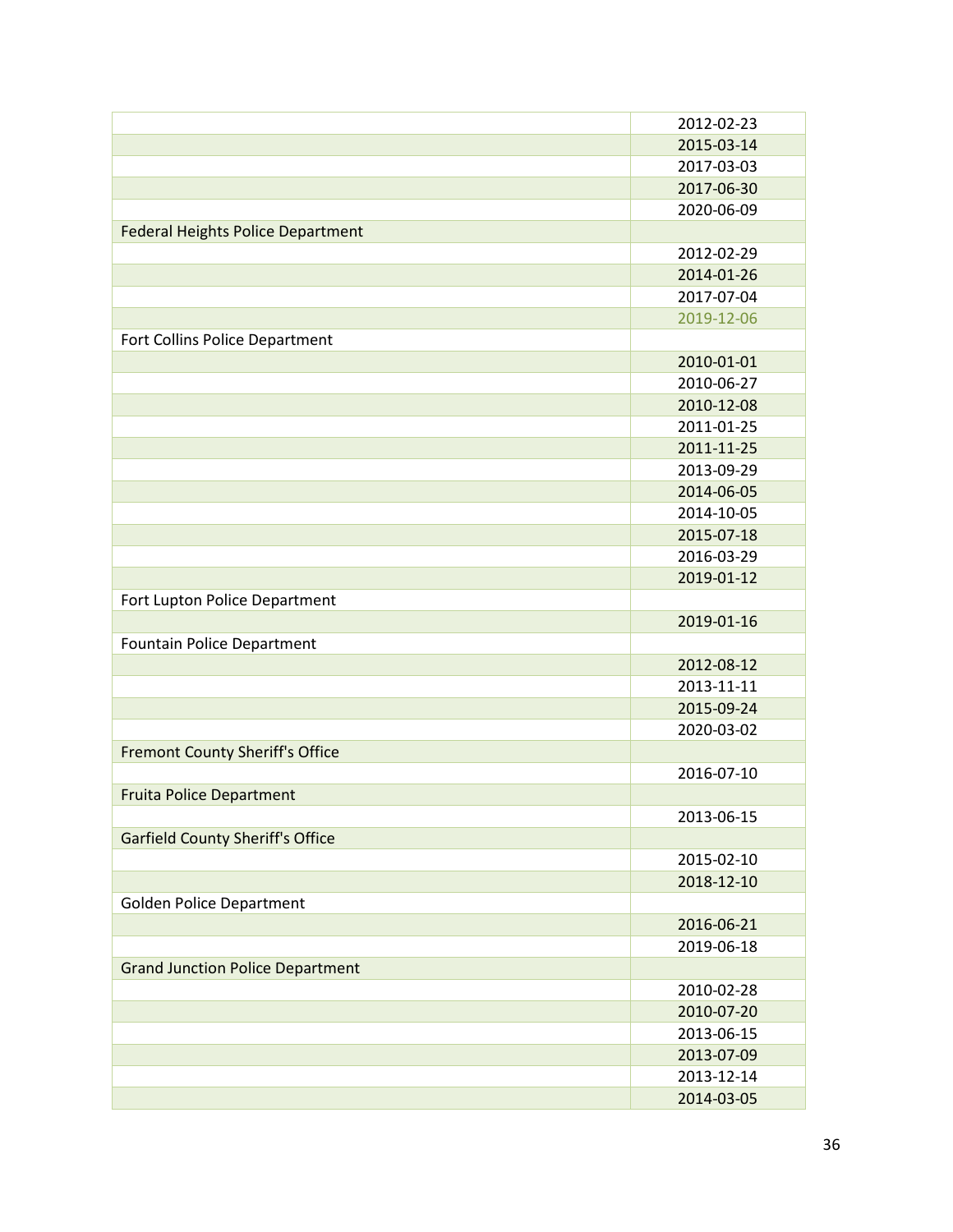|                                         | 2014-05-11 |
|-----------------------------------------|------------|
|                                         | 2014-08-02 |
|                                         | 2015-05-19 |
|                                         | 2016-09-04 |
|                                         | 2016-10-12 |
|                                         | 2016-11-11 |
|                                         | 2020-02-02 |
|                                         | 2020-03-17 |
| <b>Greeley Police Department</b>        |            |
|                                         | 2010-05-16 |
|                                         | 2011-10-28 |
|                                         |            |
|                                         | 2013-01-12 |
|                                         | 2014-05-21 |
|                                         | 2014-06-14 |
|                                         | 2014-08-13 |
|                                         | 2015-04-09 |
|                                         | 2015-06-19 |
|                                         | 2016-01-25 |
|                                         | 2016-02-25 |
|                                         | 2016-05-11 |
|                                         | 2017-10-28 |
|                                         | 2017-12-21 |
|                                         | 2018-05-08 |
|                                         | 2019-06-08 |
| <b>Gunnison County Sheriff's Office</b> |            |
|                                         | 2016-02-17 |
| <b>Gunnison Police Department</b>       |            |
|                                         | 2016-02-17 |
| Jefferson County Sheriff's Office       |            |
|                                         | 2014-07-23 |
|                                         | 2015-10-25 |
|                                         | 2015-12-11 |
|                                         | 2018-11-04 |
|                                         |            |
|                                         | 2019-02-01 |
| Lakewood Police Department              |            |
|                                         | 2016-04-26 |
|                                         | 2018-11-28 |
|                                         | 2019-03-11 |
|                                         | 2019-04-29 |
|                                         | 2019-09-20 |
|                                         | 2019-10-27 |
|                                         | 2019-11-11 |
|                                         | 2019-12-19 |
|                                         | 2020-01-12 |
| Larimer County Sheriff's Office         |            |
|                                         | 2010-11-08 |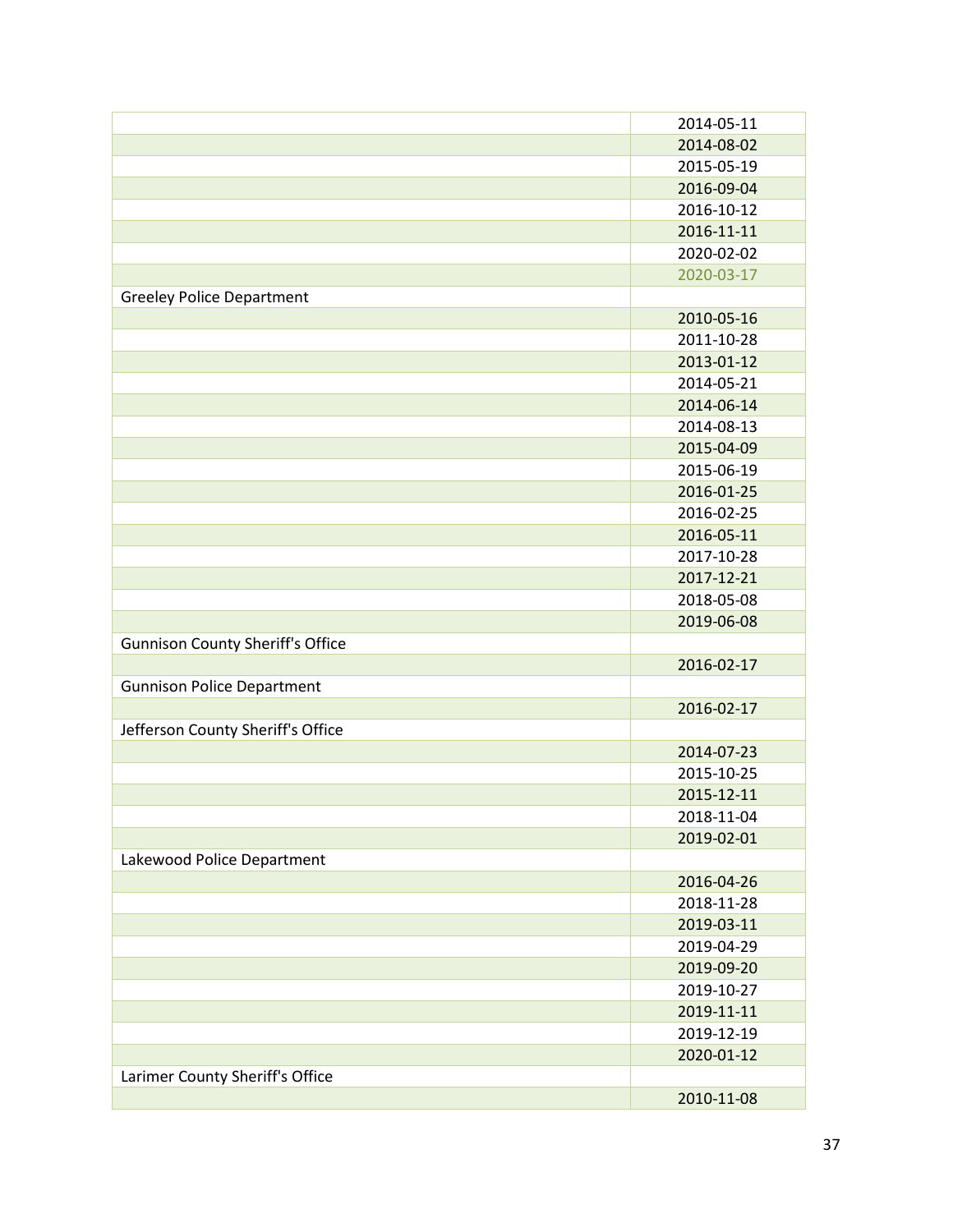|                                     | 2012-10-19 |
|-------------------------------------|------------|
|                                     | 2013-06-03 |
|                                     | 2016-01-30 |
|                                     | 2017-06-30 |
|                                     | 2018-10-08 |
|                                     | 2019-01-08 |
|                                     | 2019-11-24 |
| <b>LaSalle Police Department</b>    |            |
|                                     | 2019-01-16 |
|                                     | 2019-02-06 |
| Leadville Police Department         |            |
|                                     | 2018-10-30 |
| Littleton Police Department         |            |
|                                     | 2017-06-28 |
| Lone Tree Police Department         |            |
|                                     | 2019-02-28 |
| Longmont Police Department          |            |
|                                     | 2010-05-08 |
|                                     | 2013-05-22 |
|                                     | 2013-11-24 |
|                                     | 2013-12-29 |
|                                     | 2014-05-30 |
|                                     | 2015-04-22 |
|                                     | 2015-08-03 |
|                                     | 2015-11-10 |
|                                     | 2016-05-22 |
|                                     | 2019-11-01 |
| Louisville Police Department        |            |
|                                     | 2018-07-16 |
| <b>Loveland Police Department</b>   |            |
|                                     | 2014-03-02 |
|                                     | 2015-08-31 |
|                                     | 2017-06-08 |
|                                     | 2019-11-11 |
|                                     | 2019-11-30 |
| <b>Mesa County Sheriff's Office</b> |            |
|                                     | 2010-02-28 |
|                                     | 2010-07-20 |
|                                     | 2013-06-15 |
|                                     | 2013-07-09 |
|                                     | 2013-12-14 |
|                                     | 2014-03-05 |
|                                     | 2014-05-11 |
|                                     | 2014-08-02 |
|                                     | 2015-05-19 |
|                                     | 2016-02-08 |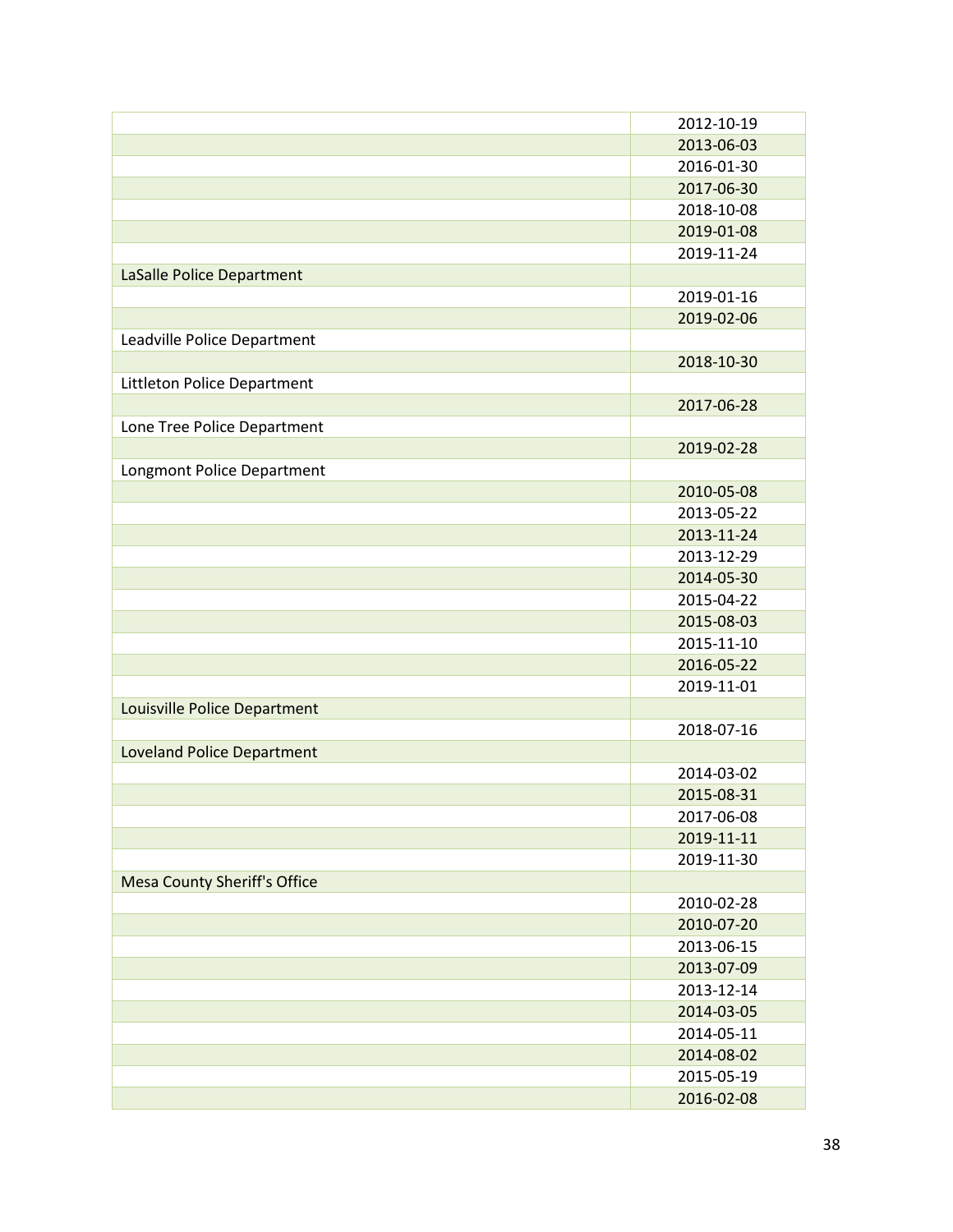|                                   | 2018-10-18 |
|-----------------------------------|------------|
|                                   | 2018-11-24 |
|                                   | 2018-12-11 |
|                                   | 2019-03-23 |
|                                   | 2020-03-17 |
| Montezuma County Sheriff's Office |            |
|                                   | 2017-07-04 |
|                                   | 2017-11-16 |
| Montrose County Sheriff's Office  |            |
|                                   | 2013-02-07 |
|                                   | 2016-11-11 |
|                                   | 2018-09-12 |
| Northglenn Police Department      |            |
|                                   | 2012-10-19 |
|                                   | 2013-09-02 |
|                                   | 2014-12-19 |
|                                   | 2015-05-28 |
|                                   | 2015-06-10 |
|                                   | 2015-12-19 |
|                                   | 2017-01-07 |
|                                   | 2017-12-13 |
|                                   | 2018-06-10 |
| New Castle Police Department      |            |
|                                   | 2020-01-11 |
| Parker Police Department          |            |
|                                   | 2013-02-23 |
|                                   | 2016-09-02 |
|                                   | 2017-11-04 |
| Pueblo County Sheriff's Office    |            |
|                                   | 2013-01-22 |
|                                   | 2016-03-10 |
|                                   | 2016-03-24 |
|                                   | 2016-06-10 |
|                                   | 2016-06-22 |
|                                   | 2017-08-21 |
|                                   | 2019-01-13 |
|                                   | 2020-03-02 |
| <b>Pueblo Police Department</b>   |            |
|                                   | 2011-02-24 |
|                                   | 2011-12-22 |
|                                   | 2012-08-29 |
|                                   | 2012-12-25 |
|                                   | 2013-01-01 |
|                                   | 2014-01-04 |
|                                   | 2014-09-08 |
|                                   | 2014-10-07 |
|                                   |            |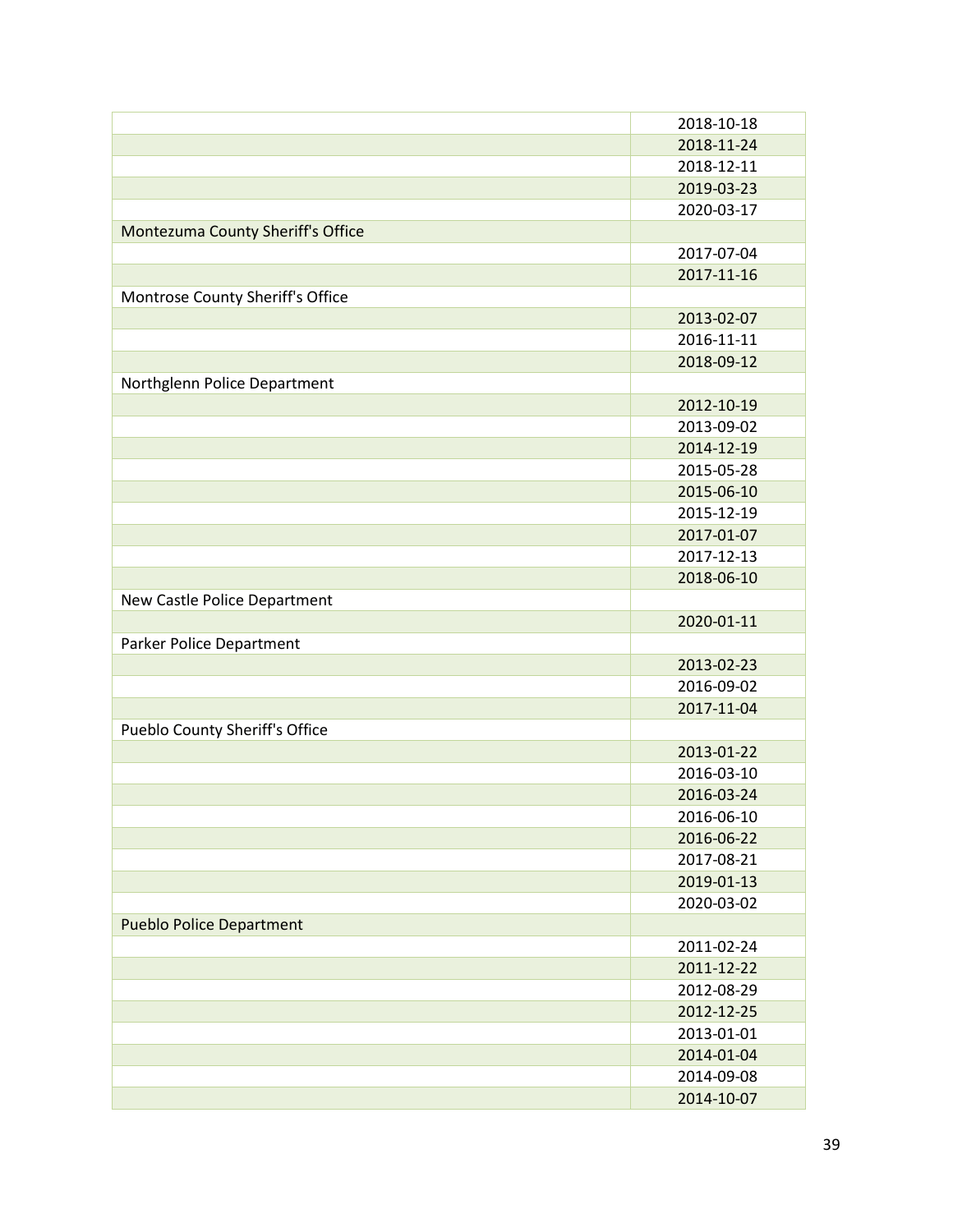|                                          | 2014-10-30 |
|------------------------------------------|------------|
|                                          | 2014-11-25 |
|                                          | 2015-01-25 |
|                                          | 2017-02-05 |
|                                          | 2018-01-22 |
|                                          | 2018-03-06 |
|                                          | 2018-03-13 |
|                                          | 2018-05-30 |
|                                          | 2018-07-04 |
|                                          | 2018-10-23 |
|                                          | 2019-01-09 |
|                                          | 2019-04-09 |
|                                          | 2019-05-31 |
|                                          | 2019-06-28 |
|                                          | 2019-07-18 |
|                                          | 2019-11-23 |
|                                          | 2020-03-01 |
|                                          | 2020-03-20 |
|                                          | 2020-05-15 |
|                                          | 2020-06-23 |
| <b>Rangely Police Department</b>         |            |
|                                          | 2018-12-10 |
|                                          | 2019-08-05 |
| <b>Sterling Police Department</b>        |            |
|                                          | 2020-05-03 |
| <b>Thornton Police Department</b>        |            |
|                                          | 2010-03-10 |
|                                          | 2011-08-29 |
|                                          | 2013-08-30 |
|                                          | 2014-01-02 |
|                                          | 2014-02-07 |
|                                          | 2014-12-10 |
|                                          | 2015-05-28 |
|                                          | 2016-03-23 |
|                                          | 2016-12-03 |
|                                          | 2018-01-11 |
| <b>Thornton Police Department</b>        |            |
|                                          | 2019-12-06 |
|                                          | 2020-05-26 |
| <b>Trinidad Police Department</b>        |            |
|                                          | 2019-05-19 |
| University of Colorado Police Department |            |
|                                          | 2014-03-19 |
| Vail Police Department                   |            |
|                                          | 2019-07-05 |
| <b>Weld County Sheriff's Office</b>      |            |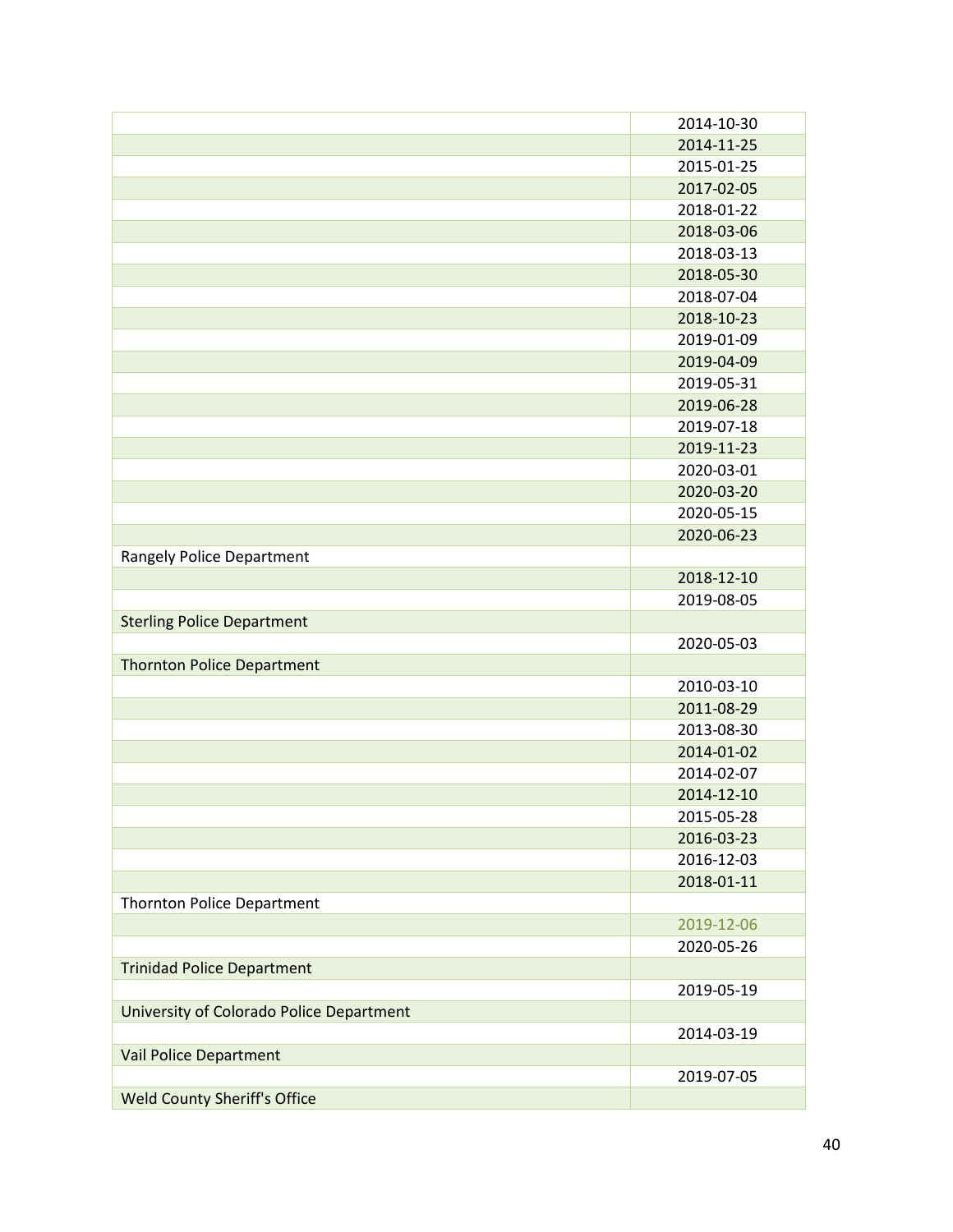|                               | 2010-05-16 |
|-------------------------------|------------|
|                               | 2013-10-12 |
|                               | 2017-12-31 |
|                               | 2018-08-15 |
| Westminster Police Department |            |
|                               | 2010-02-10 |
|                               | 2010-02-26 |
|                               | 2011-04-21 |
|                               | 2012-11-07 |
|                               | 2015-02-24 |
|                               | 2015-08-15 |
|                               | 2016-04-27 |
|                               | 2016-06-16 |
|                               | 2016-09-20 |
|                               | 2016-10-03 |
|                               | 2017-05-09 |
|                               | 2017-06-30 |
|                               | 2017-09-09 |
|                               | 2018-04-28 |
|                               | 2018-06-26 |
|                               | 2018-08-02 |
|                               | 2018-08-25 |
|                               | 2018-09-04 |
|                               | 2019-01-10 |
|                               | 2019-04-26 |
|                               | 2019-09-18 |
|                               | 2019-09-26 |
|                               | 2019-12-06 |
|                               | 2019-12-27 |
|                               | 2020-06-18 |
| Wheat Ridge Police Department |            |
|                               | 2010-03-02 |
|                               | 2010-04-03 |
|                               | 2010-12-02 |
|                               | 2011-01-07 |
|                               | 2011-10-11 |
|                               | 2012-07-23 |
|                               | 2012-08-28 |
|                               | 2012-09-06 |
|                               | 2012-11-09 |
|                               | 2013-07-05 |
|                               | 2014-01-24 |
|                               | 2014-02-04 |
|                               | 2014-05-06 |
|                               | 2014-07-05 |
|                               | 2017-03-14 |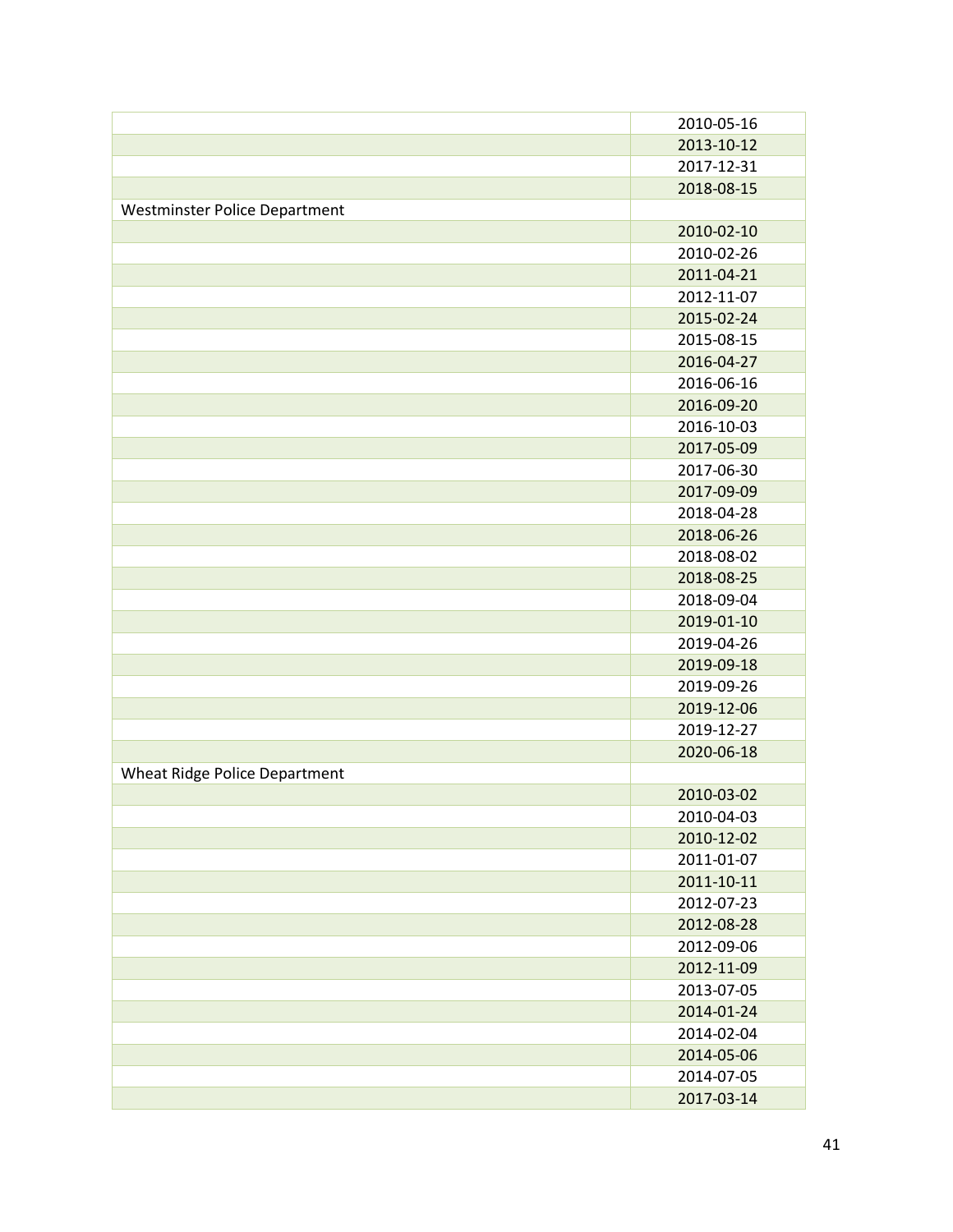| <b>Woodland Park Police Department</b> |            |
|----------------------------------------|------------|
|                                        | 2013-01-22 |

Table C.2. Dates of incidents.

Table C.2. represents the total number of shooting incidents reported by law enforcement agencies. Please note that this list has not been de-duplicated, meaning that one incident might have been reported by multiple agencies.

| <b>Incident date</b> | <b>Agency Name</b>                      |
|----------------------|-----------------------------------------|
| 2010-01-01           |                                         |
|                      | <b>Adams County Sheriff's Office</b>    |
|                      | Fort Collins Police Department          |
| 2010-01-05           |                                         |
|                      | Arapahoe County Sheriff's Office        |
| 2010-02-05           |                                         |
|                      | Douglas County Sheriff's Office         |
| 2010-02-10           |                                         |
|                      | <b>Westminster Police Department</b>    |
| 2010-02-18           |                                         |
|                      | <b>Denver Police Department</b>         |
| 2010-02-26           |                                         |
|                      | <b>Adams County Sheriff's Office</b>    |
|                      | <b>Westminster Police Department</b>    |
| 2010-02-28           |                                         |
|                      | <b>Grand Junction Police Department</b> |
|                      | Mesa County Sheriff's Office            |
| 2010-03-02           |                                         |
|                      | <b>Wheat Ridge Police Department</b>    |
| 2010-03-07           |                                         |
|                      | <b>Denver Police Department</b>         |
| 2010-03-10           |                                         |
|                      | <b>Thornton Police Department</b>       |
| 2010-03-16           |                                         |
|                      | <b>Adams County Sheriff's Office</b>    |
| 2010-04-03           |                                         |
|                      | <b>Wheat Ridge Police Department</b>    |
| 2010-04-14           |                                         |
|                      | <b>Denver Police Department</b>         |
| 2010-05-05           |                                         |
|                      | <b>Commerce City Police Department</b>  |
| 2010-05-08           |                                         |
|                      | Longmont Police Department              |
| 2010-05-16           |                                         |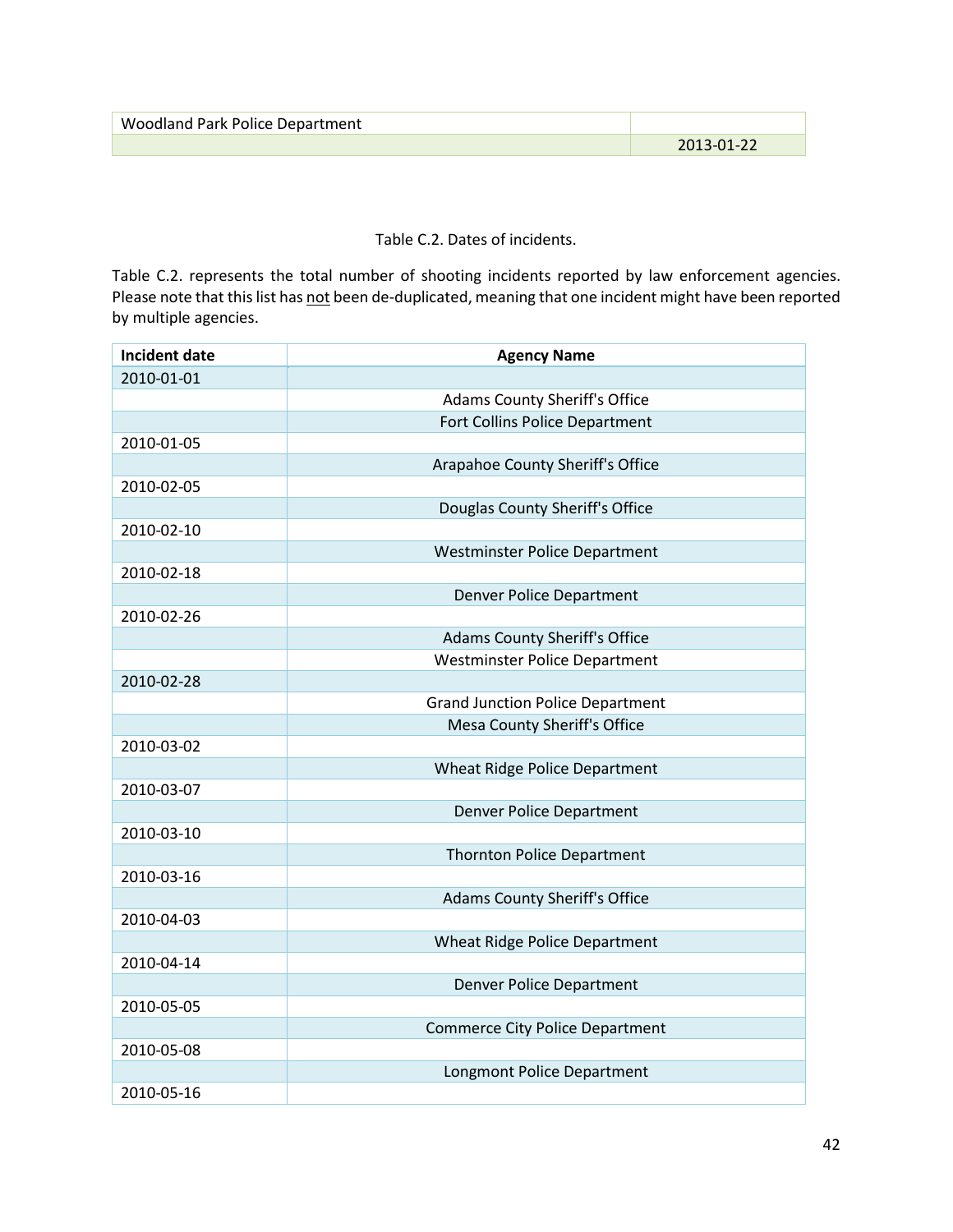|            | <b>Greeley Police Department</b>        |
|------------|-----------------------------------------|
|            | Weld County Sheriff's Office            |
| 2010-06-04 |                                         |
|            | Colorado Springs Police Department      |
| 2010-06-27 |                                         |
|            | Fort Collins Police Department          |
| 2010-06-28 |                                         |
|            | Denver Police Department                |
| 2010-07-02 |                                         |
|            | Denver Police Department                |
| 2010-07-18 |                                         |
|            | Denver Police Department                |
| 2010-07-20 |                                         |
|            | Colorado State Patrol                   |
|            | <b>Grand Junction Police Department</b> |
|            | Mesa County Sheriff's Office            |
| 2010-08-01 |                                         |
|            | Denver Police Department                |
| 2010-08-08 |                                         |
|            | Douglas County Sheriff's Office         |
| 2010-10-21 |                                         |
|            | Colorado State Patrol                   |
|            |                                         |
| 2010-10-23 |                                         |
|            | Delta Police Department                 |
| 2010-11-08 |                                         |
|            | Larimer County Sheriff's Office         |
| 2010-12-02 |                                         |
|            | Wheat Ridge Police Department           |
| 2010-12-08 |                                         |
|            | Fort Collins Police Department          |
| 2010-12-28 |                                         |
|            | Colorado State Patrol                   |
|            | <b>Commerce City Police Department</b>  |
| 2011-01-07 |                                         |
|            | <b>Wheat Ridge Police Department</b>    |
| 2011-01-14 |                                         |
|            | <b>Aurora Police Department</b>         |
| 2011-01-25 |                                         |
|            | Fort Collins Police Department          |
| 2011-02-10 |                                         |
|            | <b>Aurora Police Department</b>         |
| 2011-02-24 |                                         |
|            | <b>Pueblo Police Department</b>         |
| 2011-03-14 |                                         |
|            | <b>Aurora Police Department</b>         |
| 2011-03-17 |                                         |
|            |                                         |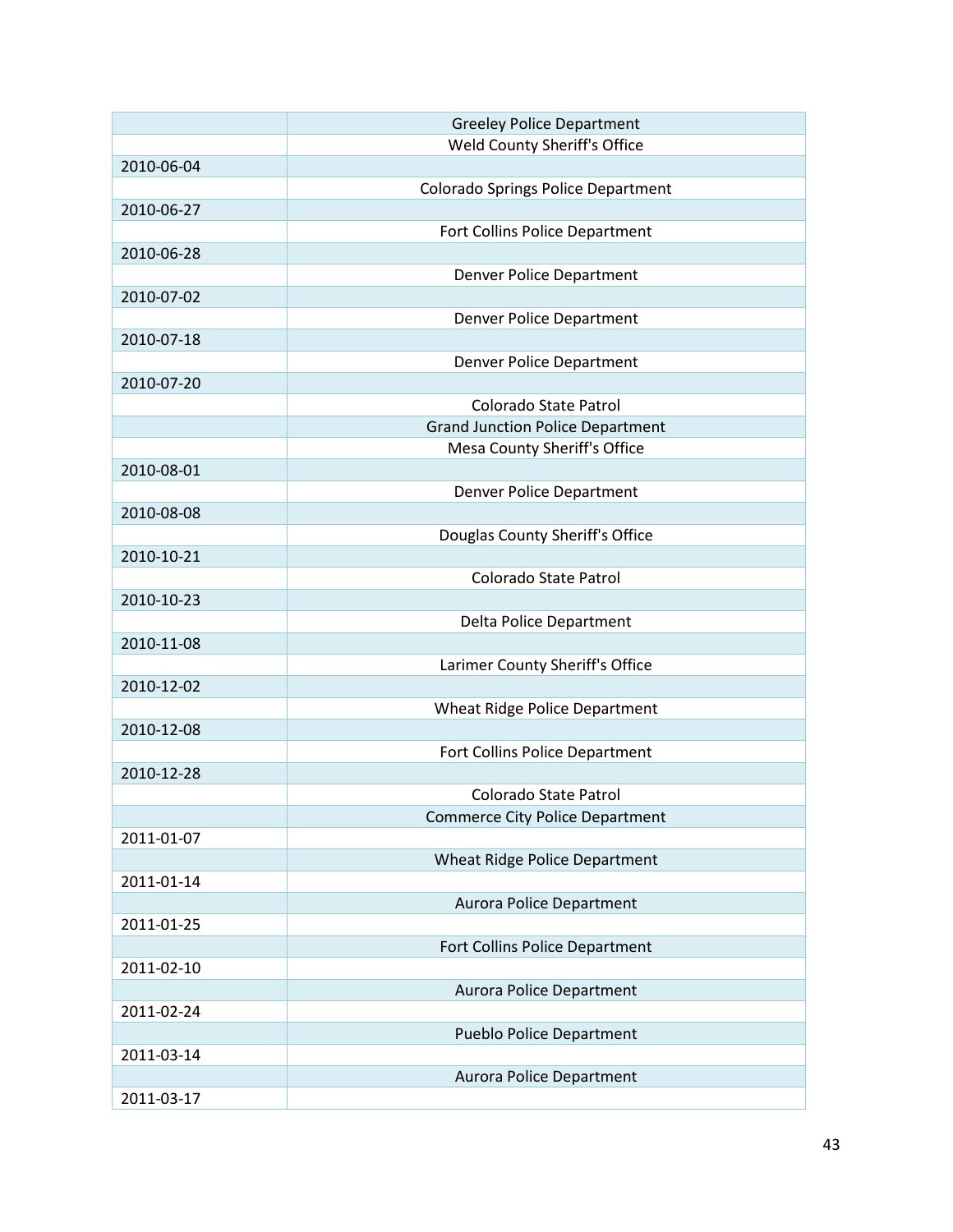|            | <b>Aurora Police Department</b>           |
|------------|-------------------------------------------|
| 2011-03-18 |                                           |
|            | <b>Aurora Police Department</b>           |
| 2011-03-19 |                                           |
|            | <b>Cortez Police Department</b>           |
| 2011-03-20 |                                           |
|            | <b>Aurora Police Department</b>           |
| 2011-04-21 |                                           |
|            | <b>Westminster Police Department</b>      |
| 2011-04-22 |                                           |
|            | <b>Colorado Springs Police Department</b> |
| 2011-07-23 |                                           |
|            | <b>Aurora Police Department</b>           |
| 2011-07-26 |                                           |
|            | El Paso County Sheriff's Office           |
| 2011-07-27 |                                           |
|            | <b>Colorado Springs Police Department</b> |
| 2011-08-06 |                                           |
|            | <b>Denver Police Department</b>           |
| 2011-08-29 |                                           |
|            | <b>Thornton Police Department</b>         |
| 2011-09-13 |                                           |
|            | El Paso County Sheriff's Office           |
| 2011-09-29 |                                           |
|            | <b>Aurora Police Department</b>           |
| 2011-10-04 |                                           |
|            | <b>Denver Police Department</b>           |
| 2011-10-11 |                                           |
|            | Wheat Ridge Police Department             |
| 2011-10-18 |                                           |
|            | <b>Denver Police Department</b>           |
| 2011-10-21 |                                           |
|            | <b>Commerce City Police Department</b>    |
| 2011-10-28 |                                           |
|            | <b>Greeley Police Department</b>          |
| 2011-11-25 |                                           |
|            | Fort Collins Police Department            |
| 2011-12-04 |                                           |
|            | <b>Denver Police Department</b>           |
| 2011-12-22 |                                           |
|            | <b>Pueblo Police Department</b>           |
| 2012-01-01 |                                           |
|            | Aurora Police Department                  |
| 2012-01-07 |                                           |
|            | <b>Brighton Police Department</b>         |
| 2012-01-26 |                                           |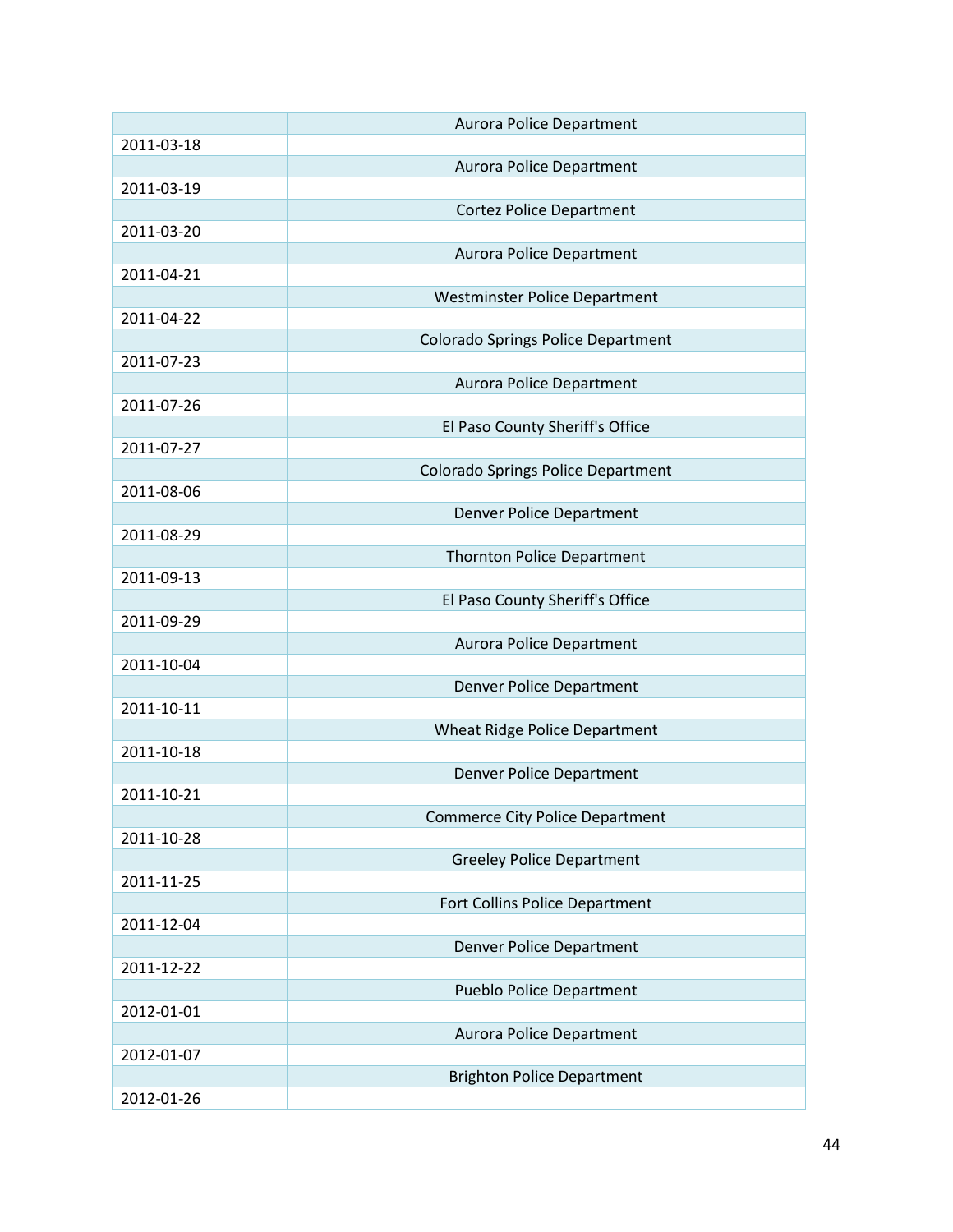|            | <b>Denver Police Department</b>           |
|------------|-------------------------------------------|
| 2012-02-23 |                                           |
|            | <b>Englewood Police Department</b>        |
| 2012-02-26 |                                           |
|            | <b>Adams County Sheriff's Office</b>      |
| 2012-02-28 |                                           |
|            | <b>Colorado Springs Police Department</b> |
| 2012-02-29 |                                           |
|            | <b>Federal Heights Police Department</b>  |
| 2012-03-24 |                                           |
|            | Arvada Police Department                  |
| 2012-04-07 |                                           |
|            | <b>Colorado Springs Police Department</b> |
| 2012-04-22 |                                           |
|            | <b>Denver Police Department</b>           |
| 2012-05-04 |                                           |
|            | <b>Aurora Police Department</b>           |
| 2012-06-05 |                                           |
|            | <b>Adams County Sheriff's Office</b>      |
| 2012-06-28 |                                           |
|            | <b>Broomfield Police Department</b>       |
| 2012-07-14 |                                           |
|            | Buena Vista Police Department             |
| 2012-07-23 |                                           |
|            | <b>Wheat Ridge Police Department</b>      |
| 2012-07-31 |                                           |
|            | <b>Denver Police Department</b>           |
| 2012-08-12 |                                           |
|            | Fountain Police Department                |
| 2012-08-28 |                                           |
|            | <b>Denver Police Department</b>           |
|            | <b>Wheat Ridge Police Department</b>      |
| 2012-08-29 |                                           |
|            | Pueblo Police Department                  |
| 2012-09-06 |                                           |
|            | Wheat Ridge Police Department             |
| 2012-09-07 |                                           |
|            | <b>Denver Police Department</b>           |
| 2012-09-12 |                                           |
|            | <b>Denver Police Department</b>           |
| 2012-10-19 |                                           |
|            | Larimer County Sheriff's Office           |
|            | Northglenn Police Department              |
| 2012-10-23 |                                           |
|            | <b>Adams County Sheriff's Office</b>      |
| 2012-10-24 |                                           |
|            |                                           |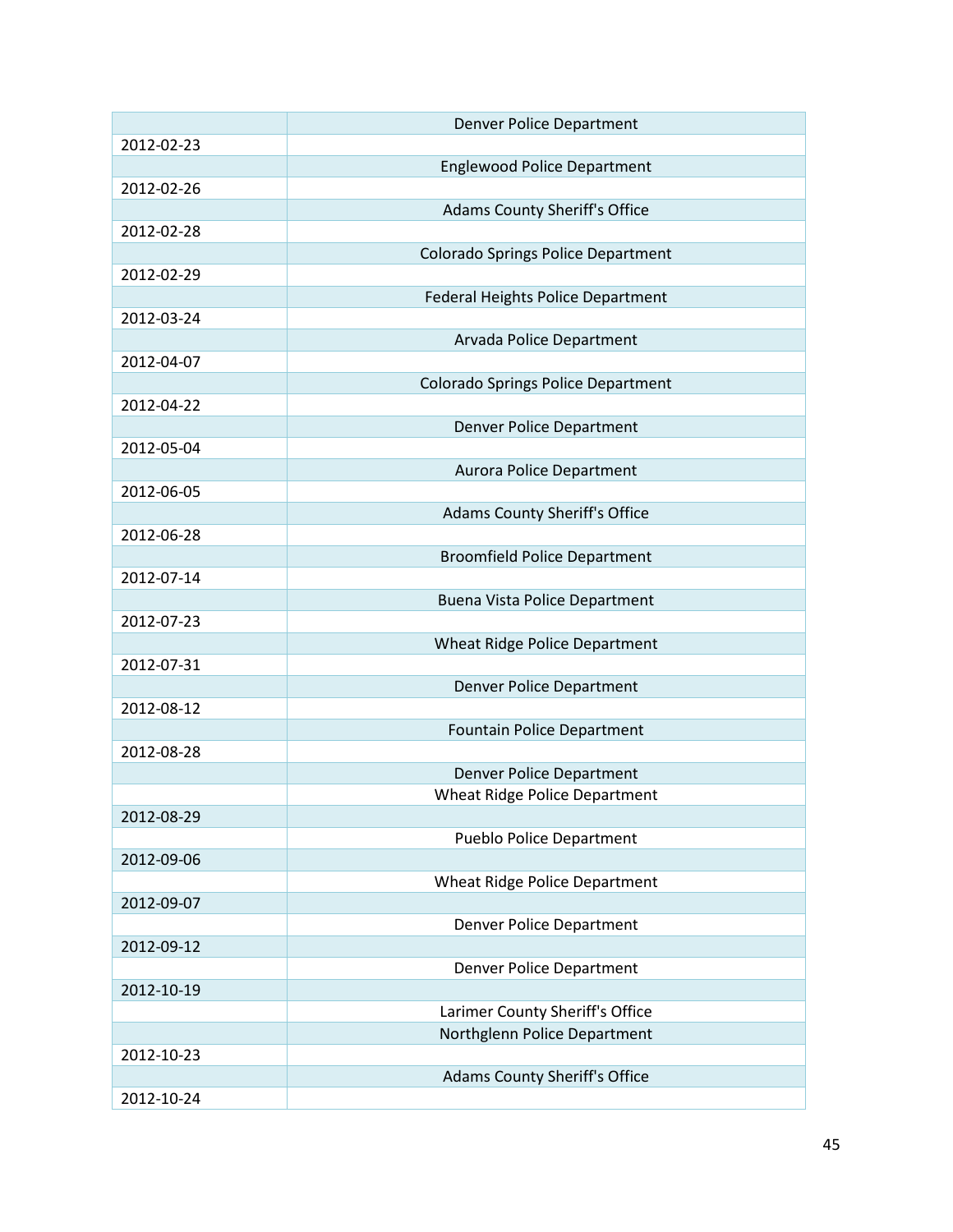|            | <b>Adams County Sheriff's Office</b>      |
|------------|-------------------------------------------|
| 2012-11-06 |                                           |
|            | <b>Denver Police Department</b>           |
| 2012-11-07 |                                           |
|            | Westminster Police Department             |
| 2012-11-09 |                                           |
|            | <b>Denver Police Department</b>           |
|            | Wheat Ridge Police Department             |
| 2012-11-10 |                                           |
|            | Auraria Campus Police Department          |
| 2012-11-27 |                                           |
|            | Aurora Police Department                  |
| 2012-12-04 |                                           |
|            | Colorado Springs Police Department        |
| 2012-12-21 |                                           |
|            | <b>Colorado Springs Police Department</b> |
| 2012-12-25 |                                           |
|            | <b>Pueblo Police Department</b>           |
| 2013-01-01 |                                           |
|            | <b>Pueblo Police Department</b>           |
| 2013-01-05 |                                           |
|            | Aurora Police Department                  |
| 2013-01-06 |                                           |
|            | Aurora Police Department                  |
| 2013-01-12 |                                           |
|            | <b>Greeley Police Department</b>          |
| 2013-01-14 |                                           |
|            | <b>Adams County Sheriff's Office</b>      |
| 2013-01-16 |                                           |
|            | <b>Denver Police Department</b>           |
| 2013-01-22 |                                           |
|            | Pueblo County Sheriff's Office            |
|            | <b>Woodland Park Police Department</b>    |
| 2013-01-30 |                                           |
|            | <b>Denver Police Department</b>           |
| 2013-02-07 |                                           |
|            | Montrose County Sheriff's Office          |
| 2013-02-23 |                                           |
|            | Parker Police Department                  |
| 2013-03-18 |                                           |
|            | <b>Denver Police Department</b>           |
| 2013-03-27 |                                           |
|            | <b>Denver Police Department</b>           |
| 2013-04-29 |                                           |
|            | Denver Police Department                  |
| 2013-05-04 |                                           |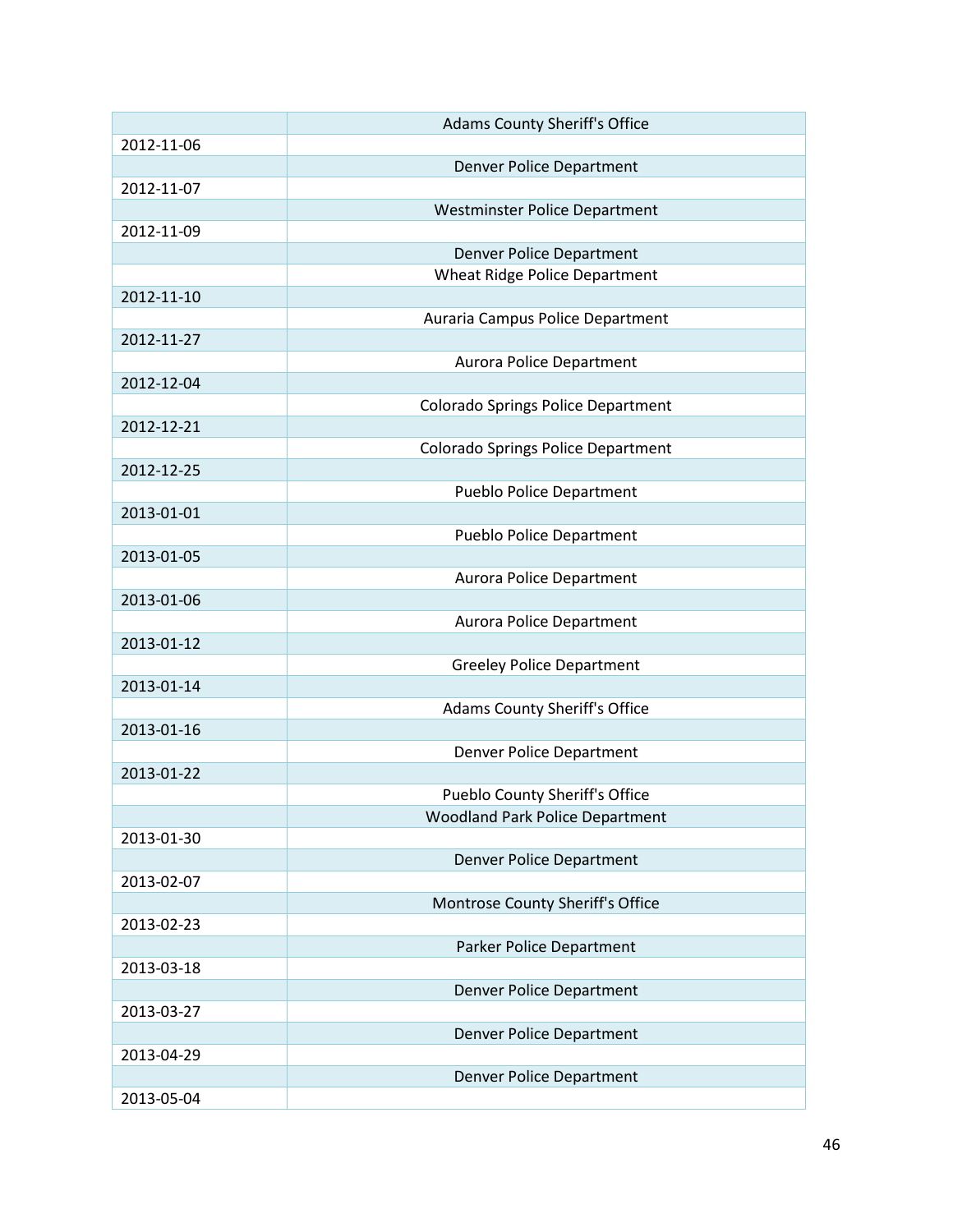|            | <b>Aurora Police Department</b>           |
|------------|-------------------------------------------|
| 2013-05-14 |                                           |
|            | <b>Denver Police Department</b>           |
| 2013-05-17 |                                           |
|            | Adams County Sheriff's Office             |
| 2013-05-22 |                                           |
|            | Longmont Police Department                |
| 2013-05-26 |                                           |
|            |                                           |
|            | <b>Chaffee County Sheriff's Office</b>    |
| 2013-06-03 |                                           |
|            | Larimer County Sheriff's Office           |
| 2013-06-15 |                                           |
|            | Fruita Police Department                  |
|            | <b>Grand Junction Police Department</b>   |
|            | Mesa County Sheriff's Office              |
| 2013-07-05 |                                           |
|            | Wheat Ridge Police Department             |
| 2013-07-09 |                                           |
|            | <b>Grand Junction Police Department</b>   |
|            | Mesa County Sheriff's Office              |
| 2013-07-30 |                                           |
|            |                                           |
|            | <b>Colorado Springs Police Department</b> |
| 2013-08-13 |                                           |
|            | Denver Police Department                  |
| 2013-08-16 |                                           |
|            | <b>Denver Police Department</b>           |
| 2013-08-30 |                                           |
|            | <b>Thornton Police Department</b>         |
| 2013-09-02 |                                           |
|            | Northglenn Police Department              |
| 2013-09-21 |                                           |
|            | <b>Denver Police Department</b>           |
| 2013-09-29 |                                           |
|            | Fort Collins Police Department            |
| 2013-10-12 |                                           |
|            | Weld County Sheriff's Office              |
| 2013-11-08 |                                           |
|            | <b>Denver Police Department</b>           |
| 2013-11-11 |                                           |
|            |                                           |
|            | Fountain Police Department                |
| 2013-11-22 |                                           |
|            | Aurora Police Department                  |
| 2013-11-24 |                                           |
|            | Longmont Police Department                |
| 2013-11-27 |                                           |
|            | Denver Police Department                  |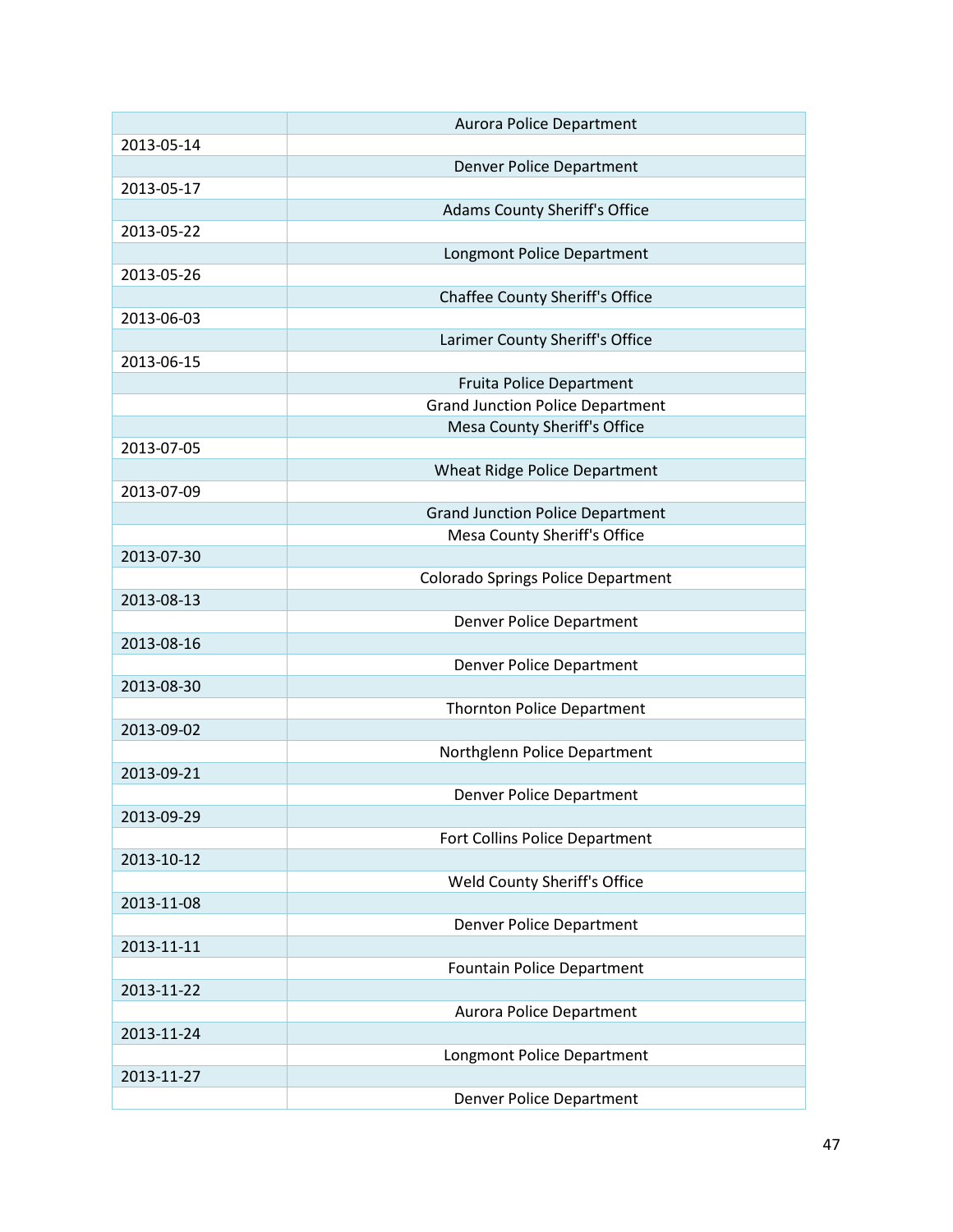| 2013-11-28 |                                          |
|------------|------------------------------------------|
|            | Adams County Sheriff's Office            |
| 2013-12-14 |                                          |
|            | <b>Grand Junction Police Department</b>  |
|            | Mesa County Sheriff's Office             |
| 2013-12-15 |                                          |
|            | <b>Aurora Police Department</b>          |
|            |                                          |
| 2013-12-29 |                                          |
|            | Longmont Police Department               |
| 2014-01-02 |                                          |
|            | <b>Denver Police Department</b>          |
|            | <b>Thornton Police Department</b>        |
| 2014-01-04 |                                          |
|            | Pueblo Police Department                 |
| 2014-01-13 |                                          |
|            | Colorado State Patrol                    |
|            | <b>Commerce City Police Department</b>   |
|            | <b>Denver Police Department</b>          |
| 2014-01-24 |                                          |
|            | <b>Wheat Ridge Police Department</b>     |
| 2014-01-26 |                                          |
|            | Federal Heights Police Department        |
| 2014-01-31 |                                          |
|            | Clear Creek County Sheriff's Office      |
| 2014-02-04 |                                          |
|            |                                          |
|            | Wheat Ridge Police Department            |
| 2014-02-07 |                                          |
|            | <b>Thornton Police Department</b>        |
| 2014-03-02 |                                          |
|            | Loveland Police Department               |
| 2014-03-05 |                                          |
|            | <b>Grand Junction Police Department</b>  |
|            | Mesa County Sheriff's Office             |
| 2014-03-19 |                                          |
|            | University of Colorado Police Department |
| 2014-05-06 |                                          |
|            | Wheat Ridge Police Department            |
| 2014-05-08 |                                          |
|            | <b>Colorado State Patrol</b>             |
| 2014-05-11 |                                          |
|            | <b>Grand Junction Police Department</b>  |
|            | Mesa County Sheriff's Office             |
| 2014-05-14 |                                          |
|            |                                          |
|            | Denver Police Department                 |
| 2014-05-16 |                                          |
|            | Aurora Police Department                 |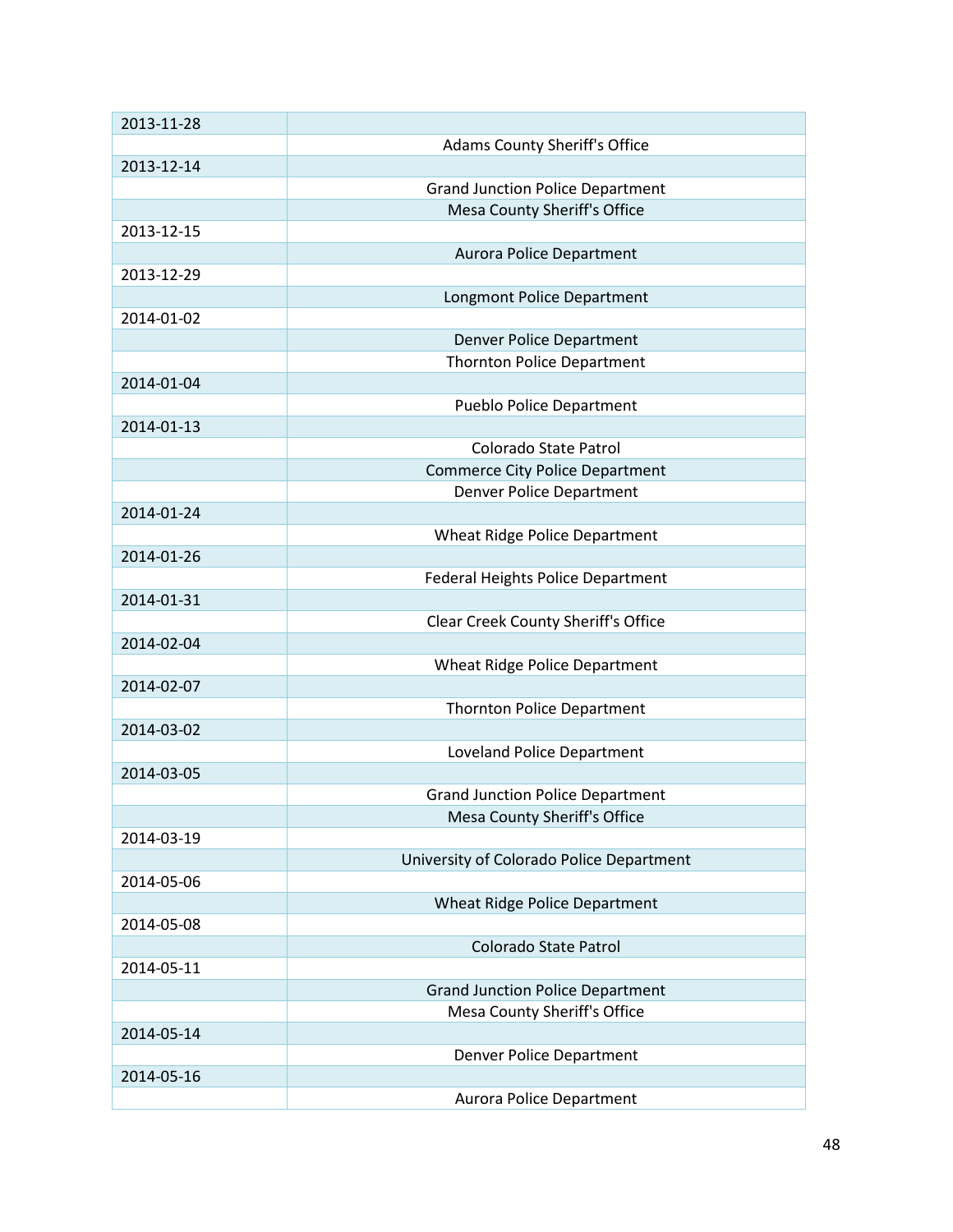| 2014-05-20 |                                           |
|------------|-------------------------------------------|
|            | Colorado Springs Police Department        |
| 2014-05-21 |                                           |
|            | <b>Greeley Police Department</b>          |
| 2014-05-30 |                                           |
|            | <b>Colorado Springs Police Department</b> |
|            | Longmont Police Department                |
| 2014-06-05 |                                           |
|            | Fort Collins Police Department            |
| 2014-06-06 |                                           |
|            |                                           |
|            | <b>Aurora Police Department</b>           |
| 2014-06-14 |                                           |
|            | <b>Greeley Police Department</b>          |
| 2014-07-02 |                                           |
|            | <b>Aurora Police Department</b>           |
|            | Denver Police Department                  |
| 2014-07-05 |                                           |
|            | Wheat Ridge Police Department             |
| 2014-07-23 |                                           |
|            | Jefferson County Sheriff's Office         |
| 2014-08-02 |                                           |
|            | <b>Grand Junction Police Department</b>   |
|            | Mesa County Sheriff's Office              |
| 2014-08-08 |                                           |
|            | Colorado State Patrol                     |
| 2014-08-13 |                                           |
|            | <b>Greeley Police Department</b>          |
| 2014-09-08 |                                           |
|            | <b>Pueblo Police Department</b>           |
| 2014-10-05 |                                           |
|            | Fort Collins Police Department            |
| 2014-10-07 |                                           |
|            |                                           |
|            | <b>Pueblo Police Department</b>           |
| 2014-10-11 |                                           |
|            | <b>Commerce City Police Department</b>    |
| 2014-10-30 |                                           |
|            | <b>Pueblo Police Department</b>           |
| 2014-11-09 |                                           |
|            | Arapahoe County Sheriff's Office          |
| 2014-11-14 |                                           |
|            | <b>Aurora Police Department</b>           |
| 2014-11-20 |                                           |
|            | <b>Denver Police Department</b>           |
| 2014-11-25 |                                           |
|            | <b>Pueblo Police Department</b>           |
| 2014-12-10 |                                           |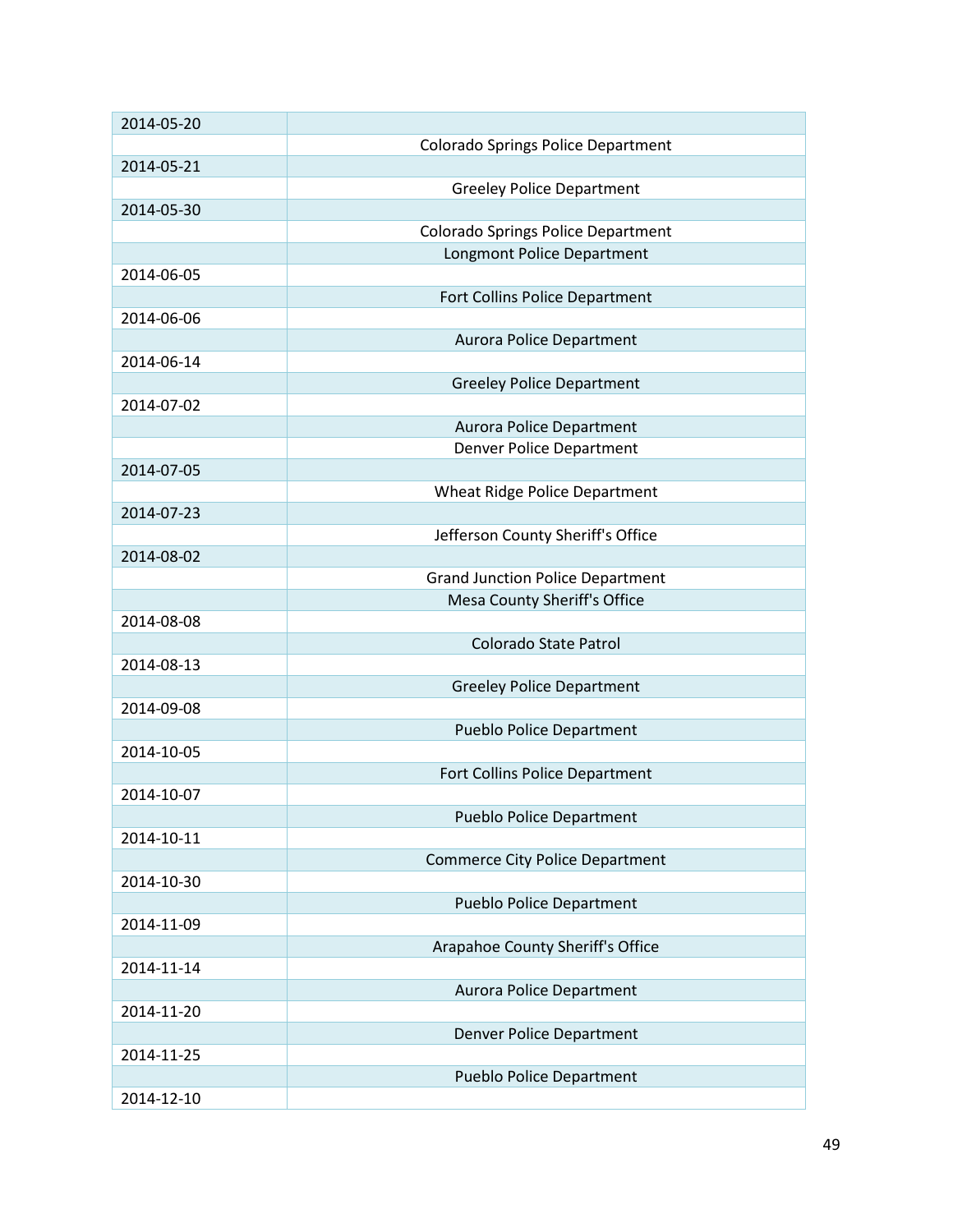|            | <b>Thornton Police Department</b>       |
|------------|-----------------------------------------|
| 2014-12-19 |                                         |
|            | Northglenn Police Department            |
| 2015-01-03 |                                         |
|            | <b>Aurora Police Department</b>         |
| 2015-01-09 |                                         |
|            |                                         |
| 2015-01-13 | <b>Denver Police Department</b>         |
|            |                                         |
|            | <b>Adams County Sheriff's Office</b>    |
| 2015-01-15 |                                         |
|            | <b>Aurora Police Department</b>         |
| 2015-01-22 |                                         |
|            | Colorado State Patrol                   |
| 2015-01-25 |                                         |
|            | <b>Pueblo Police Department</b>         |
| 2015-01-26 |                                         |
|            | <b>Denver Police Department</b>         |
| 2015-02-10 |                                         |
|            | <b>Garfield County Sheriff's Office</b> |
| 2015-02-24 |                                         |
|            | Westminster Police Department           |
| 2015-03-06 |                                         |
|            | <b>Aurora Police Department</b>         |
| 2015-03-09 |                                         |
|            | <b>Colorado Parks and Wildlife</b>      |
|            |                                         |
| 2015-03-14 |                                         |
|            | <b>Englewood Police Department</b>      |
| 2015-03-20 |                                         |
|            | Denver Police Department                |
| 2015-04-09 |                                         |
|            | <b>Greeley Police Department</b>        |
| 2015-04-22 |                                         |
|            | Longmont Police Department              |
| 2015-05-05 |                                         |
|            | Arapahoe County Sheriff's Office        |
| 2015-05-08 |                                         |
|            | El Paso County Sheriff's Office         |
| 2015-05-19 |                                         |
|            | <b>Grand Junction Police Department</b> |
|            | Mesa County Sheriff's Office            |
| 2015-05-25 |                                         |
|            | <b>Denver Police Department</b>         |
|            |                                         |
| 2015-05-28 |                                         |
|            | Northglenn Police Department            |
|            | <b>Thornton Police Department</b>       |
| 2015-06-06 |                                         |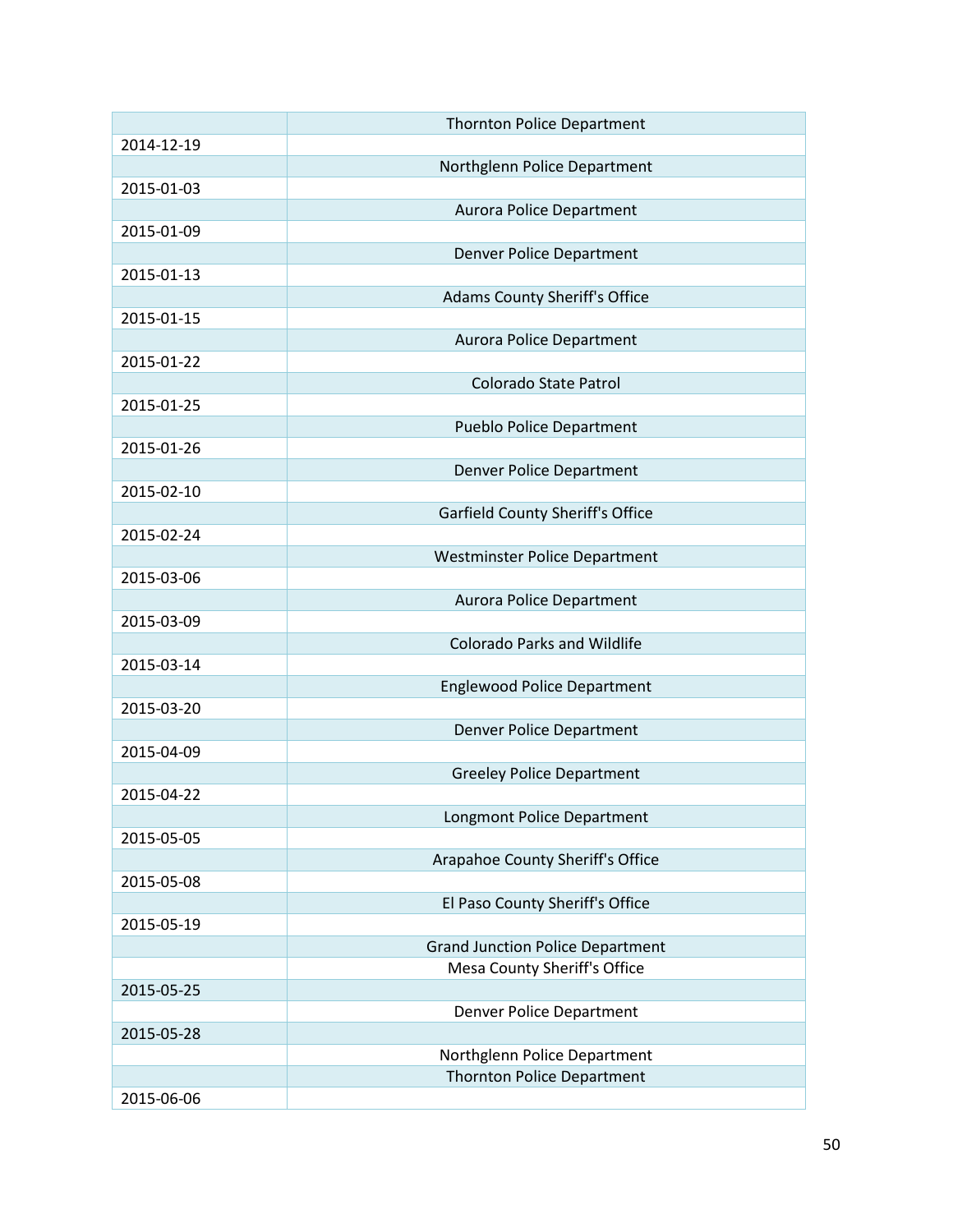|            | Arapahoe County Sheriff's Office          |
|------------|-------------------------------------------|
|            | Colorado State Patrol                     |
| 2015-06-10 |                                           |
|            | Northglenn Police Department              |
| 2015-06-18 |                                           |
|            | Colorado State Patrol                     |
| 2015-06-19 |                                           |
|            | <b>Greeley Police Department</b>          |
| 2015-06-28 |                                           |
|            | Aurora Police Department                  |
| 2015-07-12 |                                           |
|            | Denver Police Department                  |
| 2015-07-18 |                                           |
| 2015-07-24 | Fort Collins Police Department            |
|            | Durango Police Department                 |
| 2015-07-27 |                                           |
|            | <b>Boulder Police Department</b>          |
| 2015-08-03 |                                           |
|            | Longmont Police Department                |
| 2015-08-15 |                                           |
|            | Westminster Police Department             |
| 2015-08-22 |                                           |
|            | Denver Police Department                  |
| 2015-08-31 |                                           |
|            | Loveland Police Department                |
| 2015-09-11 |                                           |
|            | <b>Broomfield Police Department</b>       |
| 2015-09-24 |                                           |
|            | <b>Fountain Police Department</b>         |
| 2015-10-25 |                                           |
|            | Jefferson County Sheriff's Office         |
| 2015-10-31 |                                           |
|            | <b>Colorado Springs Police Department</b> |
| 2015-11-09 |                                           |
|            | Chaffee County Sheriff's Office           |
| 2015-11-10 |                                           |
|            | <b>Adams County Sheriff's Office</b>      |
|            | <b>Colorado Springs Police Department</b> |
|            | Colorado State Patrol                     |
|            | Longmont Police Department                |
| 2015-11-23 |                                           |
|            | <b>Denver Police Department</b>           |
| 2015-11-27 |                                           |
|            | Colorado Springs Police Department        |
|            | El Paso County Sheriff's Office           |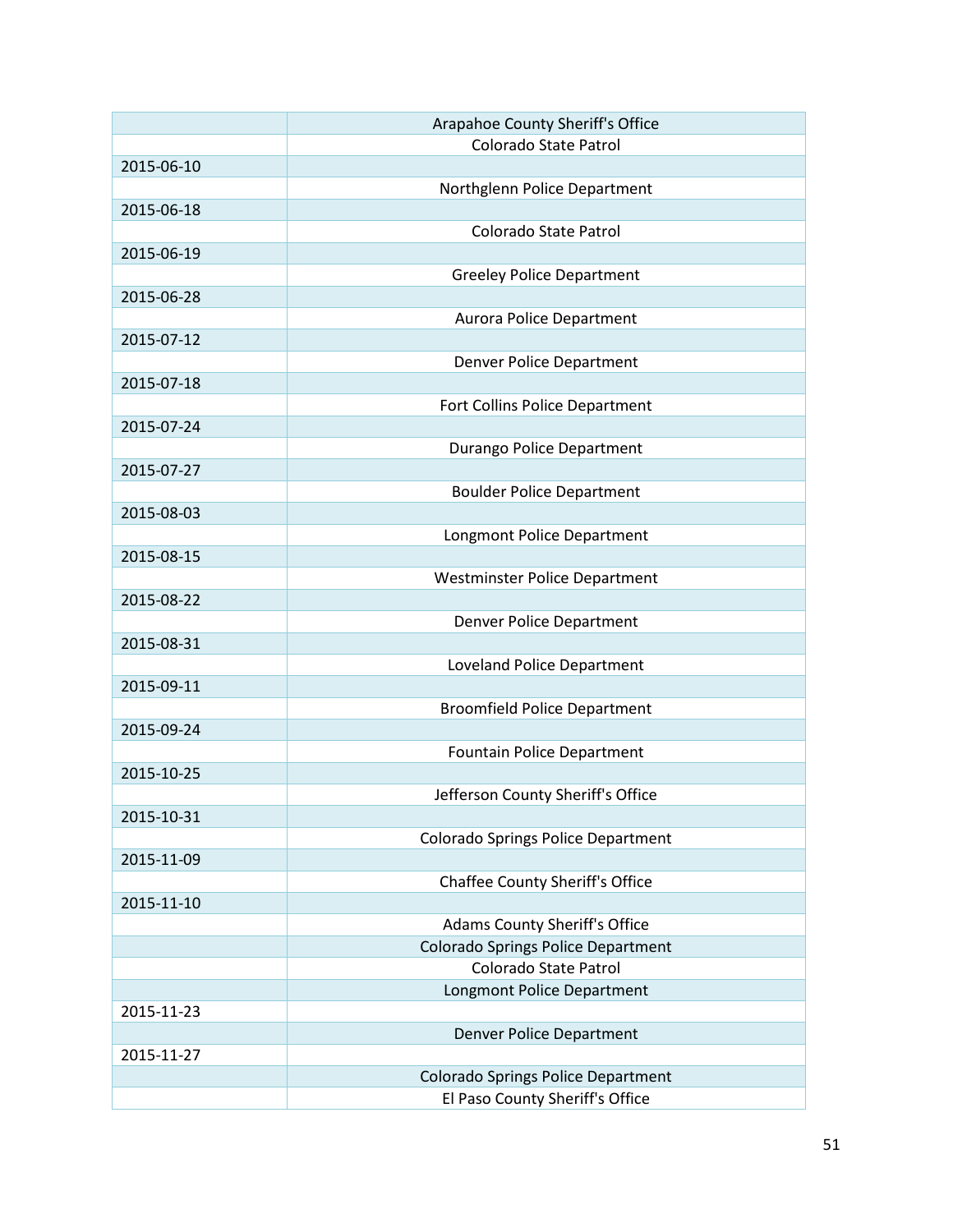| 2015-11-30 |                                                                              |
|------------|------------------------------------------------------------------------------|
|            | Aurora Police Department                                                     |
| 2015-12-02 |                                                                              |
|            | Denver Police Department                                                     |
| 2015-12-08 |                                                                              |
|            | Denver Police Department                                                     |
| 2015-12-11 |                                                                              |
|            | Jefferson County Sheriff's Office                                            |
| 2015-12-12 |                                                                              |
|            | <b>Aurora Police Department</b>                                              |
| 2015-12-14 |                                                                              |
|            | Denver Police Department                                                     |
| 2015-12-17 |                                                                              |
|            | <b>Aurora Police Department</b>                                              |
| 2015-12-19 |                                                                              |
|            | Northglenn Police Department                                                 |
| 2015-12-21 |                                                                              |
|            | <b>Aurora Police Department</b>                                              |
| 2015-12-30 |                                                                              |
|            | Colorado Springs Police Department                                           |
| 2016-01-11 |                                                                              |
|            | Denver Police Department                                                     |
| 2016-01-25 |                                                                              |
|            | <b>Greeley Police Department</b>                                             |
| 2016-01-30 |                                                                              |
|            | Larimer County Sheriff's Office                                              |
| 2016-02-08 |                                                                              |
| 2016-02-17 | Mesa County Sheriff's Office                                                 |
|            |                                                                              |
|            | <b>Gunnison County Sheriff's Office</b><br><b>Gunnison Police Department</b> |
| 2016-02-22 |                                                                              |
|            | <b>Denver Police Department</b>                                              |
| 2016-02-25 |                                                                              |
|            | <b>Greeley Police Department</b>                                             |
| 2016-03-10 |                                                                              |
|            | Colorado State Patrol                                                        |
|            | Pueblo County Sheriff's Office                                               |
| 2016-03-23 |                                                                              |
|            | <b>Thornton Police Department</b>                                            |
| 2016-03-24 |                                                                              |
|            | Pueblo County Sheriff's Office                                               |
| 2016-03-29 |                                                                              |
|            | Fort Collins Police Department                                               |
| 2016-04-12 |                                                                              |
|            | <b>Denver Police Department</b>                                              |
|            |                                                                              |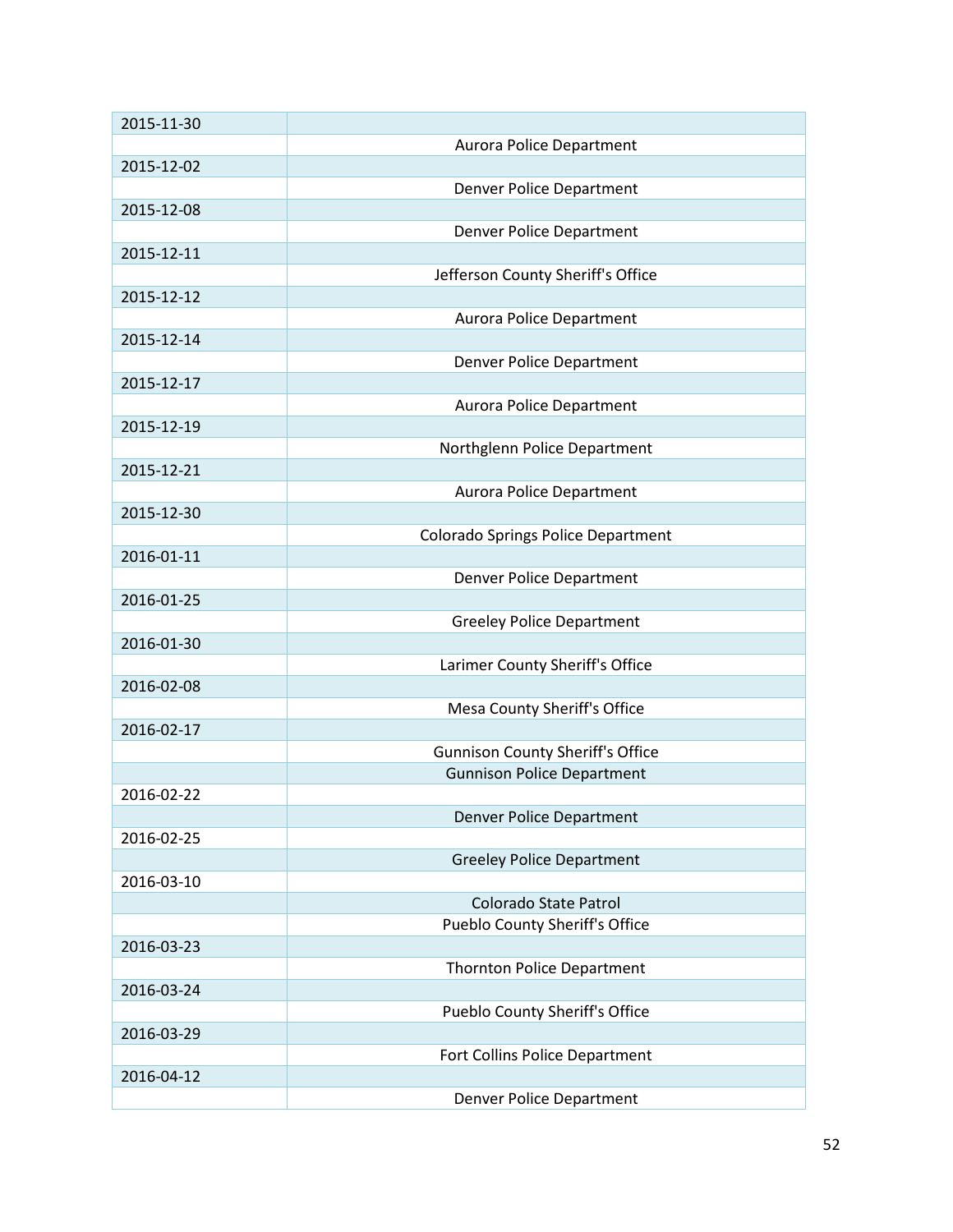| 2016-04-26 |                                       |
|------------|---------------------------------------|
|            | Lakewood Police Department            |
| 2016-04-27 |                                       |
|            | <b>Westminster Police Department</b>  |
| 2016-05-01 |                                       |
|            | Aurora Police Department              |
| 2016-05-09 |                                       |
|            | Aurora Police Department              |
| 2016-05-10 |                                       |
|            | <b>Aurora Police Department</b>       |
| 2016-05-11 |                                       |
|            | <b>Greeley Police Department</b>      |
| 2016-05-15 |                                       |
|            | Aurora Police Department              |
| 2016-05-22 |                                       |
|            | Longmont Police Department            |
| 2016-06-06 |                                       |
|            | Arapahoe County Sheriff's Office      |
| 2016-06-10 |                                       |
|            | Pueblo County Sheriff's Office        |
| 2016-06-13 |                                       |
|            | Denver Police Department              |
| 2016-06-16 |                                       |
|            | <b>Westminster Police Department</b>  |
| 2016-06-21 |                                       |
|            | <b>Golden Police Department</b>       |
| 2016-06-22 |                                       |
|            | Colorado Springs Police Department    |
|            | <b>Pueblo County Sheriff's Office</b> |
| 2016-06-25 |                                       |
|            | <b>Denver Police Department</b>       |
| 2016-07-10 |                                       |
|            | <b>Denver Police Department</b>       |
|            | Fremont County Sheriff's Office       |
| 2016-07-31 |                                       |
|            | 1st JD Critical Incident Team         |
|            | <b>Denver Police Department</b>       |
| 2016-08-13 |                                       |
|            | 1st JD Critical Incident Team         |
| 2016-08-16 |                                       |
|            | <b>Denver Police Department</b>       |
| 2016-08-27 |                                       |
|            | <b>Denver Police Department</b>       |
| 2016-08-31 |                                       |
|            | <b>Denver Police Department</b>       |
| 2016-09-02 |                                       |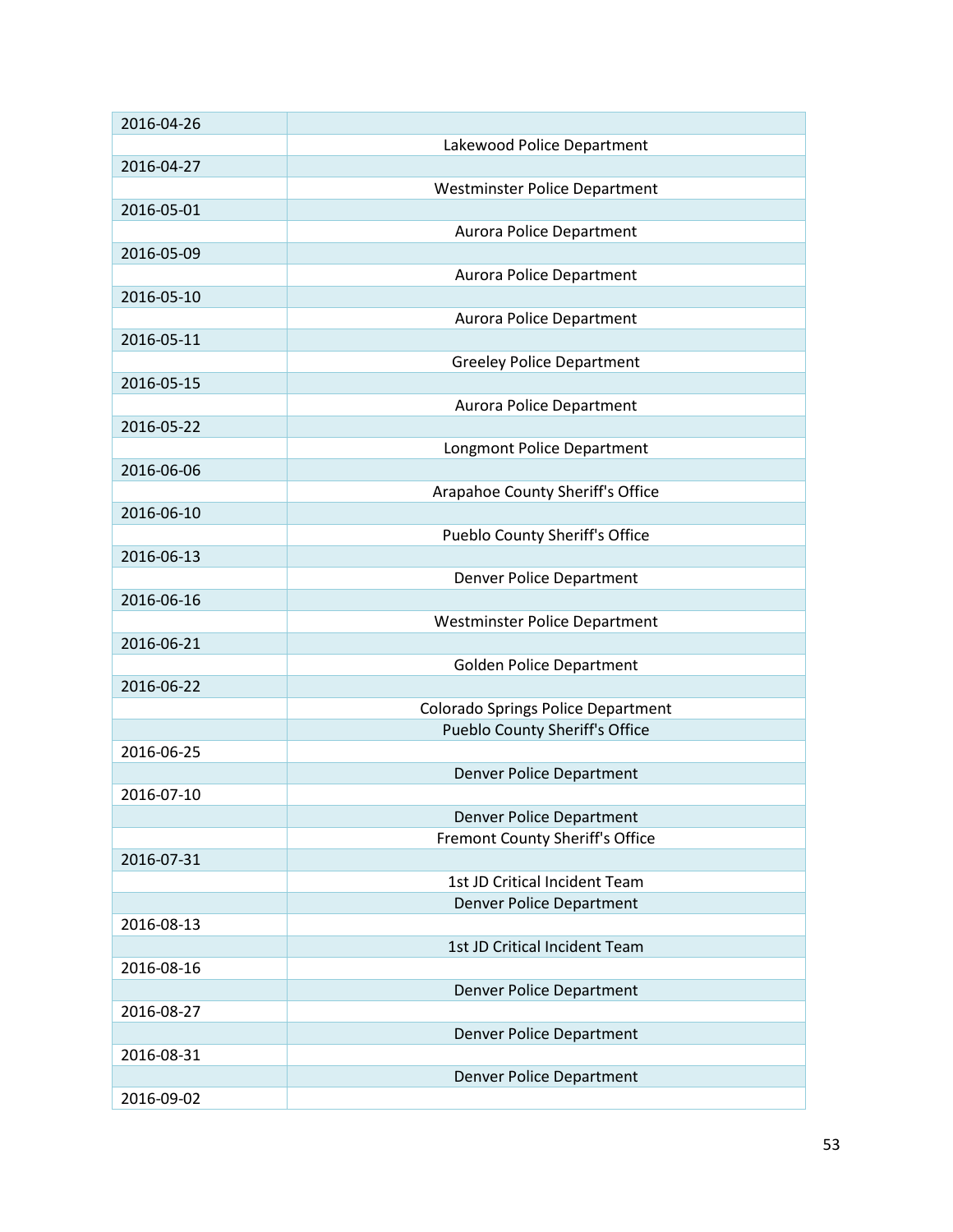|            | Castle Rock Police Department             |
|------------|-------------------------------------------|
|            | Parker Police Department                  |
| 2016-09-04 |                                           |
|            | <b>Grand Junction Police Department</b>   |
| 2016-09-05 |                                           |
|            | Denver Police Department                  |
| 2016-09-06 |                                           |
|            | <b>Aurora Police Department</b>           |
| 2016-09-10 |                                           |
|            | <b>Boulder Police Department</b>          |
| 2016-09-16 |                                           |
|            | Colorado Springs Police Department        |
| 2016-09-20 |                                           |
|            | <b>Westminster Police Department</b>      |
| 2016-10-03 |                                           |
|            | <b>Westminster Police Department</b>      |
| 2016-10-05 |                                           |
|            | <b>Boulder Police Department</b>          |
| 2016-10-12 |                                           |
|            | <b>Grand Junction Police Department</b>   |
| 2016-10-23 |                                           |
|            | <b>Colorado Springs Police Department</b> |
|            | El Paso County Sheriff's Office           |
|            |                                           |
| 2016-11-08 |                                           |
|            | <b>Aurora Police Department</b>           |
|            | <b>Denver Police Department</b>           |
| 2016-11-11 |                                           |
|            | <b>Colorado State Patrol</b>              |
|            | <b>Grand Junction Police Department</b>   |
|            | Montrose County Sheriff's Office          |
| 2016-12-03 |                                           |
|            | <b>Thornton Police Department</b>         |
| 2017-01-05 |                                           |
|            | <b>Colorado Springs Police Department</b> |
| 2017-01-07 |                                           |
|            | Northglenn Police Department              |
| 2017-01-12 |                                           |
|            | <b>Colorado Springs Police Department</b> |
| 2017-01-24 |                                           |
|            | Conejos County Sheriff's Office           |
| 2017-02-05 |                                           |
|            | <b>Pueblo Police Department</b>           |
| 2017-02-06 |                                           |
|            | <b>Commerce City Police Department</b>    |
| 2017-02-19 |                                           |
|            | Denver Police Department                  |
|            |                                           |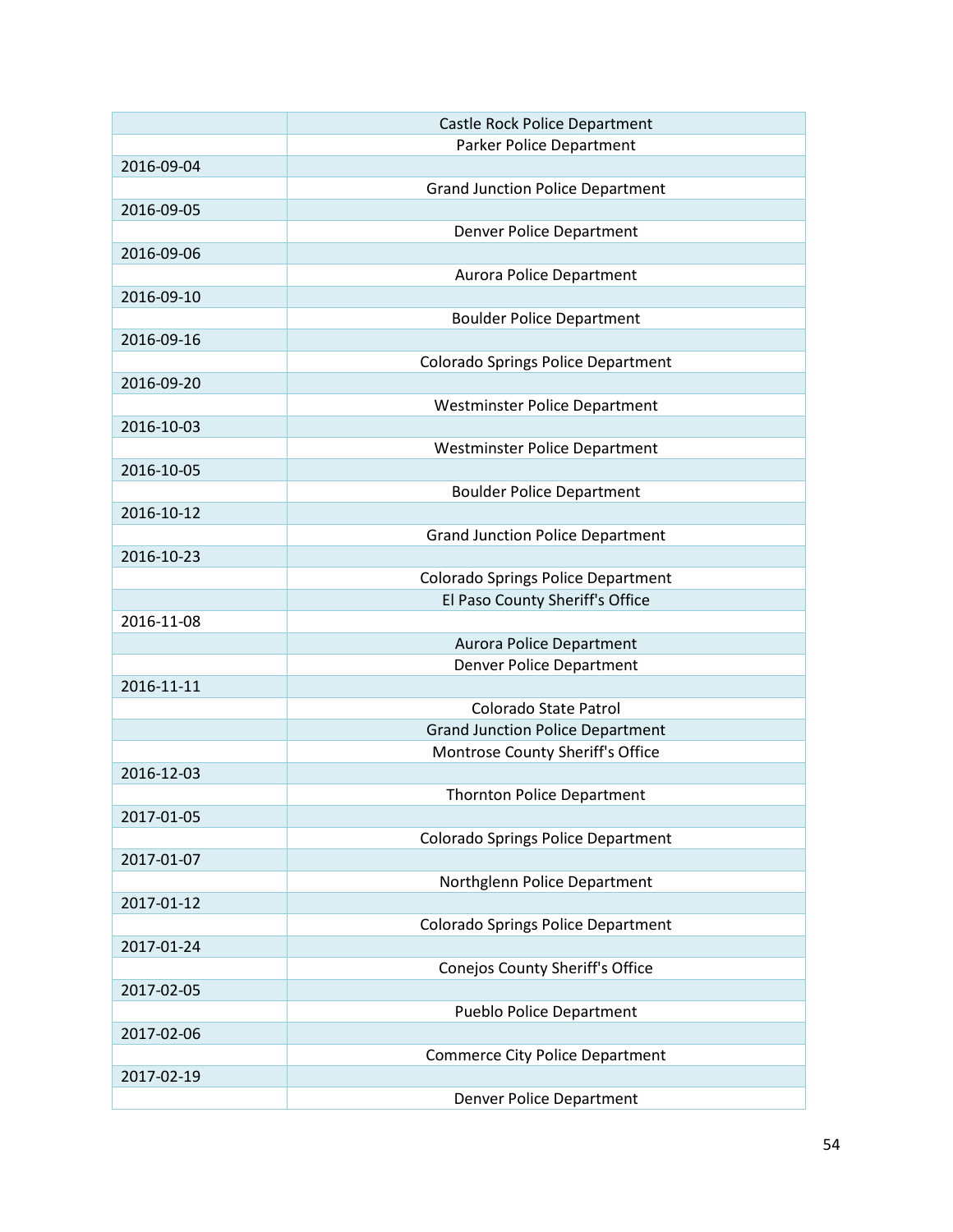| 2017-02-21 |                                           |
|------------|-------------------------------------------|
|            | <b>Colorado Springs Police Department</b> |
|            | <b>Commerce City Police Department</b>    |
| 2017-03-03 |                                           |
|            | <b>Englewood Police Department</b>        |
| 2017-03-04 |                                           |
|            | <b>Colorado State Patrol</b>              |
| 2017-03-13 |                                           |
|            | 1st JD Critical Incident Team             |
| 2017-03-14 |                                           |
|            | Colorado State Patrol                     |
|            | Wheat Ridge Police Department             |
| 2017-04-01 |                                           |
|            | <b>Aurora Police Department</b>           |
| 2017-05-09 |                                           |
|            | <b>Westminster Police Department</b>      |
| 2017-05-12 |                                           |
|            | Douglas County Sheriff's Office           |
| 2017-05-20 |                                           |
|            | Denver Police Department                  |
| 2017-05-31 |                                           |
|            | Arapahoe County Sheriff's Office          |
| 2017-06-08 |                                           |
|            | Loveland Police Department                |
| 2017-06-28 |                                           |
|            | Littleton Police Department               |
| 2017-06-30 |                                           |
|            | <b>Englewood Police Department</b>        |
|            | Larimer County Sheriff's Office           |
|            | <b>Westminster Police Department</b>      |
| 2017-07-04 |                                           |
|            | <b>Federal Heights Police Department</b>  |
|            | Montezuma County Sheriff's Office         |
| 2017-07-05 |                                           |
|            | <b>Aurora Police Department</b>           |
| 2017-08-14 |                                           |
|            | <b>Colorado Springs Police Department</b> |
| 2017-08-21 |                                           |
|            | <b>Pueblo County Sheriff's Office</b>     |
| 2017-09-08 |                                           |
|            | <b>Denver Police Department</b>           |
| 2017-09-09 |                                           |
|            | <b>Westminster Police Department</b>      |
| 2017-09-19 |                                           |
|            | El Paso County Sheriff's Office           |
| 2017-10-07 |                                           |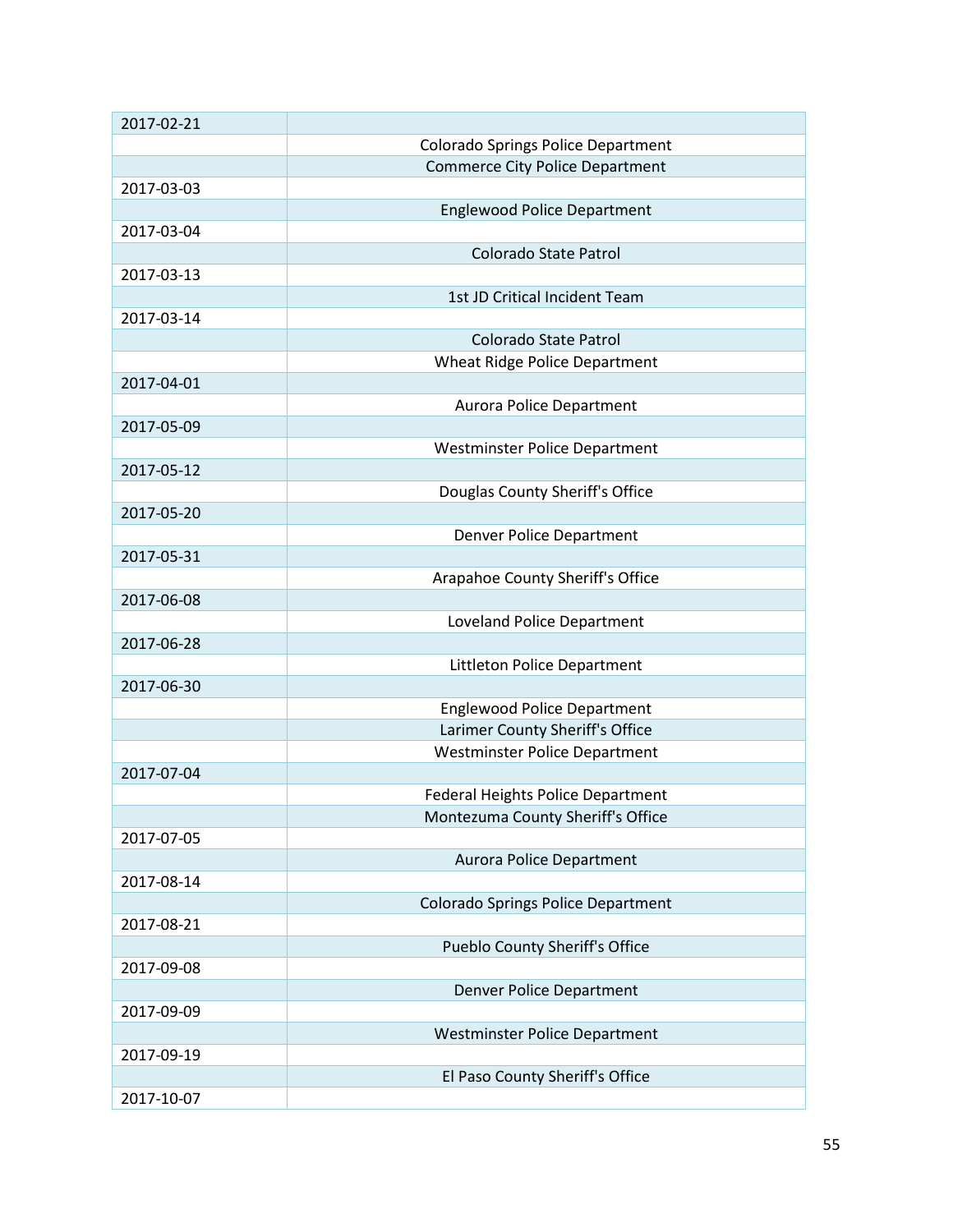|            | Colorado State Patrol                     |
|------------|-------------------------------------------|
| 2017-10-12 |                                           |
|            | Aurora Police Department                  |
| 2017-10-28 |                                           |
|            | <b>Greeley Police Department</b>          |
| 2017-10-29 |                                           |
|            | Arapahoe County Sheriff's Office          |
| 2017-11-04 |                                           |
|            | Parker Police Department                  |
| 2017-11-10 |                                           |
|            | <b>Denver Police Department</b>           |
| 2017-11-16 |                                           |
|            | Montezuma County Sheriff's Office         |
| 2017-11-25 |                                           |
|            | <b>Denver Police Department</b>           |
| 2017-12-02 |                                           |
|            | <b>Colorado Springs Police Department</b> |
| 2017-12-13 |                                           |
|            | Northglenn Police Department              |
| 2017-12-21 |                                           |
|            | <b>Greeley Police Department</b>          |
| 2017-12-24 |                                           |
|            | Castle Rock Police Department             |
| 2017-12-31 |                                           |
|            | Arapahoe County Sheriff's Office          |
|            | Douglas County Sheriff's Office           |
|            | Weld County Sheriff's Office              |
| 2018-01-11 |                                           |
|            | <b>Thornton Police Department</b>         |
| 2018-01-14 |                                           |
|            | Arvada Police Department                  |
| 2018-01-19 |                                           |
|            | <b>Colorado Springs Police Department</b> |
| 2018-01-22 |                                           |
|            | <b>Pueblo Police Department</b>           |
| 2018-01-26 |                                           |
|            | <b>Denver Police Department</b>           |
| 2018-01-31 |                                           |
|            | Arvada Police Department                  |
| 2018-02-05 |                                           |
|            | <b>Colorado Springs Police Department</b> |
|            | El Paso County Sheriff's Office           |
| 2018-02-06 |                                           |
|            | <b>Denver Police Department</b>           |
| 2018-02-09 |                                           |
|            | <b>Colorado Springs Police Department</b> |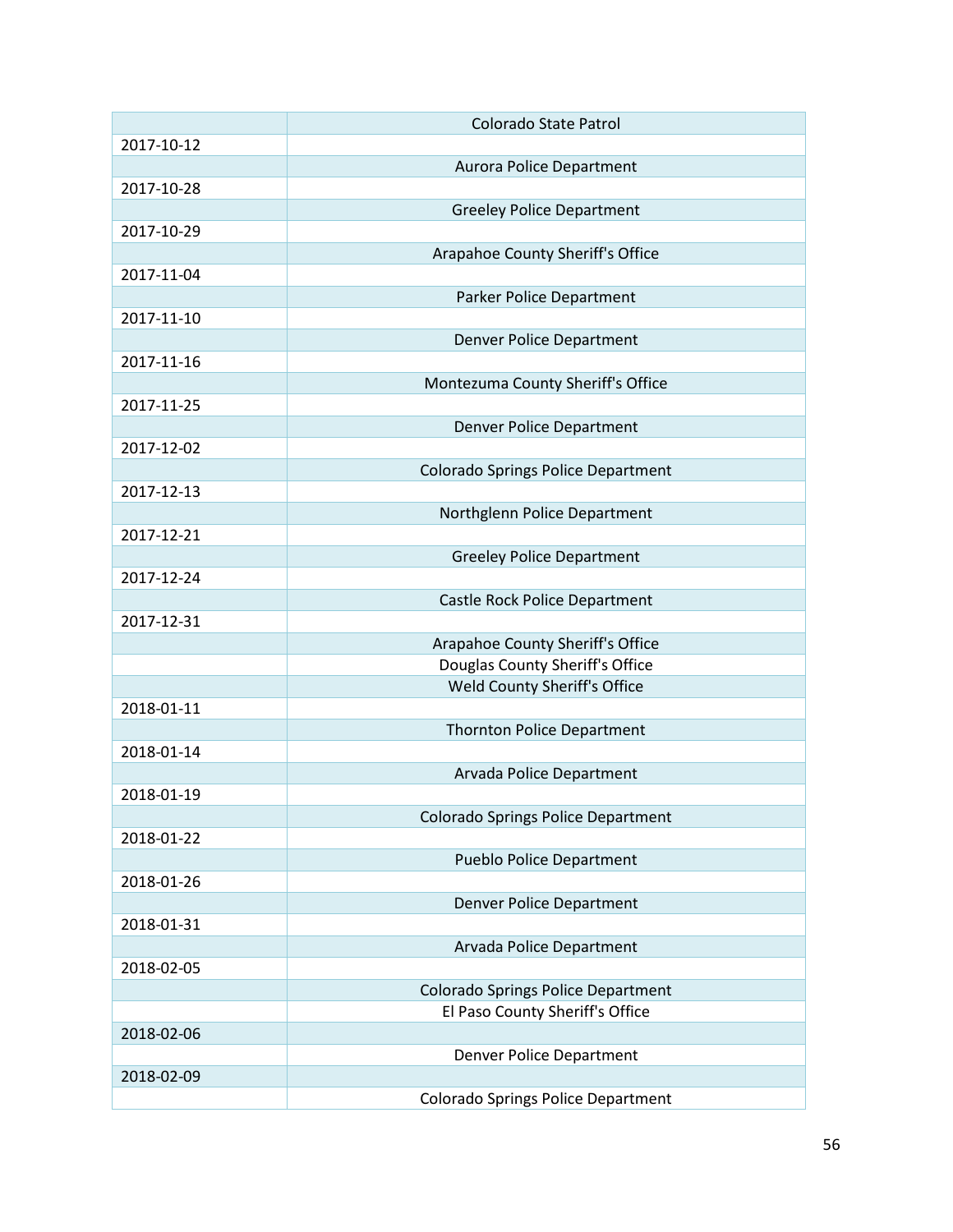| 2018-02-10 |                                           |
|------------|-------------------------------------------|
|            | Aurora Police Department                  |
| 2018-02-13 |                                           |
|            | Denver Police Department                  |
| 2018-03-02 |                                           |
|            | <b>Commerce City Police Department</b>    |
| 2018-03-06 |                                           |
|            | <b>Pueblo Police Department</b>           |
| 2018-03-12 |                                           |
|            | <b>Colorado Springs Police Department</b> |
| 2018-03-13 |                                           |
|            | <b>Pueblo Police Department</b>           |
| 2018-03-19 |                                           |
|            | Denver Police Department                  |
| 2018-04-09 |                                           |
|            |                                           |
| 2018-04-13 | <b>Aurora Police Department</b>           |
|            |                                           |
|            | <b>Colorado Springs Police Department</b> |
| 2018-04-25 |                                           |
|            | <b>Colorado Springs Police Department</b> |
|            | <b>Denver Police Department</b>           |
| 2018-04-28 |                                           |
|            | Westminster Police Department             |
| 2018-05-08 |                                           |
|            | <b>Greeley Police Department</b>          |
| 2018-05-30 |                                           |
|            | <b>Pueblo Police Department</b>           |
| 2018-06-10 |                                           |
|            | Northglenn Police Department              |
| 2018-06-13 |                                           |
|            | <b>Denver Police Department</b>           |
| 2018-06-23 |                                           |
|            | Arapahoe County Sheriff's Office          |
| 2018-06-26 |                                           |
|            | <b>Westminster Police Department</b>      |
| 2018-06-27 |                                           |
|            | <b>Aurora Police Department</b>           |
| 2018-06-29 |                                           |
|            | Aurora Police Department                  |
| 2018-07-04 |                                           |
|            | <b>Pueblo Police Department</b>           |
| 2018-07-16 |                                           |
|            | Louisville Police Department              |
| 2018-07-22 |                                           |
|            |                                           |
|            | El Paso County Sheriff's Office           |
| 2018-07-28 |                                           |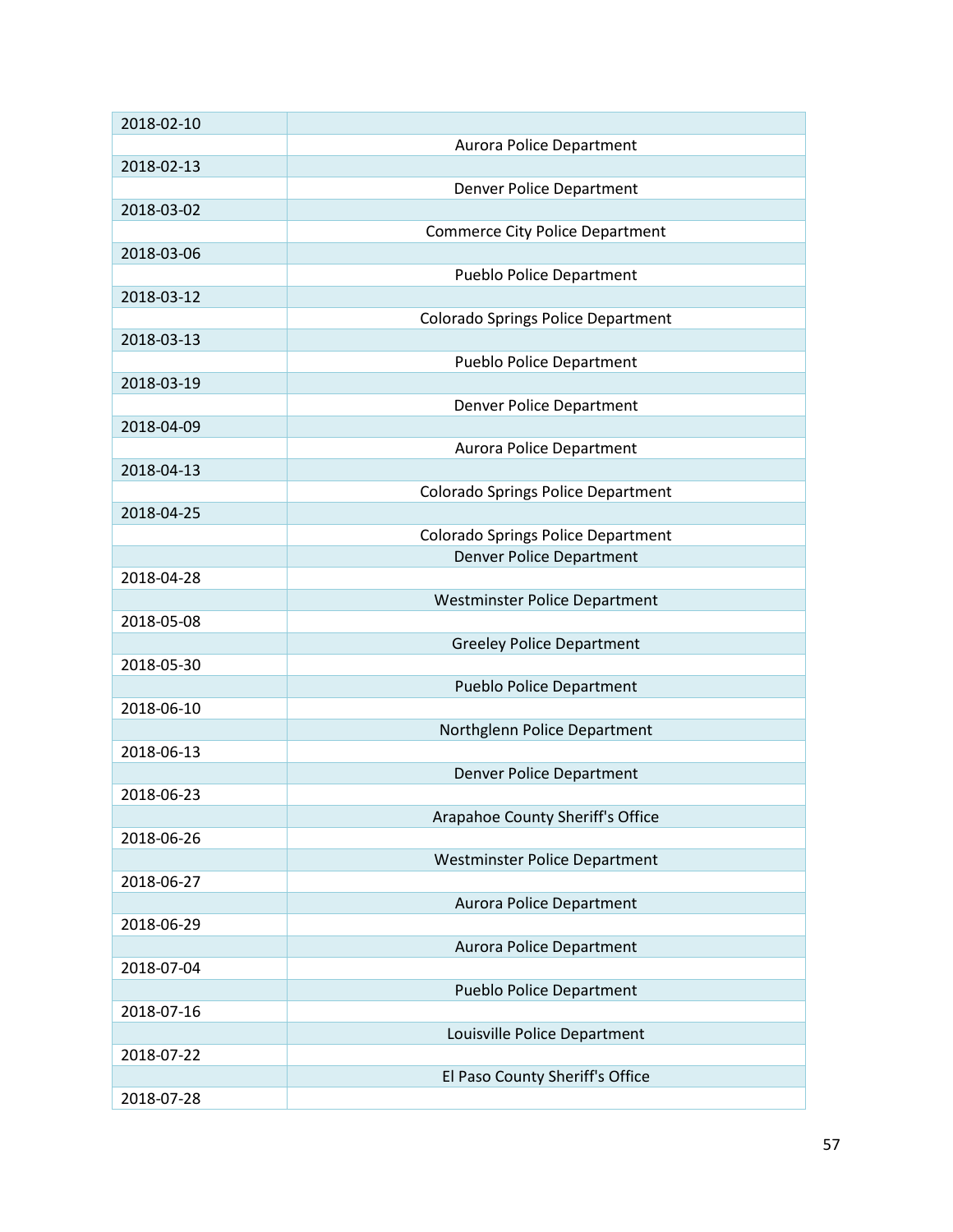|            | <b>Aurora Police Department</b>           |
|------------|-------------------------------------------|
| 2018-07-30 |                                           |
|            | <b>Aurora Police Department</b>           |
| 2018-08-02 |                                           |
|            | <b>Colorado Springs Police Department</b> |
|            | <b>Westminster Police Department</b>      |
| 2018-08-15 |                                           |
|            | Weld County Sheriff's Office              |
| 2018-08-17 |                                           |
|            | Colorado Springs Police Department        |
| 2018-08-20 |                                           |
|            | Cherry Hills Village Police Department    |
| 2018-08-25 |                                           |
|            | Colorado State Patrol                     |
|            | <b>Westminster Police Department</b>      |
| 2018-08-31 |                                           |
|            | <b>Aurora Police Department</b>           |
|            | Douglas County Sheriff's Office           |
| 2018-09-04 |                                           |
|            | <b>Westminster Police Department</b>      |
| 2018-09-05 |                                           |
|            | <b>Aurora Police Department</b>           |
| 2018-09-12 |                                           |
|            | Montrose County Sheriff's Office          |
| 2018-10-08 |                                           |
|            | Larimer County Sheriff's Office           |
| 2018-10-18 |                                           |
|            | Mesa County Sheriff's Office              |
| 2018-10-23 |                                           |
|            | <b>Pueblo Police Department</b>           |
| 2018-10-28 |                                           |
|            | Denver Police Department                  |
| 2018-10-30 |                                           |
|            | Leadville Police Department               |
| 2018-11-04 |                                           |
|            | Colorado State Patrol                     |
|            | Jefferson County Sheriff's Office         |
| 2018-11-15 |                                           |
|            | Arapahoe County Sheriff's Office          |
| 2018-11-22 |                                           |
|            | Colorado State Patrol                     |
| 2018-11-24 |                                           |
|            | Mesa County Sheriff's Office              |
| 2018-11-27 |                                           |
|            | Douglas County Sheriff's Office           |
| 2018-11-28 |                                           |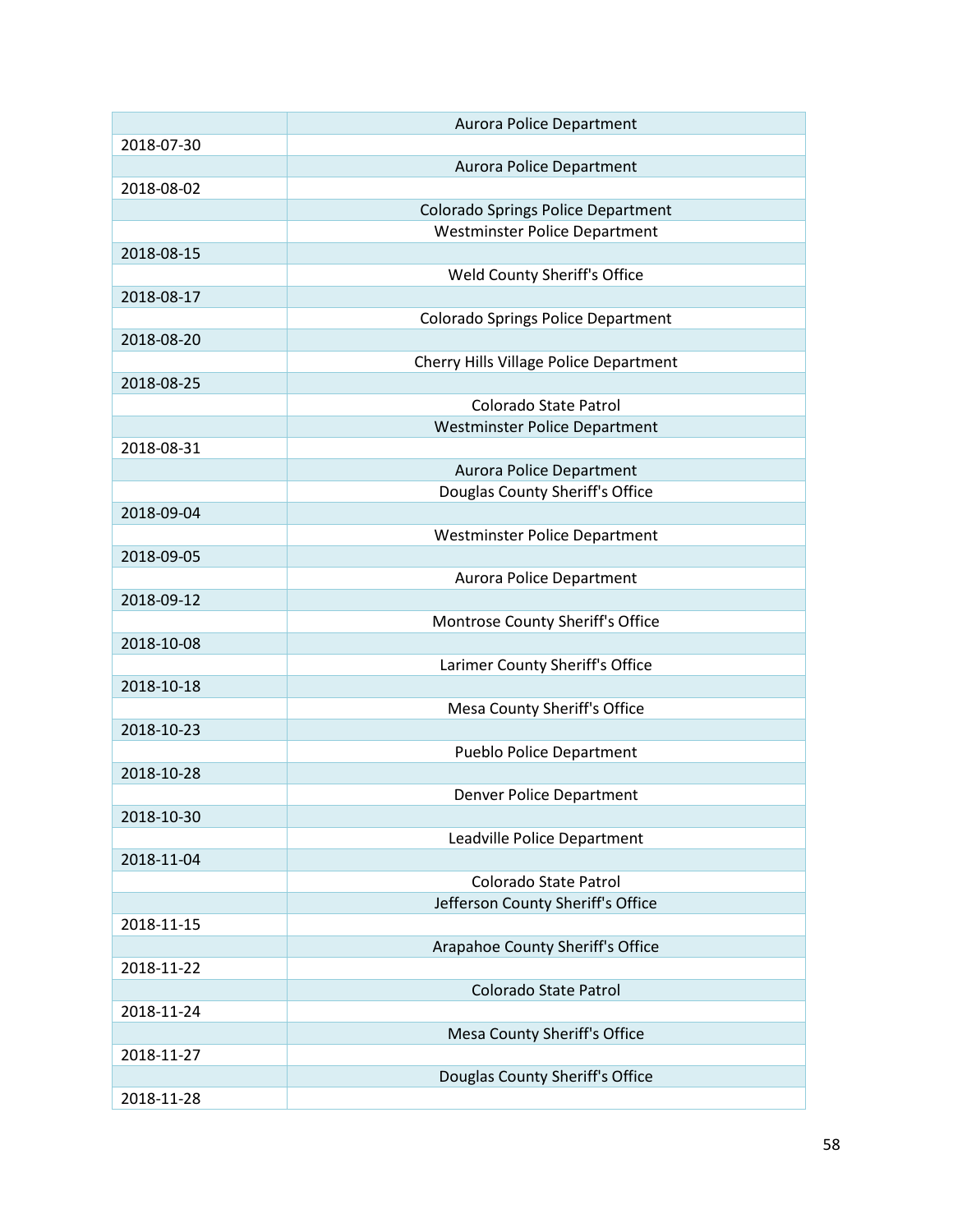|            | Lakewood Police Department                |
|------------|-------------------------------------------|
| 2018-12-10 |                                           |
|            | Garfield County Sheriff's Office          |
|            | <b>Rangely Police Department</b>          |
| 2018-12-11 |                                           |
|            | Mesa County Sheriff's Office              |
| 2019-01-08 |                                           |
|            | Larimer County Sheriff's Office           |
| 2019-01-09 |                                           |
|            | <b>Pueblo Police Department</b>           |
| 2019-01-10 |                                           |
|            | <b>Westminster Police Department</b>      |
| 2019-01-12 |                                           |
|            | <b>Colorado Springs Police Department</b> |
|            | Fort Collins Police Department            |
| 2019-01-13 |                                           |
|            | Pueblo County Sheriff's Office            |
| 2019-01-15 |                                           |
|            | <b>Aurora Police Department</b>           |
| 2019-01-16 |                                           |
|            | Fort Lupton Police Department             |
|            | LaSalle Police Department                 |
| 2019-01-23 |                                           |
|            | <b>Colorado Springs Police Department</b> |
| 2019-01-27 |                                           |
|            | Denver Police Department                  |
| 2019-02-01 |                                           |
|            | Jefferson County Sheriff's Office         |
| 2019-02-06 |                                           |
|            | LaSalle Police Department                 |
| 2019-02-12 |                                           |
|            | Denver Police Department                  |
| 2019-02-25 |                                           |
|            | Denver Police Department                  |
| 2019-02-28 |                                           |
|            | Lone Tree Police Department               |
| 2019-03-04 |                                           |
|            | <b>Aurora Police Department</b>           |
| 2019-03-11 |                                           |
|            | Lakewood Police Department                |
| 2019-03-23 |                                           |
|            | Mesa County Sheriff's Office              |
| 2019-03-28 |                                           |
|            | Aurora Police Department                  |
| 2019-04-09 |                                           |
|            | <b>Pueblo Police Department</b>           |
|            |                                           |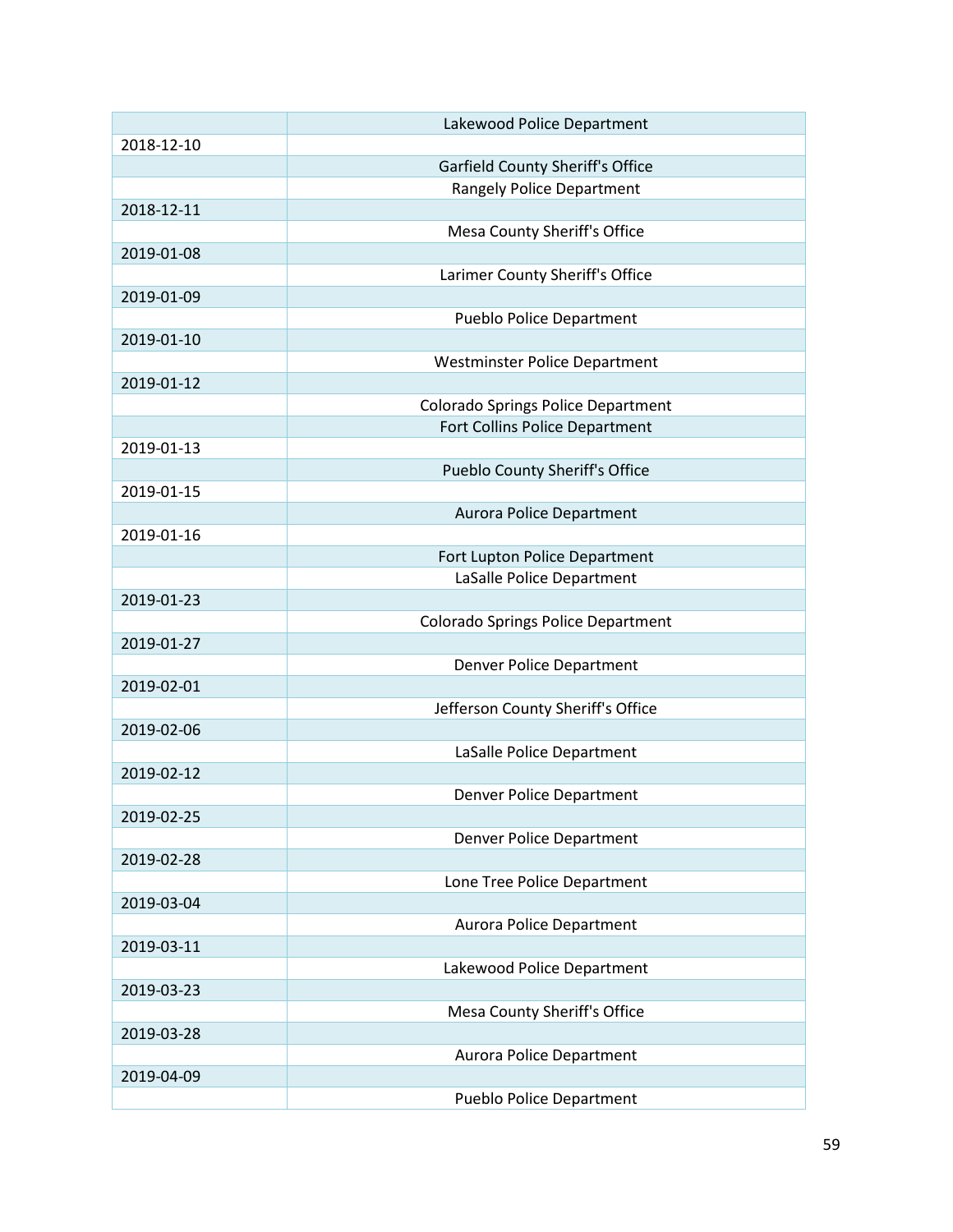| 2019-04-10 |                                           |
|------------|-------------------------------------------|
|            | Denver Police Department                  |
| 2019-04-15 |                                           |
|            | <b>Colorado Springs Police Department</b> |
| 2019-04-24 |                                           |
|            | <b>Colorado Springs Police Department</b> |
| 2019-04-26 |                                           |
|            |                                           |
|            | <b>Westminster Police Department</b>      |
| 2019-04-29 |                                           |
|            | Lakewood Police Department                |
| 2019-05-04 |                                           |
|            | Colorado State Patrol                     |
| 2019-05-18 |                                           |
|            | Colorado Springs Police Department        |
| 2019-05-19 |                                           |
|            | <b>Trinidad Police Department</b>         |
| 2019-05-31 |                                           |
|            | <b>Pueblo Police Department</b>           |
| 2019-06-08 |                                           |
|            | <b>Greeley Police Department</b>          |
| 2019-06-14 |                                           |
|            | <b>Brush Police Department</b>            |
| 2019-06-18 |                                           |
|            | Arvada Police Department                  |
|            |                                           |
|            | <b>Golden Police Department</b>           |
| 2019-06-28 |                                           |
|            | <b>Pueblo Police Department</b>           |
| 2019-07-05 |                                           |
|            | Vail Police Department                    |
| 2019-07-18 |                                           |
|            | <b>Pueblo Police Department</b>           |
| 2019-07-23 |                                           |
|            | <b>Colorado Springs Police Department</b> |
| 2019-07-31 |                                           |
|            | <b>Denver Police Department</b>           |
| 2019-08-03 |                                           |
|            | <b>Colorado Springs Police Department</b> |
| 2019-08-05 |                                           |
|            | <b>Rifle Police Department</b>            |
| 2019-08-07 |                                           |
|            | Costilla County Sheriff's Office          |
| 2019-08-15 |                                           |
|            | <b>Denver Police Department</b>           |
|            |                                           |
| 2019-08-31 |                                           |
|            | <b>Denver Police Department</b>           |
| 2019-09-18 |                                           |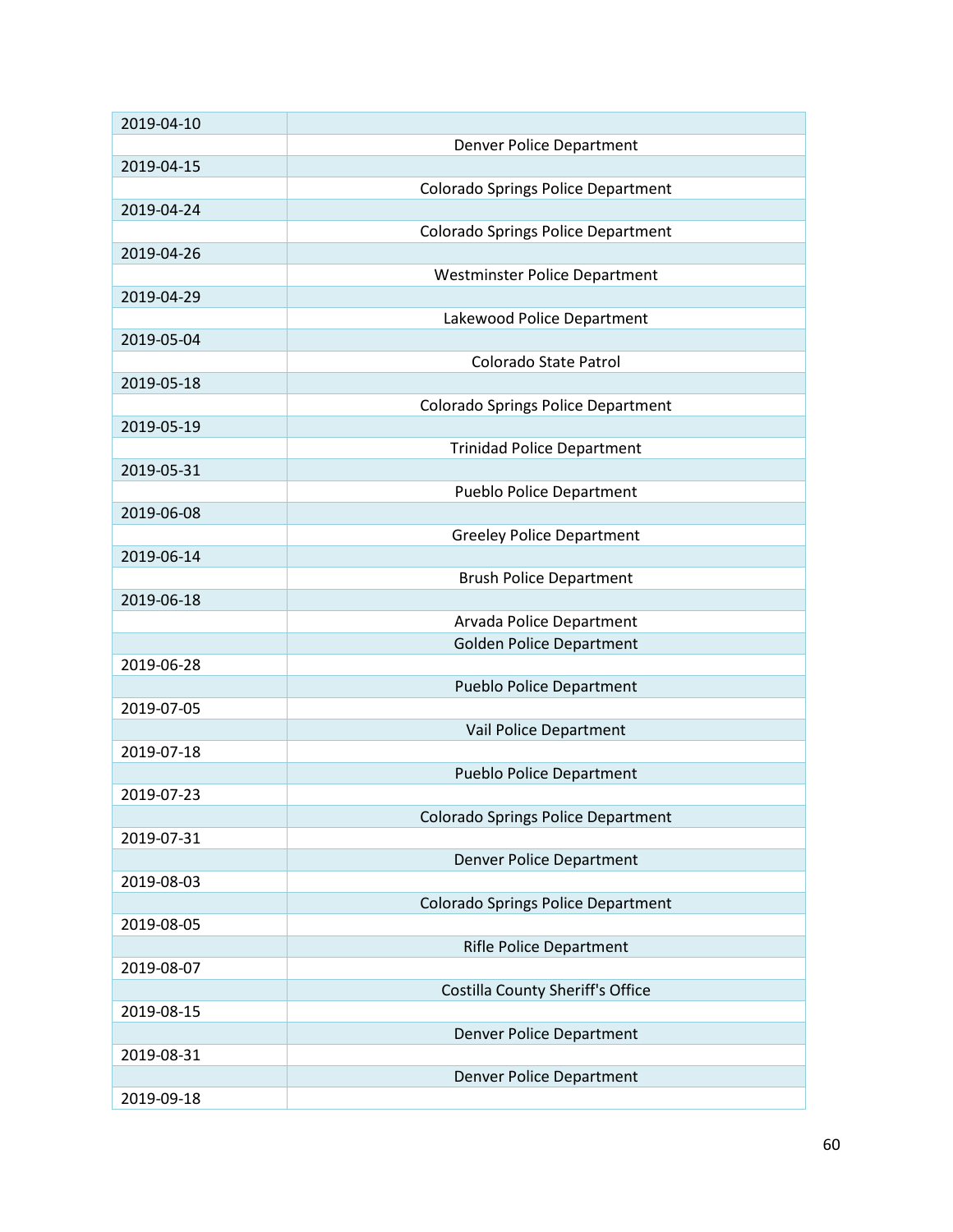|            | <b>Westminster Police Department</b>                                          |
|------------|-------------------------------------------------------------------------------|
| 2019-09-20 |                                                                               |
|            | Lakewood Police Department                                                    |
| 2019-09-26 |                                                                               |
|            | Westminster Police Department                                                 |
| 2019-09-29 |                                                                               |
|            | El Paso County Sheriff's Office                                               |
| 2019-10-10 |                                                                               |
|            | <b>Aurora Police Department</b>                                               |
| 2019-10-20 |                                                                               |
|            | <b>Aurora Police Department</b>                                               |
| 2019-10-21 |                                                                               |
|            | <b>Denver Police Department</b>                                               |
| 2019-10-27 |                                                                               |
|            | Lakewood Police Department                                                    |
| 2019-11-01 |                                                                               |
|            | Longmont Police Department                                                    |
| 2019-11-11 |                                                                               |
|            | Lakewood Police Department                                                    |
|            | Loveland Police Department                                                    |
| 2019-11-23 |                                                                               |
|            | <b>Pueblo Police Department</b>                                               |
| 2019-11-24 |                                                                               |
|            | Larimer County Sheriff's Office                                               |
| 2019-11-30 |                                                                               |
|            | Loveland Police Department                                                    |
| 2019-12-05 |                                                                               |
|            | Colorado State Patrol                                                         |
| 2019-12-06 |                                                                               |
|            | <b>Federal Heights Police Department</b><br><b>Thornton Police Department</b> |
|            |                                                                               |
| 2019-12-18 | Westminster Police Department                                                 |
|            |                                                                               |
| 2019-12-19 | Denver Police Department                                                      |
|            | Lakewood Police Department                                                    |
| 2019-12-27 |                                                                               |
|            | Westminster Police Department                                                 |
| 2020-01-01 |                                                                               |
|            | Denver Police Department                                                      |
| 2020-01-06 |                                                                               |
|            | Denver Police Department                                                      |
| 2020-01-08 |                                                                               |
|            | Aurora Police Department                                                      |
| 2020-01-11 |                                                                               |
|            | New Castle Police Department                                                  |
|            |                                                                               |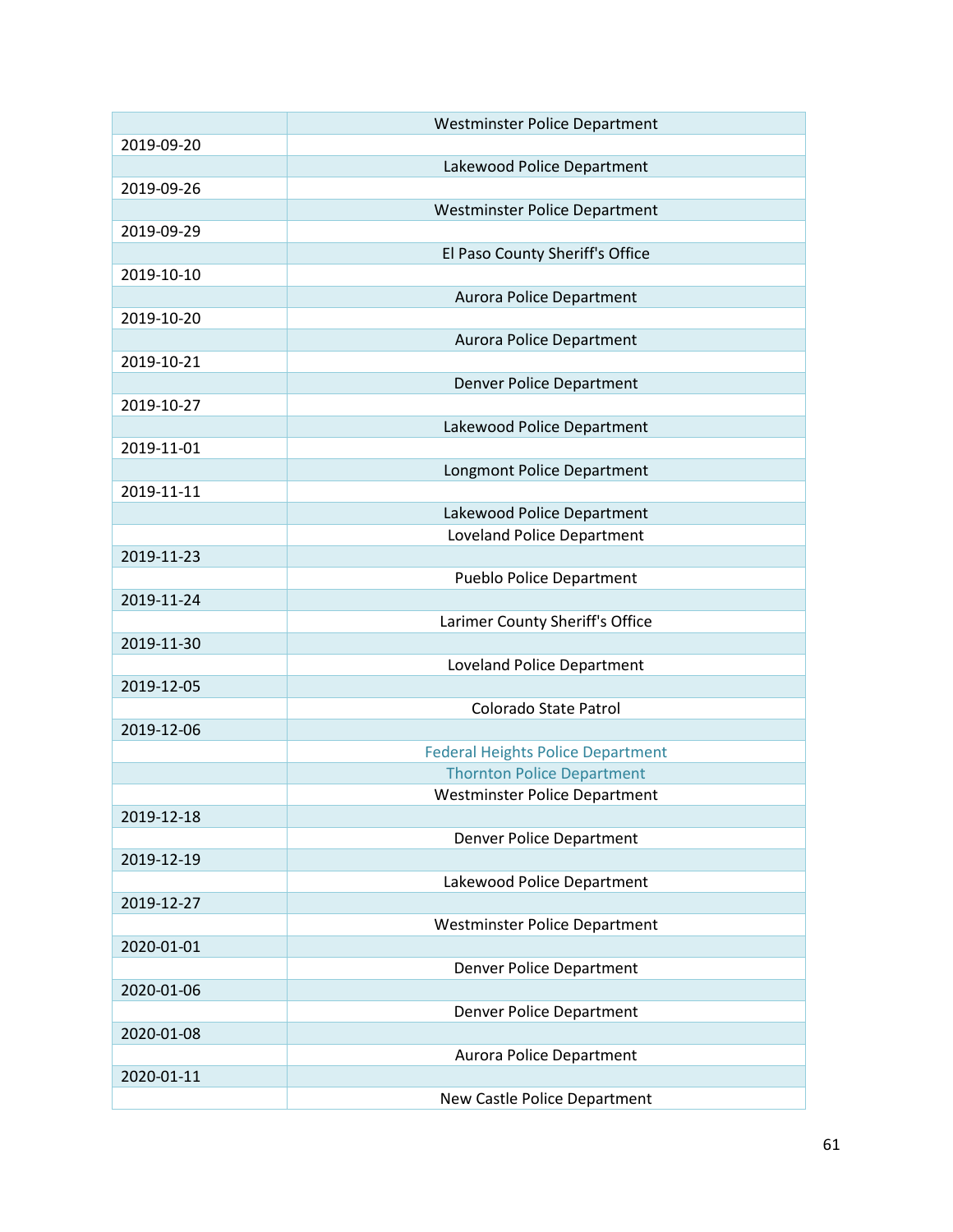| 2020-01-12 |                                           |
|------------|-------------------------------------------|
|            | Colorado Springs Police Department        |
|            | Lakewood Police Department                |
| 2020-01-21 |                                           |
|            | Arvada Police Department                  |
| 2020-01-22 |                                           |
|            | Arapahoe County Sheriff's Office          |
|            | Arvada Police Department                  |
| 2020-01-25 |                                           |
|            | <b>Denver Police Department</b>           |
| 2020-02-02 |                                           |
|            | <b>Grand Junction Police Department</b>   |
| 2020-02-14 |                                           |
|            | <b>Commerce City Police Department</b>    |
| 2020-02-27 |                                           |
|            | <b>Colorado Springs Police Department</b> |
| 2020-03-01 |                                           |
|            | <b>Pueblo Police Department</b>           |
| 2020-03-02 |                                           |
|            | Fountain Police Department                |
|            | <b>Pueblo County Sheriff's Office</b>     |
| 2020-03-17 |                                           |
|            | Mesa County Sheriff's Office              |
|            | <b>Grand Junction Police Department</b>   |
| 2020-03-20 |                                           |
|            | <b>Pueblo Police Department</b>           |
| 2020-04-19 |                                           |
|            | Colorado Springs Police Department        |
| 2020-04-22 |                                           |
|            | <b>Baca County Sheriff's Office</b>       |
| 2020-05-01 |                                           |
|            | Denver Police Department                  |
| 2020-05-03 |                                           |
|            | <b>Sterling Police Department</b>         |
| 2020-05-06 |                                           |
|            | Denver Police Department                  |
| 2020-05-09 |                                           |
|            | Colorado State Patrol                     |
| 2020-05-15 |                                           |
|            | <b>Pueblo Police Department</b>           |
| 2020-05-26 |                                           |
|            | <b>Thornton Police Department</b>         |
| 2020-05-28 |                                           |
|            | Arapahoe County Sheriff's Office          |
| 2020-05-29 |                                           |
|            | El Paso County Sheriff's Office           |